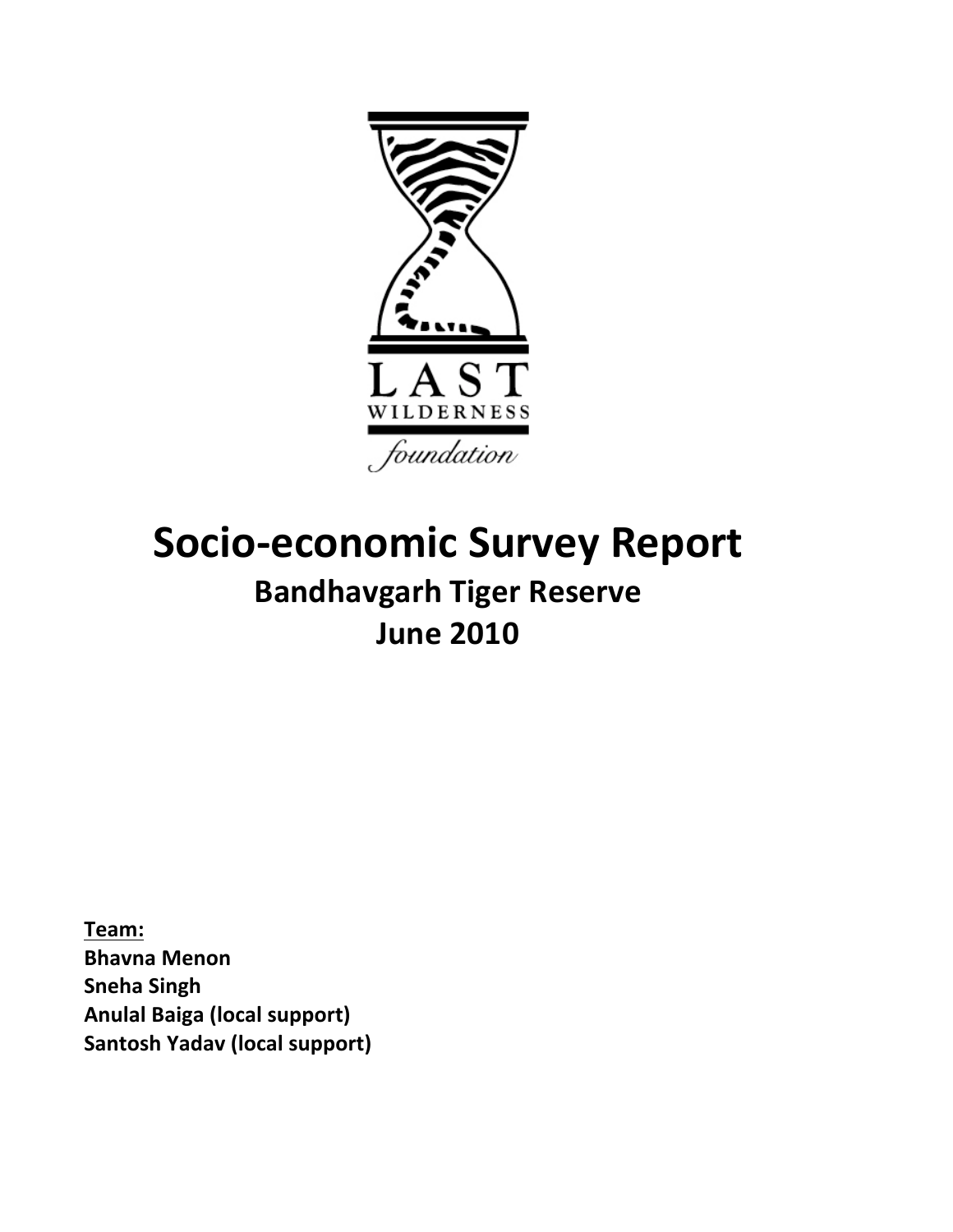# **TABLE OF CONTENTS**

| Acknowledgement                         | $\mathbf 2$ |
|-----------------------------------------|-------------|
| Introduction                            | 3           |
| <b>Methodology</b>                      | 4           |
| Bandhavgarh Tiger Reserve - An Overview | 10          |
| <b>Findings of the Survey</b>           | 13          |
| Population                              | 13          |
| <b>Ethnic Groups</b>                    | 16          |
| Education                               | 17          |
| Income                                  | 18          |
| Housing / Land Ownership                | 20          |
| Livestock                               | 21          |
| Predation                               | 21          |
| <b>Specified Assets</b>                 | 21          |
| <b>Water Availability</b>               | 23          |
| <b>Health Care Facilities</b>           | 24          |
| <b>Conclusion</b>                       | 25          |
| Forming a Sustainable Strategy          | 27          |
| Glossary                                | 30          |
| <b>Appendix I</b>                       | 32          |
| <b>Appendix II</b>                      | 50          |
| <b>Questionnaire for the Survey</b>     | 52          |
| <b>Bibliography</b>                     | 56          |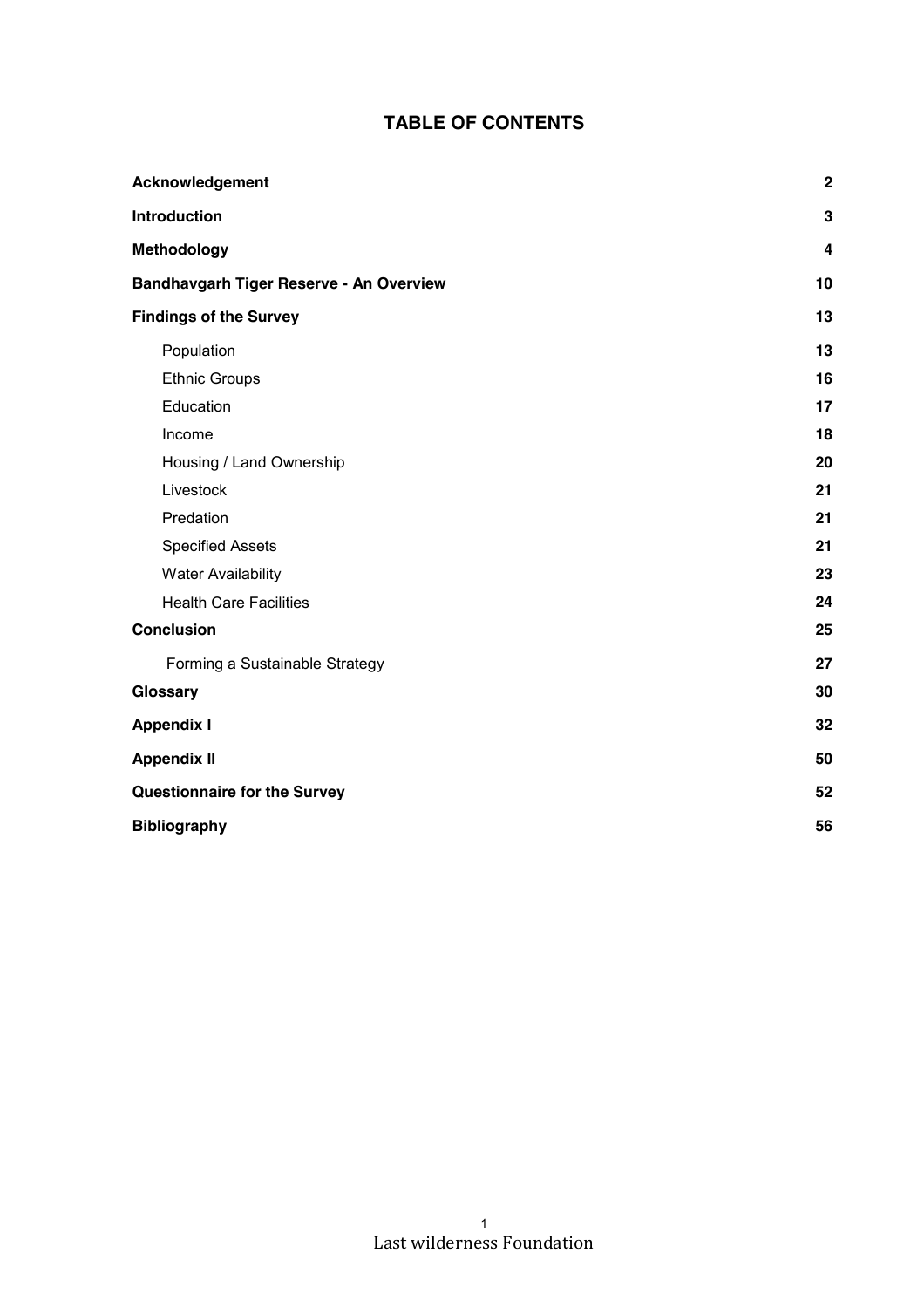# **ACKNOWLEDGEMENT**

We are thankful to the following people for their guidance and support during the course of our field research and subsequent analysis.

*Chandrakanth Patil* (Chief Conservator of Forest & Field Director, Bandhavgarh Tiger Reserve) for allowing us to work inside and around Bandhavgarh Tiger Reserve and lending us support throughout the project.

*Dr. Dharmendra Khandal* (Conservation Biologist, Tiger Watch, Ranthambhore) for his guidance and encouragement.

*Mridula Tangirala*, (Director - Operations, Taj Safaris) and *Neel Gogate* (Lodge Manager, Mahua Kothi, Bandhavgarh) for helping us in the formulation of the questionnaire and providing us with their valuable insights.

*Ajay Kumar Pateria* (Range Officer, Pataur, Bandhavgarh Tiger Reserve), *Mohan Lal Soni* (Range Officer, Kallwah, Bandhavgarh Tiger Reserve) and *Krishna Kumar Suhane* (Range Officer, Magdhi, Bandhavgarh Tiger Reserve) for providing us access to their respective ranges to conduct the survey.

*Vishnu Patel* (Computer Programmer, Bandhavgarh Tiger Reserve) for providing us with digitised maps of the reserve and its surrounding areas.

*Shiv Kumar Singh* (Driver to the FD, Bandhavgarh Tiger Reserve), *Mohammad Izhar* (Driver, Bandhavgarh Tiger Reserve) and *Akhilesh Tripathi* (Driver, Bandhavgarh Tiger Reserve) for making the necessary arrangements for us.

*Anulal Baiga* (Forest Guide, Bandhavgarh Tiger Reserve) and *Santosh Yadav* (Jeep Driver, Bandhavgarh) for assisting and accompanying us to each village.

*Deepak Mehra* (Citigroup Global Markets) and *Vanshika Kumar* (Citigroup Global Markets) for guiding us with the tabulation of data.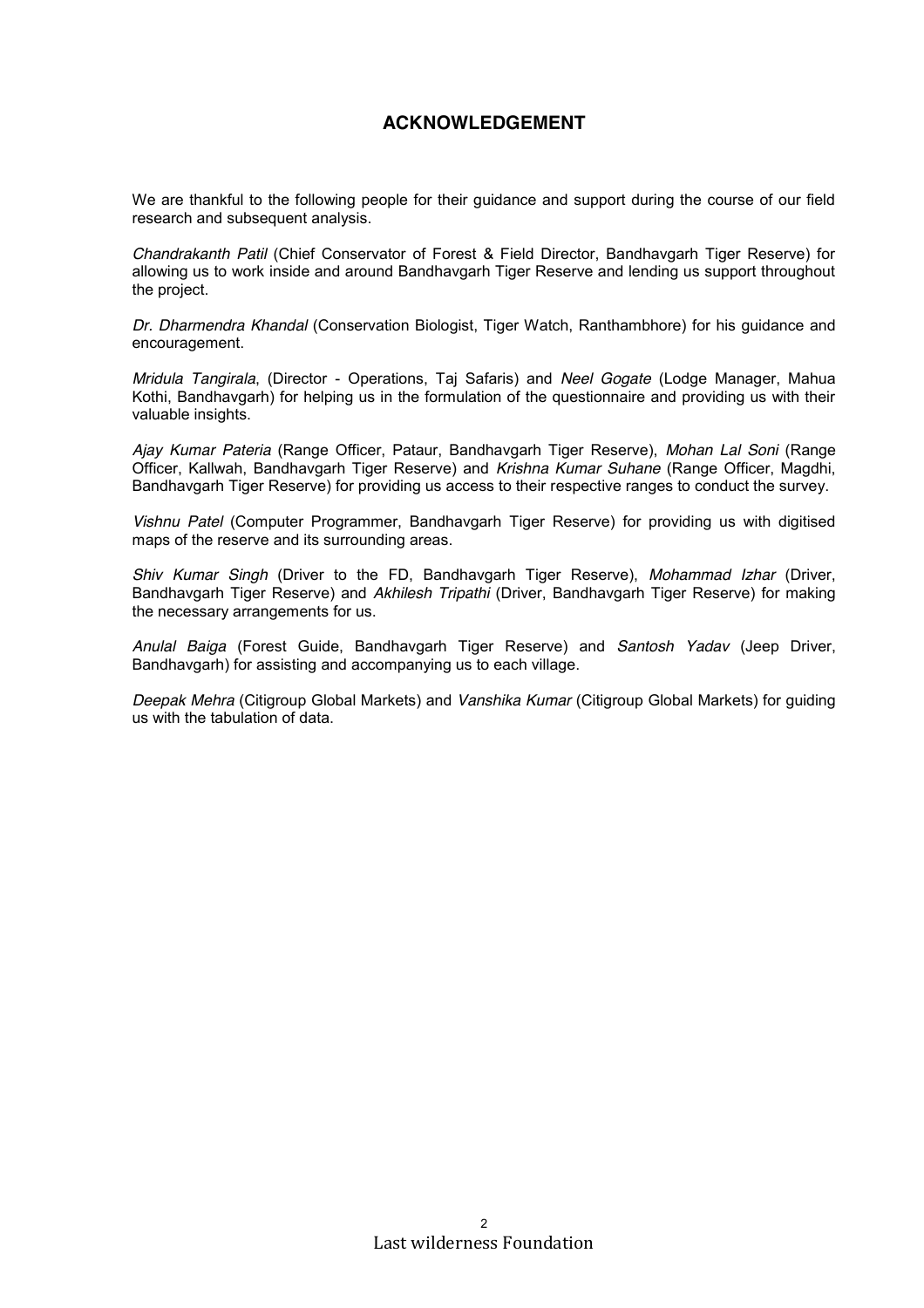# **INTRODUCTION**

Since ancient times, nature - in its various forms - has been respected and protected in India. The first recorded instance of wildlife conservation occurs in Kautilya's Arthashastra. Later inhabitants of the subcontinent were avid hunters as well as keen naturalists. Paintings and historical records from the Mughal era that detailed the king's hunts provide accurate descriptions of the flora and fauna of those times. With the coming of the British, both hunting and conservation were given a fillip. On the one hand, forests were razed and animals were killed for sport; on the other hand, strict restrictions were imposed on the destruction of forests and animals in certain areas. This era saw the formation of organisations like the Bombay Natural History Society as well as the promulgation of laws such as the Indian Forest Act, 1878 and the Wild Birds and Animals Protection Act, 1912. In 1952, the Indian Board for Wildlife was formed that set the precedent for wildlife conservation in India as it stands today. Since then, a number of wildlife conservation initiatives have taken root in India; while some have failed, others have been considerably successful. The most popularly known amongst these is Project Tiger<sup>1</sup>, which was initiated in 1972. At that time, tiger numbers were reported to have fallen to about 1800 from an estimated 40,000 at the beginning of the century. Today, the official figure is touted as  $1411<sup>2</sup>$ . Conservationists believe the figures are inflated. The reasons for this precipitous decline are poaching and habitat loss.

Tigers are elusive, solitary animals by nature and hence, live in dense forests. Some of these forested areas have been accorded the status of 'tiger reserves', which come under the purview of the NTCA, the rules of which, state that all human activities must are restricted to the fringes of these reserves. However, there are a number of human settlements in and around these reserves, which are subject to crop - raids by herbivores as well as lifting of cattle by carnivores. In the case of the latter, the villagers choose to get back by poisoning the carcass, thus killing the animal. Sometimes, when a particular tiger continually raids the village, the latter get in touch with poachers who kill the animal and pay the villagers for the information. Apart from this, animals can also end up as roadkill, fall into wells or get caught in traps meant for bushmeat<sup>3</sup>.

This conflict is rife in Bandhavgarh Tiger Reserve (BTR) in Madhya Pradesh (MP). The forests of Bandhavgarh are a part of a large semi - contiguous network of forests in Madhya Pradesh, which if linked properly, will result in the creation of habitat that can harbour a healthy, viable population of wild tigers. But the presence of human settlements in these areas leads to conflict between man and animal over the use of resources. In MP, there is a considerable population of tigers outside protected areas. These fragmented populations are vulnerable to poaching and other forms of human interference.

Therefore, it is important to find a solution to this problem. In a country like India with a burgeoning population and a growing economy, the problem continues to worsen. Finding a feasible solution requires a collaborative effort by various agencies (governmental and otherwise), which understand the environmental and social aspects of the problem.

*To this end, we conducted a socio-economic survey of 31 villages in and around Bandhavgarh Tiger Reserve in order to review the living conditions, sources of livelihood (including livestock surveys), demographic profiles and literacy levels of these villages to meet the following objectives:*

- *To provide credible data for all the "high impact" villages in and around Bandhavgarh Tiger Reserve*
- *To highlight on-ground realities and problems faced in wildlife conservation*

 $^{\rm 1}$  Now called National Tiger Conservation Authority (NTCA).<br><sup>2</sup> Figure released as an average estimate as per a monitoring exercise in 2008 by Wildlife Institute of India in association with NTCA and the Government of India.

<sup>3</sup> According to the WPA, 1972, hunting or killing any wild animal in Schedules I-IV, for any purpose, is illegal.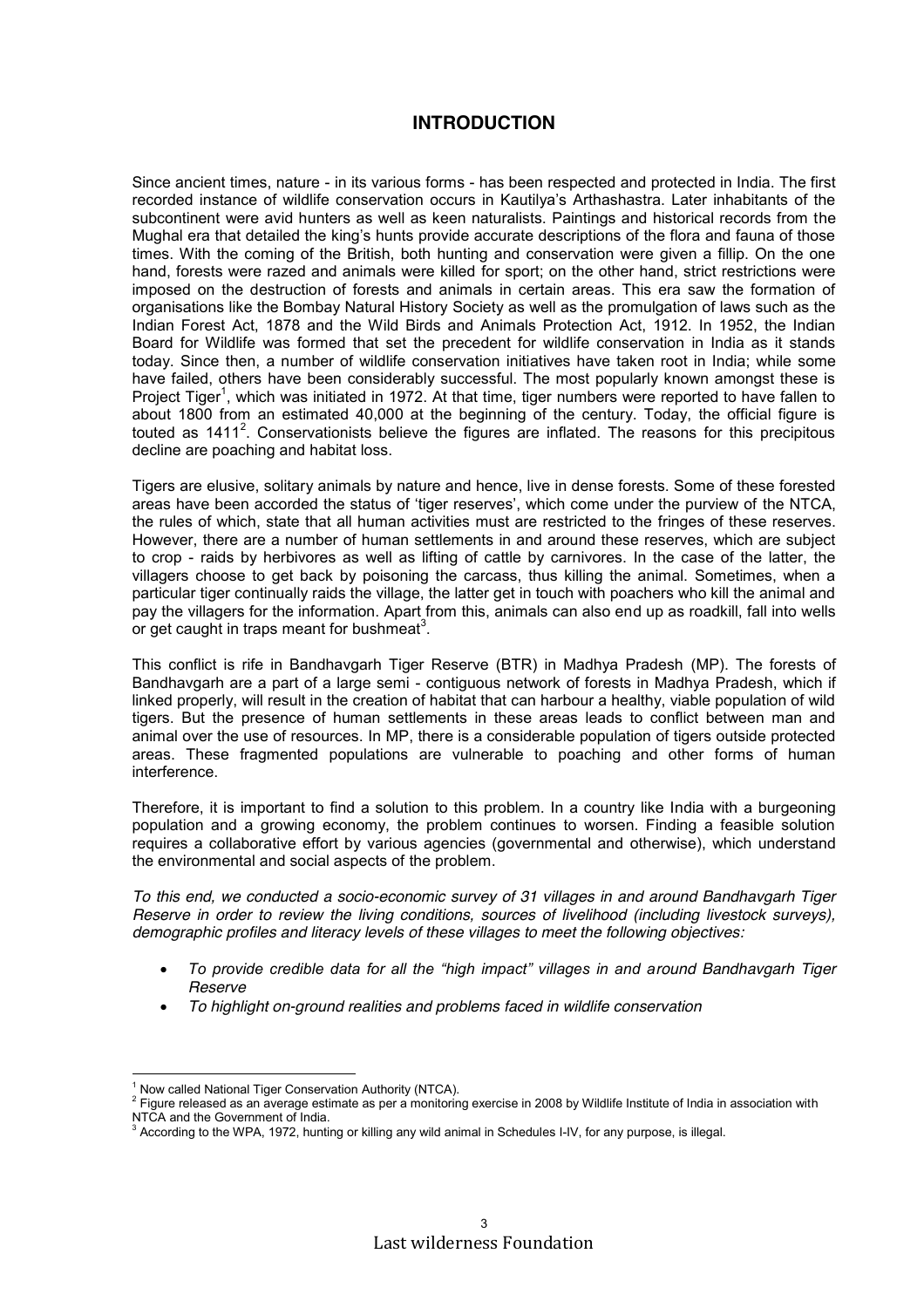# **METHODOLOGY**

The survey was conducted over a period of 4 weeks. It included villages in the core area and those villages in the buffer area that fall within a distance of 1 km from the boundary of the core.

### **Core Area**

The Forest Department has divided the core area into ranges. Each range was considered as a separate cluster. Owing to the critical location of these villages, it was necessary to sample all of them. However, of the 15 villages in the core area, 4 are already being relocated by the Forest Department and other relevant governmental agencies. The remaining 11 villages were sampled.

The core area has been divided into 6 ranges - Panpatha, Pataur, Khitauli, Tala, Magdhi and Kallwah.

In each village, every third house was sampled. *Again, for this survey, the sampled population is 33% of the total population of the village.*

### **Buffer Area**

For this area the cluster sampling method was used. In this method, groups or clusters are created and selected at random to provide insights into the entire population under study.

Clusters were formed on the basis of the distance between villages. This distance was determined using a map provided to us by the Forest Department.

There are 57 villages that fall within the radius of 1 km from the core area. Out of these, 8 villages have been surveyed by the RBS Foundation while for 12 villages, the required information was unavailable from the concerned Collectorate office. There was a discrepancy regarding the population figure of a village in the buffer zone which is why 37 villages were taken into consideration instead of 38.

Hence, 37 villages were segregated into 10 clusters. From each of these clusters, the largest and smallest villages (based on the population census of 2001) were selected. In all, 20 villages were sampled.

In each village, every third house was sampled. This enabled us to cover a greater number of villages. *Again, for the purpose of the survey, the sampled population is 33% of the total population of the village.*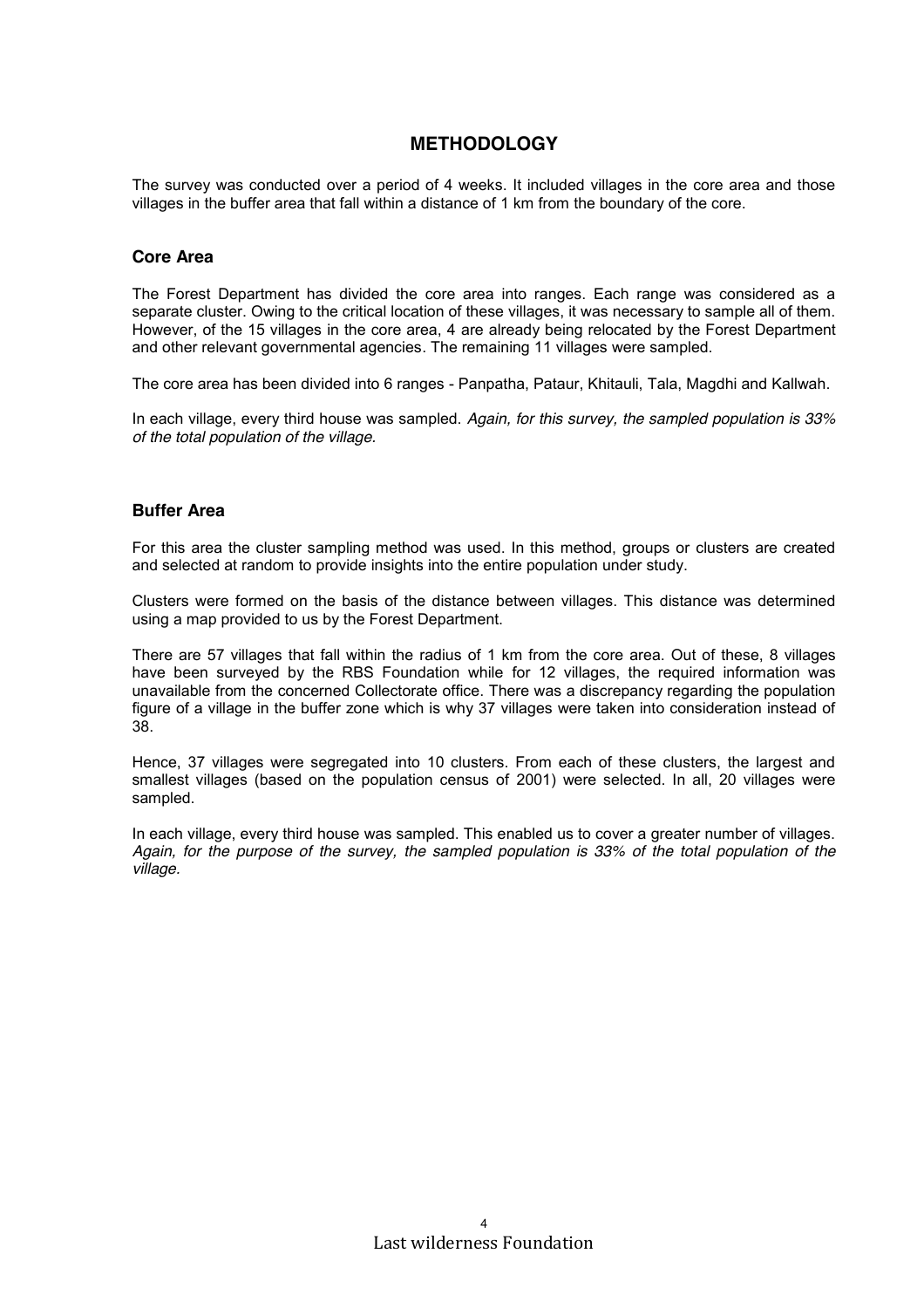**Buffer Area Villages - Clusters**

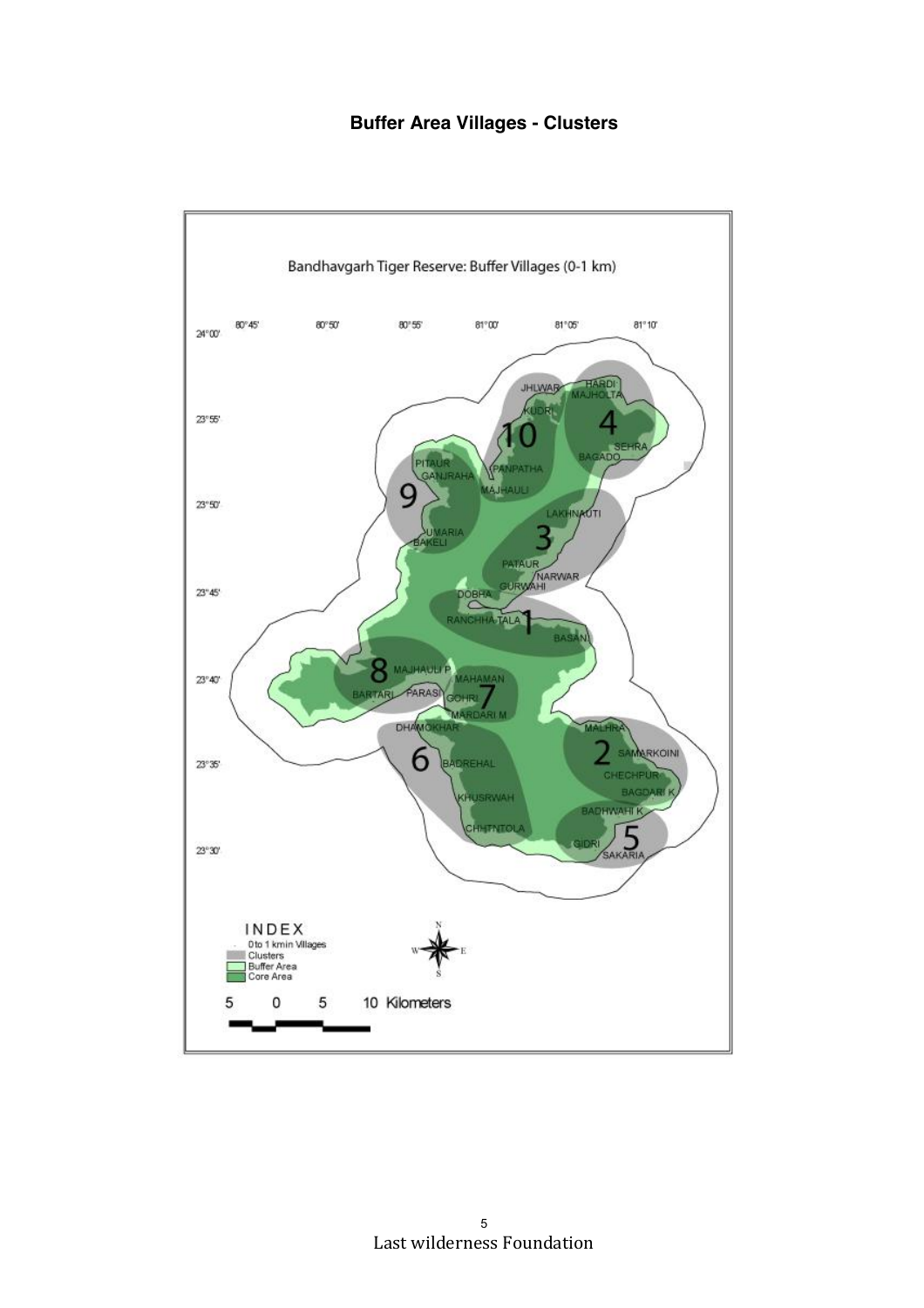

**Buffer Area Villages - Surveyed**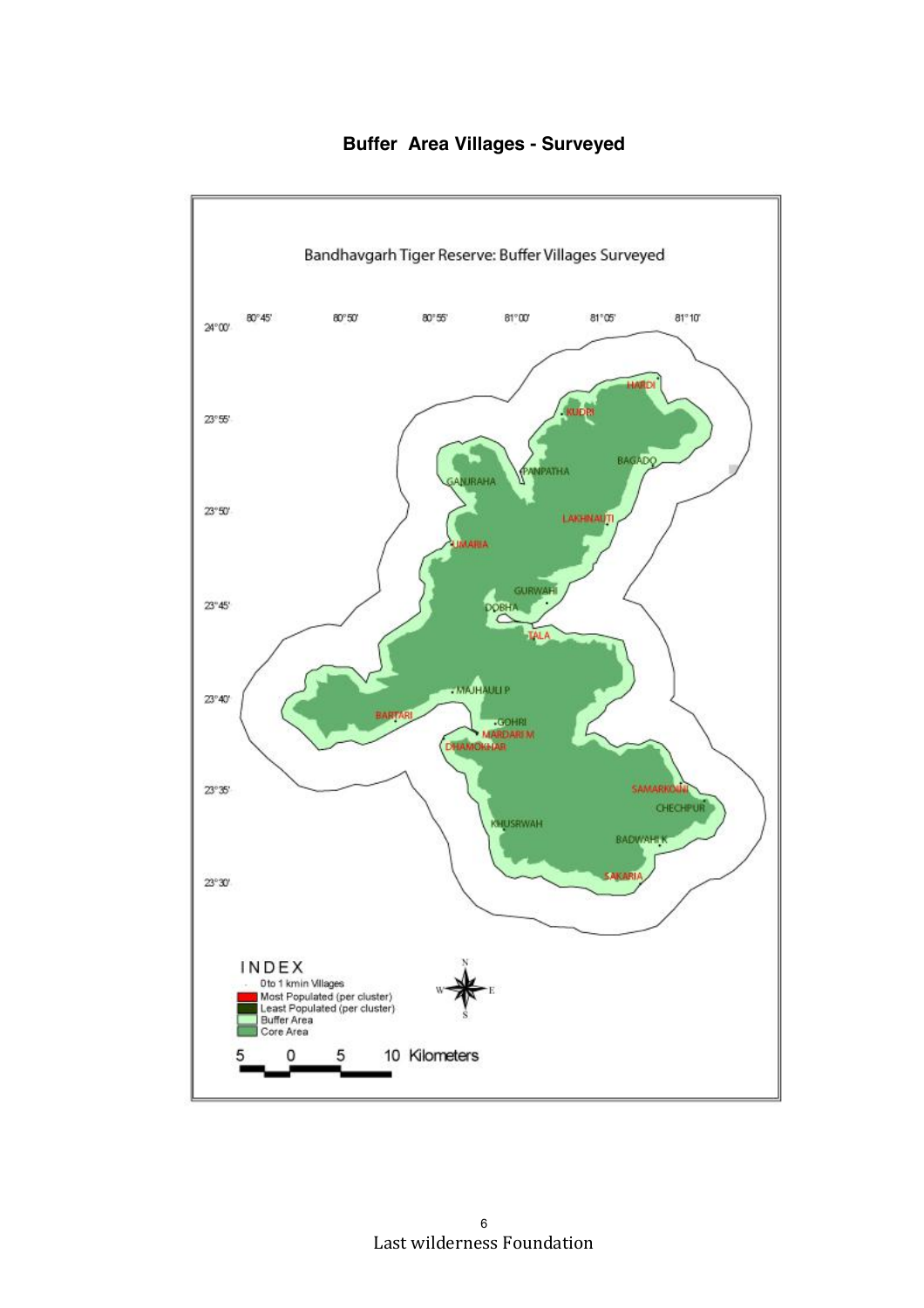| <b>Villages in the Buffer Area</b> |  |  |  |  |
|------------------------------------|--|--|--|--|
|------------------------------------|--|--|--|--|

| S. No.                           | <b>Village</b>         | Latitude                 | Longitude                | <b>Population</b><br>(2001) |
|----------------------------------|------------------------|--------------------------|--------------------------|-----------------------------|
| <b>Cluster 1</b>                 |                        |                          |                          |                             |
| 1                                | Basan                  | 23.7061388               | 81.1068889               | 323                         |
| $\overline{2}$                   | Dobha                  | 23.7460556               | 80.9787499               | 238                         |
| $\overline{3}$                   | Ranchha                | 23.7319722               | 80.9820833               | 666                         |
| $\overline{4}$                   | Tala                   | 23.7213608               | 81.0171302               | 1220                        |
| <b>Cluster 2</b>                 |                        |                          |                          | 237                         |
| 5<br>$\,6$                       | Bagdari K<br>Chechpur  | 23.5544436<br>23.5767397 | 81.1747027<br>81.1826764 | 170                         |
| $\overline{7}$                   | Malhra                 | 23.6275834               | 81.1396106               | 379                         |
| 8                                | Samarkoini             | 23.5919166               | 81.1595833               | 413                         |
| <b>Cluster 3</b>                 |                        |                          |                          |                             |
| 9                                | Gurwahi                | 23.753088                | 81.0298447               | 590                         |
| 10                               | Lakhnauti              | 23.8236944               | 81.0885                  | 1243                        |
| 11                               | Narwar                 | 23.7712778               | 81.0494722               | 661                         |
| 12                               | Pataur                 | 23.7747667               | 81.0358999               | 823                         |
| <b>Cluster 4</b>                 |                        |                          |                          |                             |
| 13                               | Bagado                 | 23.8756944               | 81.1325278               | 323                         |
| 14                               | Hardi                  | 23.9564722               | 81.11525                 | 714                         |
| 15                               | Majhtola               | 23.9481666               | 81.1088055               | 367                         |
| 16                               | Sehra                  | 23.9838611               | 81.1535833               | 389                         |
| <b>Cluster 5</b><br>17           | Badwahi K              | 23.5364045               | 81.1390757               | 120                         |
| 18                               | Gidri                  | 23.5044306               | 81.1144449               | 198                         |
| 19                               | Sakaria                | 23.5022494               | 81.1200193               | 305                         |
| <b>Cluster 6</b>                 |                        |                          |                          |                             |
| 20                               | Badrehal               | 23.583273                | 80.9643646               | 233                         |
| 21                               | Chhtn Tola             | 23.5156499               |                          | 254                         |
| 22                               | <b>Dhamokhar</b>       | 23.6321973               | 80.9293581               | 683                         |
| 23                               | Khusrwah               | 23.5503604               | 80.9883551               | 135                         |
| <b>Cluster 7</b>                 |                        |                          |                          |                             |
| 24                               | Gohri                  | 23.6455385               | 80.9795786               | 122                         |
| 25                               | Mahaman                | 23.6671955               | 80.964805                | 295                         |
| 26                               | Mardari M              | 23.6357988               | 80.9612593               | 493                         |
| <b>Cluster 8</b><br>27           | Bartari                | 23.6473889               | 80.8829166               | 663                         |
| 28                               | Majhauli P             | 23.6733889               | 80.9378888               | 379                         |
| 29                               | Parasi                 | 23.6663055               | 80.9404722               | 619                         |
| Cluster 9                        |                        |                          |                          |                             |
| 30                               | Bakeli                 | 23.8014167               | 80.9220555               | 1071                        |
| 31                               | Ganjraha               | 23.858533                | 80.9462372               | 355                         |
| 32                               | Pitaur                 | 23.8688824               | 80.9248188               | 474                         |
| 33                               | Umaria                 | 23.8053333               | 80.9364999               | 2104                        |
| Cluster 10                       |                        |                          |                          |                             |
| 34                               | Jhlwar                 | 23.9422778               | 81.0638056               | 741                         |
| 35                               | Kudri                  | 23.9221389               | 81.0439444               | 769                         |
| 36                               | Maihauli<br>Panpatha   | 23.8559167<br>23.8699666 | 81.0072777               | 552                         |
| 37<br><b>Already Surveyed</b>    |                        |                          | 81.0035433               | 514                         |
| 38                               | Bijharia               |                          |                          |                             |
| 39                               | Damana                 |                          |                          |                             |
| 40                               | Gata                   |                          |                          |                             |
| 41                               | Ghaghud                |                          |                          |                             |
| 42                               | Kathli                 |                          |                          |                             |
| 43                               | Lakhumar               |                          |                          |                             |
| 44                               | Rakhi                  |                          |                          |                             |
| <b>Information Not Available</b> |                        |                          |                          |                             |
| 45                               | Bagdara                |                          |                          |                             |
| 46                               | Gadawah                |                          |                          |                             |
| 47<br>48                         | Karchaha<br>Khari Badi |                          |                          |                             |
| 49                               | Khusariya              |                          |                          |                             |
| 50                               | Mair Tola              |                          |                          |                             |
| 51                               | Makara                 |                          |                          |                             |
| 52                               | Medra                  |                          |                          |                             |
| 53                               | Pathri                 |                          |                          |                             |
| 54                               | Patpariha              |                          |                          |                             |
| 55                               | Tali                   |                          |                          |                             |
| 56                               | Nawar                  |                          |                          |                             |
| 57                               | Kumhhra                |                          |                          |                             |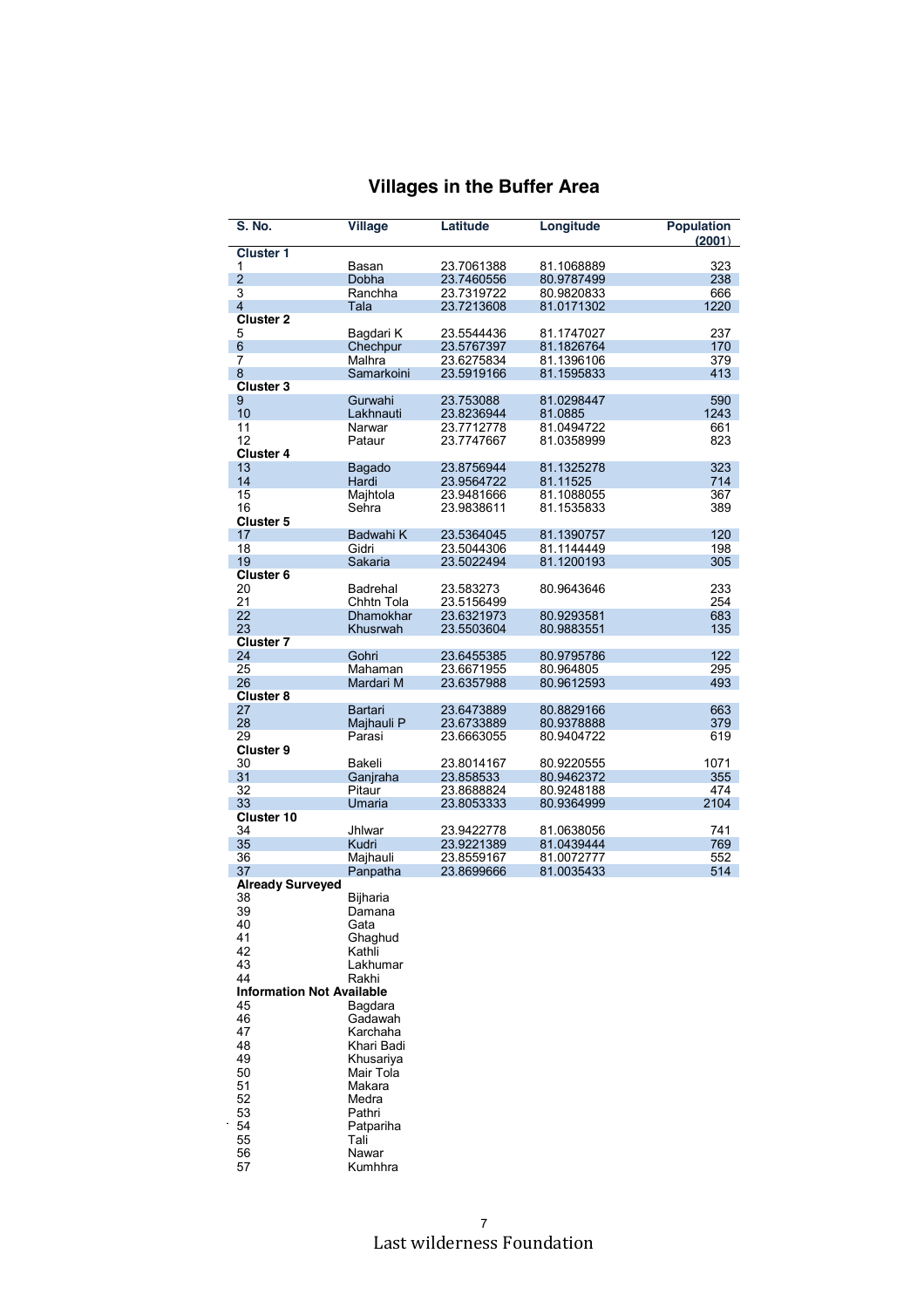# **Core Area Villages Surveyed**

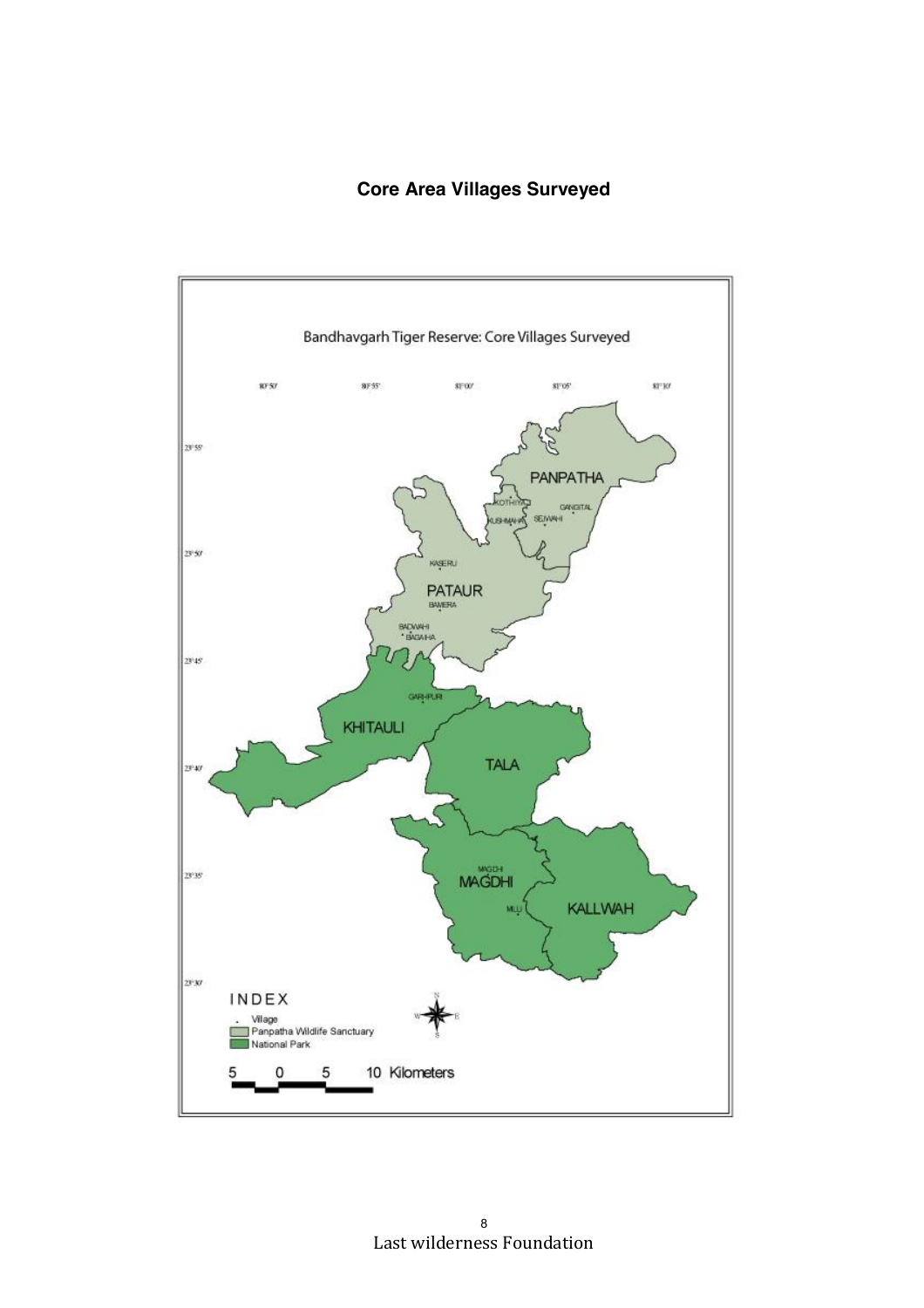# **Villages in the Core Area**

| <b>S. No.</b>       | <b>Village</b>           | Latitude              | Longitude | <b>Population</b><br>(2001) |
|---------------------|--------------------------|-----------------------|-----------|-----------------------------|
| <b>Pataur Range</b> |                          |                       |           |                             |
| 1                   | Badwahi                  | 23.77375              | 80.9564   | 167                         |
| $\overline{2}$      | Bagaiha                  | 23.7716               | 80.949133 | 259                         |
| 3                   | <b>Bamera</b>            | 23.7907               | 80.980933 | 577                         |
| 4                   | Kaseru                   | 23.8225               | 80.980867 | 883                         |
| Panpatha Range      |                          |                       |           |                             |
| 5                   | Gangital                 | 23.5544436            | 81.174703 | 237                         |
| 6                   | Kothiya                  | 23.5767397            | 81.182676 | 170                         |
| 7                   | Khusmaha                 | 23.6275834            | 81.139611 | 379                         |
| 8                   | Sejwahi                  | 23.5919166            | 81.159583 | 413                         |
| Khitauli Range      |                          |                       |           |                             |
| 9                   | Garhpuri                 | 23.7195556            | 80.966611 | 926                         |
|                     |                          |                       |           |                             |
| Magdhi Range        |                          |                       |           |                             |
| 10                  | Magdhi                   | 23.5854445            | 81.020944 | 483                         |
| 11                  | Milli                    | 23.5546389            | 81.046472 | 392                         |
|                     |                          |                       |           |                             |
|                     | Villages being relocated |                       |           |                             |
| 12                  | Gadawah                  | Relocation in process |           |                             |
| 13                  | Kallawah                 | Relocation in process |           |                             |
| 14                  | Kumarwah                 | Relocation in process |           |                             |
| 15                  | Mehenwah                 | Relocation in process |           |                             |

This information has been taken from the Forest Depatment, Bandhavgarh Tiger Reserve.

• All the villages in the core area, except those where relocation is in process, have been surveyed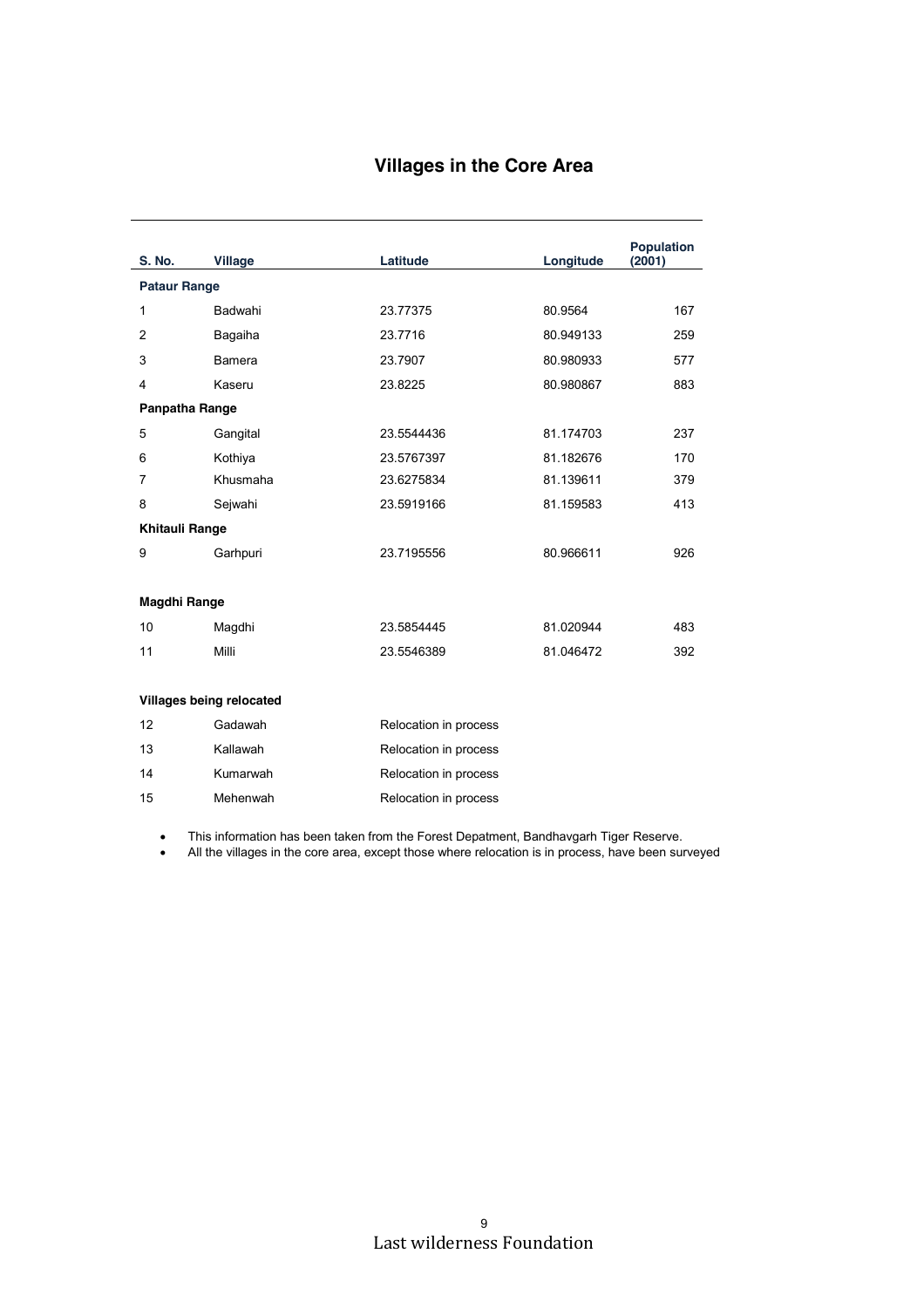# **BANDHAVGARH TIGER RESERVE**

### **History**

Bandhavgarh Tiger Reserve is situated between the Vindhya and Satpura ranges in the state of Madhya Pradesh in Central India. Long the seat of royal dynasties, it was the hunting grounds of the Maharaja of Rewa, owing to the abundance of game - especially tigers. Recognizing the richness of the region's flora and fauna and to prevent it from degradation, it was declared a National Park in 1965, spanning an area of 105 sq km. The year 1982 saw the addition of three more ranges- Khitauli, Magdhi and Kallawah - resulting in the extension of the park's area. In 1983, 245.847 sq km of land adjoining the national park was declared as the Panpatha Wildlife Sanctuary. The current area of the National Park is 448.84 sq km.

### **Topography, Flora & Fauna**

The terrain of Bandhavgarh comprises rocky uplands, swamps and valleys. The altitude varies from 440m at Tala to 811m at Bandhavgarh hill (after which the park has been named). Its various meadows are marshy and drained by numerous springs that have their sources in the Charanganga, Damnar, Janad and Umrar streams, which empty into the Son River as it runs along the eastern side of the reserve.

Bandhavgarh has over 500 species of plants, 45 species of mammals, 27 species of reptiles including 16 species of snakes, over 299 species of birds, and 92 species of butterflies have been recorded. Mammals such as the tiger, chital, sambhar, nilgai, chinkara, sloth bear, hyena, small Indian civet as well as reptiles like the python, rat snake and krait are found here. Its avifauna include peafowl, lesser adjutants, Indian rollers, paradise flycatchers, crested serpent-eagles, king vultures, Egyptian vultures and many more.

As Bandhavgarh falls within the tropical moist deciduous belt, the forests are dominated by Sal, Mahua and Bamboo. Apart from this, there are fruit bearing trees like Jamun and Tendu. The grasslands also form an important part of the forest's ecosystem and mostly consist of tall Munj and Kans grass as well as other shorter, finer species in the drier region.

# **A Project Tiger Reserve**

In 1993, Bandhavgarh was declared a Tiger Reserve. As per NTCA directorates, both the buffer<sup>4</sup> and core areas have been notified. The core area is spread over 624.752 sq km<sup>5</sup> and the buffer area measures 536.719 sq km $^{6}$ . As already mentioned, the core area is inviolate and must be free of human interference whereas the buffer area is a multi - usage zone where human beings and wildlife can co - exist.

The purpose of designating these areas is:

- a) To conserve biodiversity of the area and stop illegal encroachment.
- b) To enable locals to achieve a desirable level of wellbeing by accommodating local communities that have been residing in the area before it was designated as a Tiger Reserve. It also helps in making the area suitable to set up public facilities and infrastructure such as telecommunication towers, roads and electricity installations.

 $4$  The buffer area has been delineated on the ground but has not been yet notified by the State Government.

<sup>&</sup>lt;sup>5</sup> Retrieved August 18, 2010 from [http://projecttiger.nic.in/printableguide\\_bandhav.htm](http://projecttiger.nic.in/printableguide_bandhav.htm)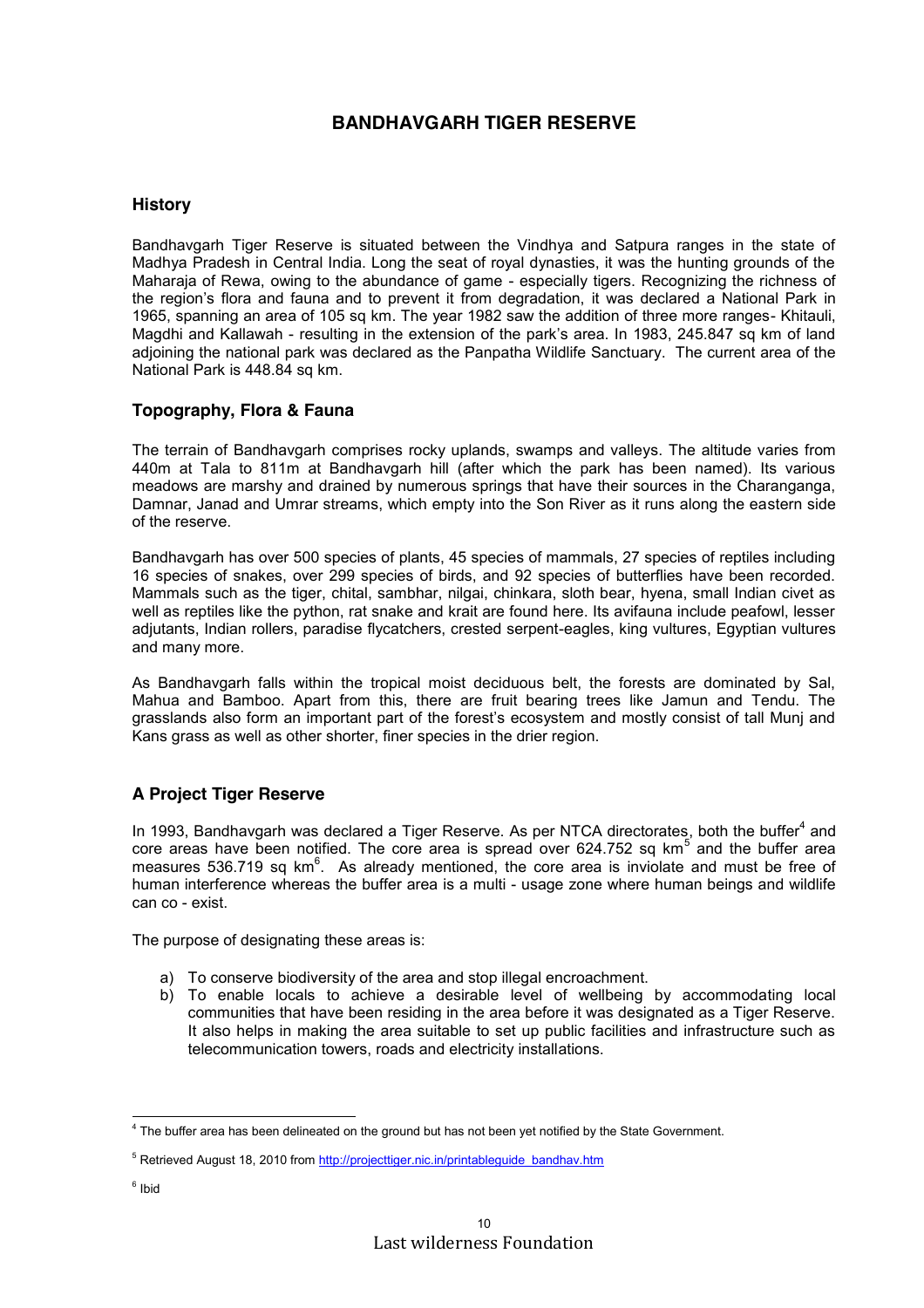

*\*Figure depicting the model of a Tiger Reserve*

# **Man – Animal Conflict**

Man-animal conflict arises due to various issues, some of which have been detailed below:

**Collection of Non-timber Forest Products (NTFPs):** The villages in and around the reserve exert tremendous pressure on the forest owing to their need for firewood as well as NTFPs such as leaves, bark, fruits etc. According to the directorates of the NTCA, no human activity is permitted to take place within the core area of any reserve. Thus, those people who find themselves living within the said region might resort to obtaining firewood and NTFPs illegally. They encroach upon the area of the reserve, hence increasing the animosity between the villagers and the Forest Department.

**Grazing of livestock:** Another bone of contention is the grazing of livestock within the protected area. Over - grazing of livestock within the reserve limits leads to degradation of forest land as well as reduction in the total vegetative cover, upon which the forest's herbivores feed. Moreover, the entry of domestic cattle into the reserve increases the latter's susceptibility to dangerous diseases, which can make a species locally extinct. Likewise, it exposes livestock to the dangers of predation by carnivores, antagonising the villagers towards protected areas.

**Poaching and revenge killing of wildlife:** This is a serious issue that needs immediate attention.

- *In 1998, Sita, one of the reserve's most photographed tigresses went missing. She was allegedly poached for illicit cross - border trade.*
- *In 2003, B1, a male tiger was killed by a trap that was laid for bushmeat<sup>7</sup> by some villagers.*
- *His sibling, B3, went missing in 2004 and is presumed to have been poached.*
- *Two tigresses of the Banbai (2008) and Pataur (2009) ranges were poisoned by villagers in an act of revenge for having allegedly killed their cattle.*

A shrinking forest cover due to deforestation and overgrazing leads to a sharp decline in food resources. This forces herbivores to venture beyond the forest into farmland in search of food, resulting in crop depredation. Reduced forest cover also leads to a smaller prey base, thus forcing carnivores to stray into villages where they carry off livestock. Quite often, enraged villagers track the carcass down and lace it with poison leading to the death of the feeding carnivore. Another factor contributing to this issue are attacks on humans, which tend to be rare. Not all of these attacks are

 $^7$  According to the WPA, 1972, no wild animal that appears on Schedules I-IV may be may be hunted or killed for any purpose whatsoever.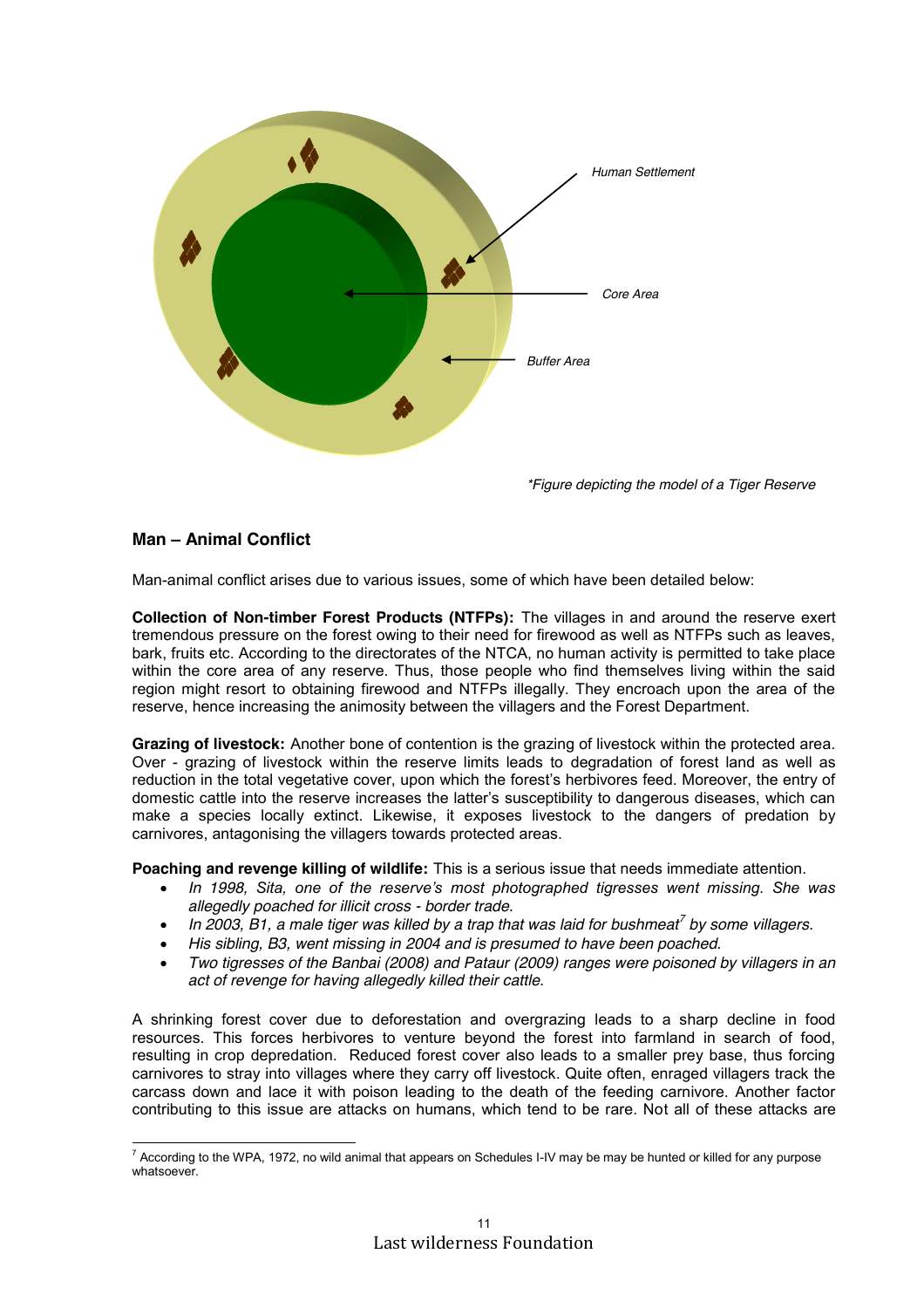carried out by man – eaters; more often than not, the attackers are likely to be carnivores that are transients looking to establish territories, old/ injured animals or females with their young.

**Construction of roads inside the reserve**: The construction of roads and highways within Protected Areas is a rampant problem in India and Bandhavgarh is no exception. Highways connecting Umaria with Rewa and Parasi with Katni pass through the reserve. This results in significant ecological damage because of loss of forest cover. Additionally, heavy speeding traffic (especially at night) disturbs the animals and even mows them down. These roadkill may be deer, wild dogs, jackals and even tigers.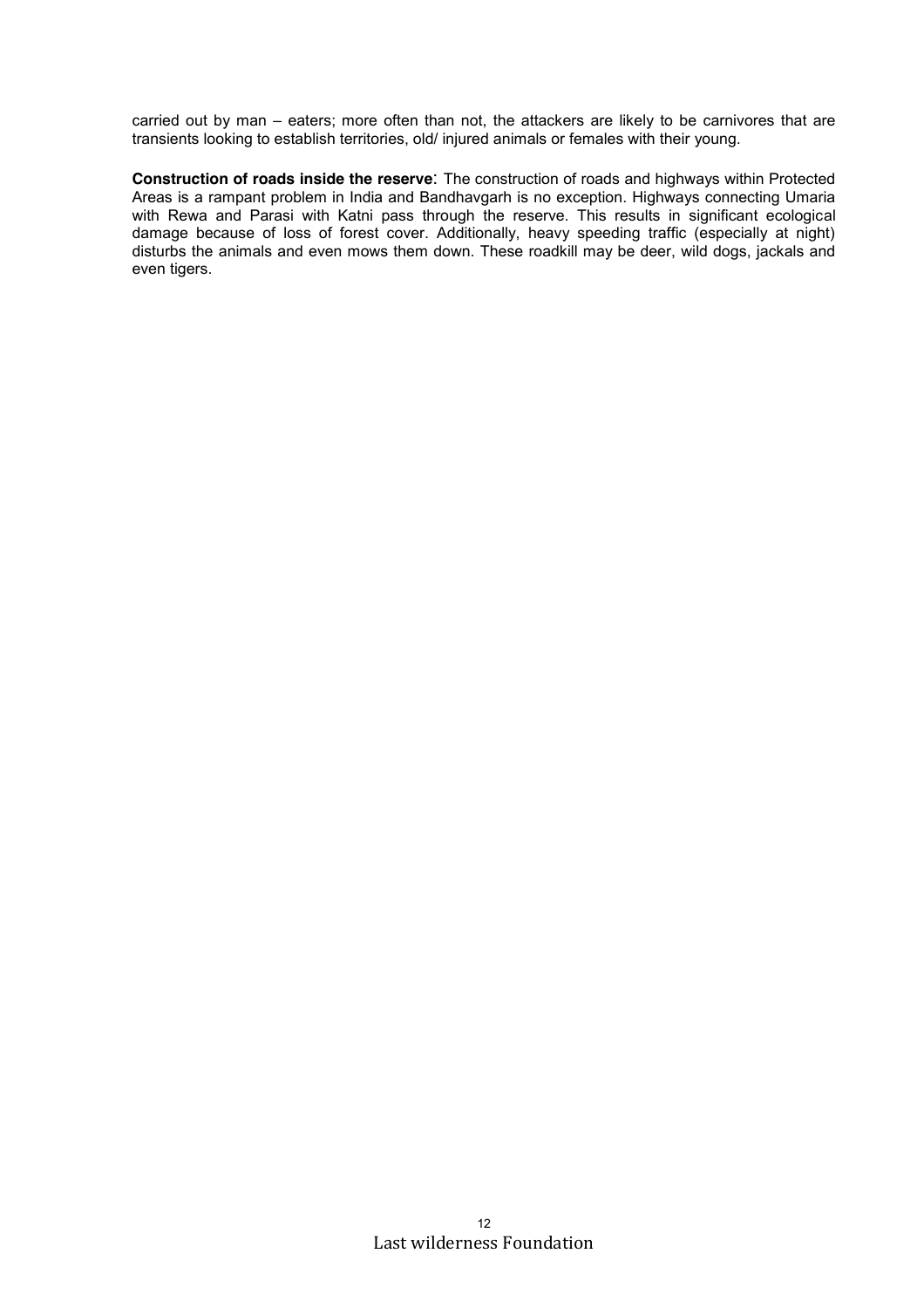# **FINDINGS OF THE SURVEY**

### **Population**

While the estimates of the total population in each village are based on our sample population survey, there are very large discrepancies between our estimates and those of the 2001 census. We have not been able to figure out the reasons for the discrepancies, but await the results of the current census to verify<sup>8</sup>.

A total of 453 households (with 863 adult males and 127 adult unmarried females and an aggregate sampled population of 3031 persons) were surveyed in the buffer area. In the core area, 165 households (with 366 adult males and 57 adult females and an aggregate sampled population of 1201 persons) were surveyed. The total estimated population for the 20 villages we surveyed in the buffer area is 9093 according to our survey and 11553 according to the 2001 census. Similarly, the total estimated population for the 11 villages we surveyed in the core area is 5427 according to our survey and 3603 according to the 2001 census *(Refer to Appendix I; Tables 1.5 & 1.6)*.

| Table 1.1 - Buffer Area Villages - Demographic Profile |                   |                   |                       |                   |  |  |  |
|--------------------------------------------------------|-------------------|-------------------|-----------------------|-------------------|--|--|--|
|                                                        | <b>Sampled</b>    |                   | <b>Average Family</b> | <b>Est.Total</b>  |  |  |  |
| <b>Villages</b>                                        | <b>Population</b> | <b>Households</b> | <b>Size</b>           | <b>Population</b> |  |  |  |
| Badwahi K                                              | 79                | 11                | 7.0                   | 237               |  |  |  |
| Bagado                                                 | 50                | 9                 | 5.6                   | 150               |  |  |  |
| Bartari                                                | 161               | 22                | 7.3                   | 483               |  |  |  |
| Chechpur                                               | 50                | 10                | 5.0                   | 150               |  |  |  |
| Dhamokhar                                              | 156               | 25                | 6.2                   | 468               |  |  |  |
| Dobha                                                  | 87                | 11                | 7.9                   | 261               |  |  |  |
| Ganjraha                                               | 80                | 10                | 8.0                   | 240               |  |  |  |
| Gohri                                                  | 44                | 6                 | 7.3                   | 132               |  |  |  |
| Gurwahi                                                | 126               | 20                | 6.3                   | 378               |  |  |  |
| Hardi                                                  | 234               | 27                | 8.7                   | 702               |  |  |  |
| Khusrwah                                               | 79                | 8                 | 9.9                   | 237               |  |  |  |
| Kudri                                                  | 153               | 27                | 5.7                   | 459               |  |  |  |
| Lakhnauti                                              | 214               | 27                | 7.9                   | 642               |  |  |  |
| Majhauli P                                             | 34                | 6                 | 5.7                   | 102               |  |  |  |
| Mardari M                                              | 111               | 14                | 7.9                   | 333               |  |  |  |
| Panpatha                                               | 80                | 14                | 5.7                   | 240               |  |  |  |
| Sakariya                                               | 92                | 15                | 6.1                   | 276               |  |  |  |
| Samarkoini                                             | 76                | 13                | 5.9                   | 228               |  |  |  |
| Tala                                                   | 342               | 60                | 5.7                   | 1026              |  |  |  |
| Umaria B                                               | 783               | 118               | 6.6                   | 2349              |  |  |  |
| Grand<br><b>Total</b>                                  | 3031              | 453               | 6.7                   | 9093              |  |  |  |

*\*Only men above the age of 18 years have been included*

 $8$  The results of the census are scheduled to be released by March 2011 according to the Manpur Tehsil, district Umaria, Madhya Pradesh.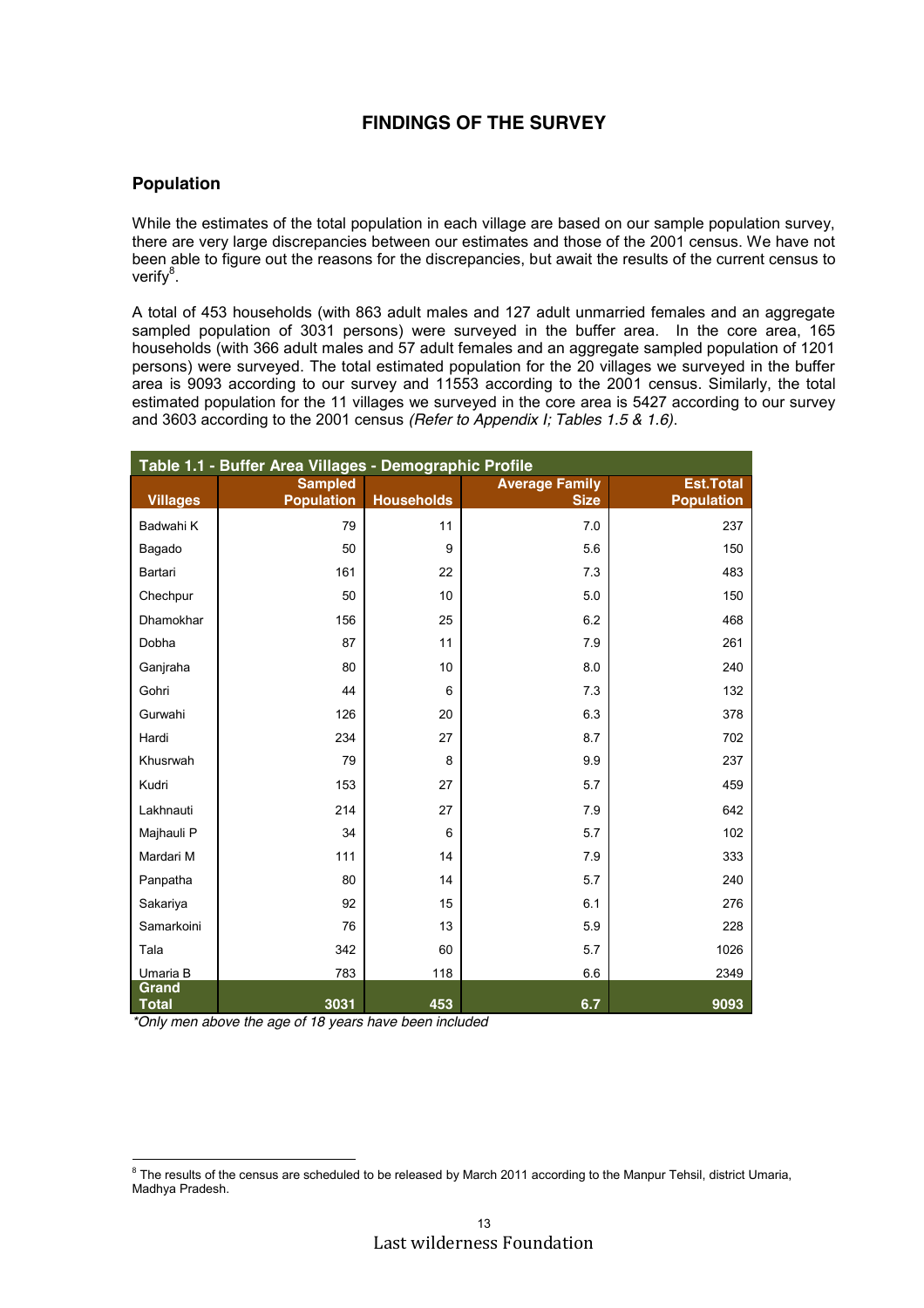| Table 1.2 - Buffer Area - Average members per household |                |                          |                 |  |  |
|---------------------------------------------------------|----------------|--------------------------|-----------------|--|--|
| <b>Villages</b>                                         | <b>Couples</b> | <b>Unmarried Females</b> | <b>Children</b> |  |  |
| Badwahi K                                               | 2.5            | 0.5                      | 1.6             |  |  |
| Bagado                                                  | 1.4            | 0.0                      | 2.7             |  |  |
| Bartari                                                 | 2.0            | 0.4                      | 2.9             |  |  |
| Chechpur                                                | 1.9            | 0.0                      | 1.2             |  |  |
| <b>Dhamokhar</b>                                        | 2.3            | 0.5                      | 1.2             |  |  |
| Dobha                                                   | 1.7            | 0.2                      | 4.3             |  |  |
| Ganjraha                                                | 1.5            | 0.4                      | 4.6             |  |  |
| Gohri                                                   | 2.0            | 0.0                      | 3.3             |  |  |
| Gurwahi                                                 | 1.7            | 0.1                      | 2.9             |  |  |
| Hardi                                                   | 2.2            | 0.2                      | 4.1             |  |  |
| Khusrwah                                                | 1.8            | 0.8                      | 5.6             |  |  |
| Kudri                                                   | 1.8            | 0.1                      | 2.0             |  |  |
| Lakhnauti                                               | 2.1            | 0.4                      | 3.4             |  |  |
| Majhauli P                                              | 2.3            | 0.2                      | 0.8             |  |  |
| Mardari M                                               | 2.4            | 0.8                      | 2.4             |  |  |
| Panpatha                                                | 1.9            | 0.1                      | 1.8             |  |  |
| Sakariya                                                | 1.8            | 0.3                      | 2.3             |  |  |
| Samarkoini                                              | 1.8            | 0.0                      | 2.2             |  |  |
| Tala                                                    | 1.6            | 0.2                      | 2.4             |  |  |
| Umaria B                                                | 1.9            | 0.3                      | 2.5             |  |  |
| <b>Grand Total</b>                                      | 1.9            | 0.3                      | 2.6             |  |  |

| Table 1.3 - Core Area Villages - Demographic Profile |                                     |                   |                                      |                                       |  |  |
|------------------------------------------------------|-------------------------------------|-------------------|--------------------------------------|---------------------------------------|--|--|
| <b>Villages</b>                                      | <b>Sampled</b><br><b>Population</b> | <b>Households</b> | <b>Average Family</b><br><b>Size</b> | <b>Est.Total</b><br><b>Population</b> |  |  |
| Badwahi                                              | 53                                  | 7                 | 7.6                                  | 159                                   |  |  |
| Bagaiha                                              | 51                                  | 6                 | 8.5                                  | 153                                   |  |  |
| Bamera                                               | 81                                  | 13                | 6.2                                  | 243                                   |  |  |
| Gangital                                             | 87                                  | 9                 | 9.7                                  | 261                                   |  |  |
| Garhpuri                                             | 169                                 | 25                | 6.8                                  | 507                                   |  |  |
| Kaseru                                               | 174                                 | 22                | 7.9                                  | 522                                   |  |  |
| Kothiya                                              | 35                                  | 9                 | 3.9                                  | 105                                   |  |  |
| Kushmaha                                             | 120                                 | 18                | 6.7                                  | 360                                   |  |  |
| Magdhi                                               | 203                                 | 26                | 7.8                                  | 609                                   |  |  |
| Milli                                                | 116                                 | 13                | 8.9                                  | 348                                   |  |  |
| Sejwahi                                              | 112                                 | 17                | 6.6                                  | 336                                   |  |  |
| <b>Grand Total</b>                                   | 1201                                | 165               | 7.3                                  | 3603                                  |  |  |

*\*Only men above the age of 18 years have been included*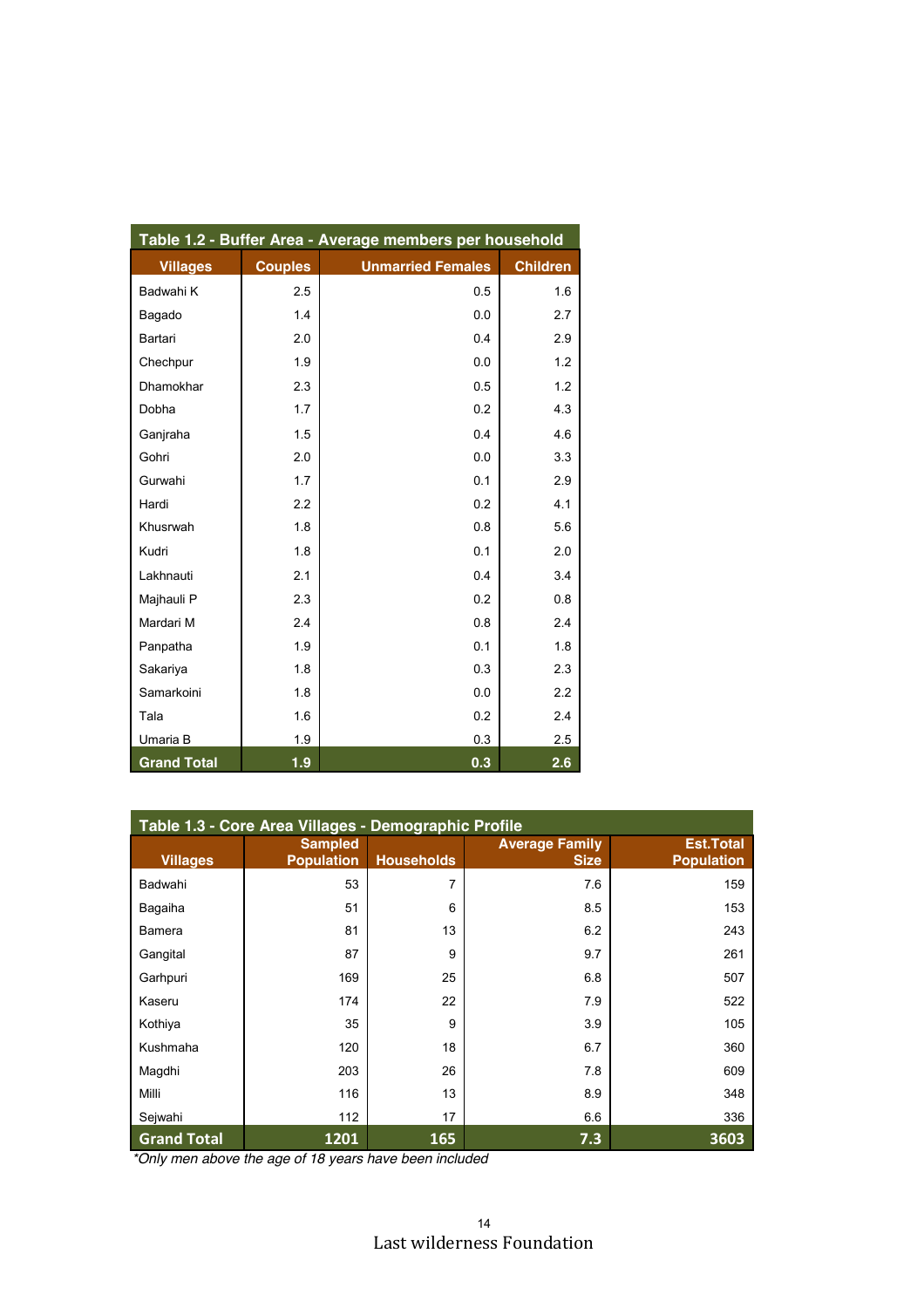| Table 1.4 - Core Area - Average members per household |                |                          |                 |  |  |
|-------------------------------------------------------|----------------|--------------------------|-----------------|--|--|
| <b>Villages</b>                                       | <b>Couples</b> | <b>Unmarried Females</b> | <b>Children</b> |  |  |
| Badwahi                                               | 2.0            | 0.6                      | 3.0             |  |  |
| Bagaiha                                               | 2.5            | 1.2                      | 2.3             |  |  |
| Bamera                                                | 2.3            | 0.1                      | 1.5             |  |  |
| Gangital                                              | 2.0            | 0.7                      | 5.0             |  |  |
| Garhpuri                                              | 2.2            | 0.4                      | 1.9             |  |  |
| Kaseru                                                | 2.4            | 0.1                      | 3.0             |  |  |
| Kothiya                                               | 1.7            | 0.1                      | 0.4             |  |  |
| Kushmaha                                              | 2.1            | 0.2                      | 2.3             |  |  |
| Magdhi                                                | 2.3            | 0.3                      | 3.0             |  |  |
| Milli                                                 | 3.1            | 0.5                      | 2.3             |  |  |
| Sejwahi                                               | 1.7            | 0.5                      | 2.7             |  |  |
| <b>Grand Total</b>                                    | 2.2            | 0.3                      | $2.5\,$         |  |  |

The average family size of the villages surveyed in the buffer and core areas is 7 people- 4 adults and 3 children per family. Most adult males were married by the time they turned 18. Women are generally married before they turn 18.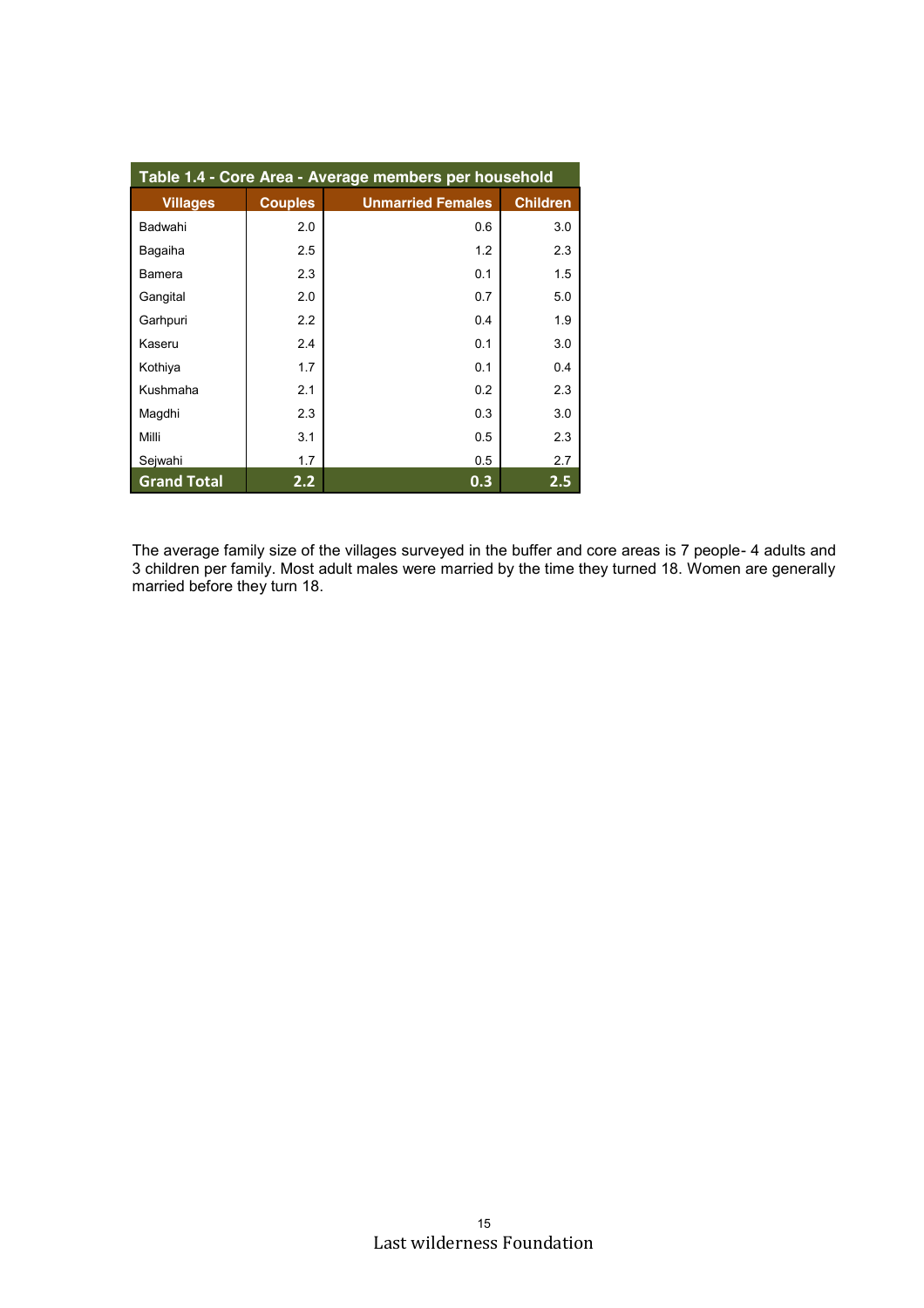# **Ethnic Groups**

The people surveyed belong to over 30 different races and tribes. Gonds and Baigas accounted for more than half of the sampled population in both areas.



Even though there are various ethnic groups found across the surveyed areas, each village seems to have one or two predominant ethnic groups - so villages seem to have formed themselves based on ethnicity. For example, in the buffer area, Badwahi K has a high Gond population, as does Gangital in the core area *(Refer to Appendix I; Tables 2.3, 2.4, 2.5 & 2.6)*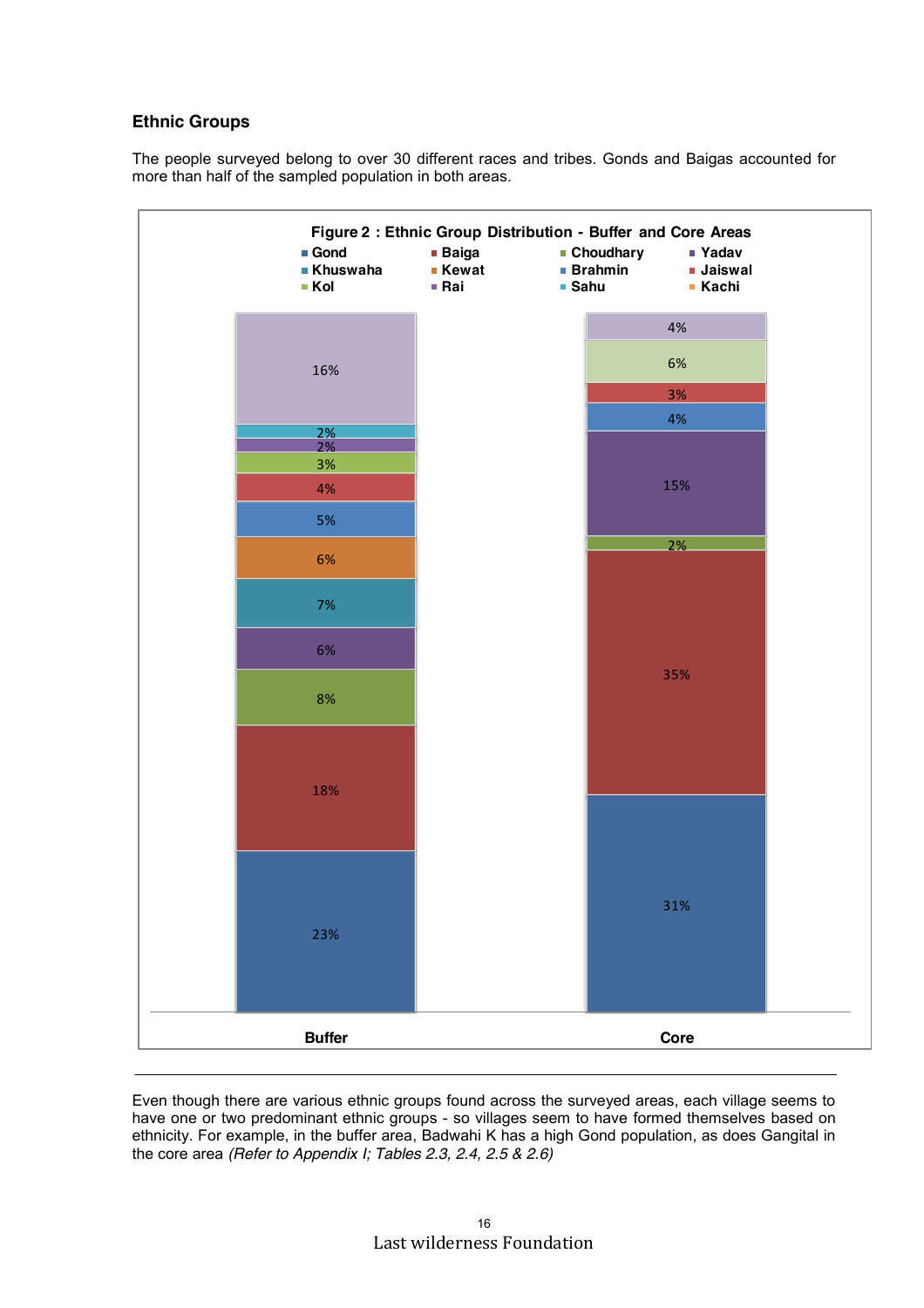# **Education**

Across the core and buffer areas, the rate of enrolment in schools is very low. 45% of the adult males in core area and 36% in buffer area have never been to school. Only adult males were surveyed for the education profile – education among women in these areas is a rarity. Amongst the educated adult males, 60% in the buffer area and 66% in the core area have studied upto the 7<sup>th</sup> grade *(Refer to Appendix I; Tables 3.3 & 3.4)*.

More children nowadays are being sent to schools as compared to before. Therefore, the literacy levels seem to be on the rise. There are various factors that affect the literacy levels, such as, proximity of the school to the village and general economic condition of the household. Although education is available free of cost in most schools, parents prefer to send their children to work to supplement the family income.

There are hardly any resident teachers *(Refer to Appendix I; Tables 3.5 & 3.6)*. Those that come from other villages find it difficult to cope with the heavy workload and are not able to take classes regularly. Also, during monsoons due to inaccessibility of these areas there is a severe shortage of school staff.

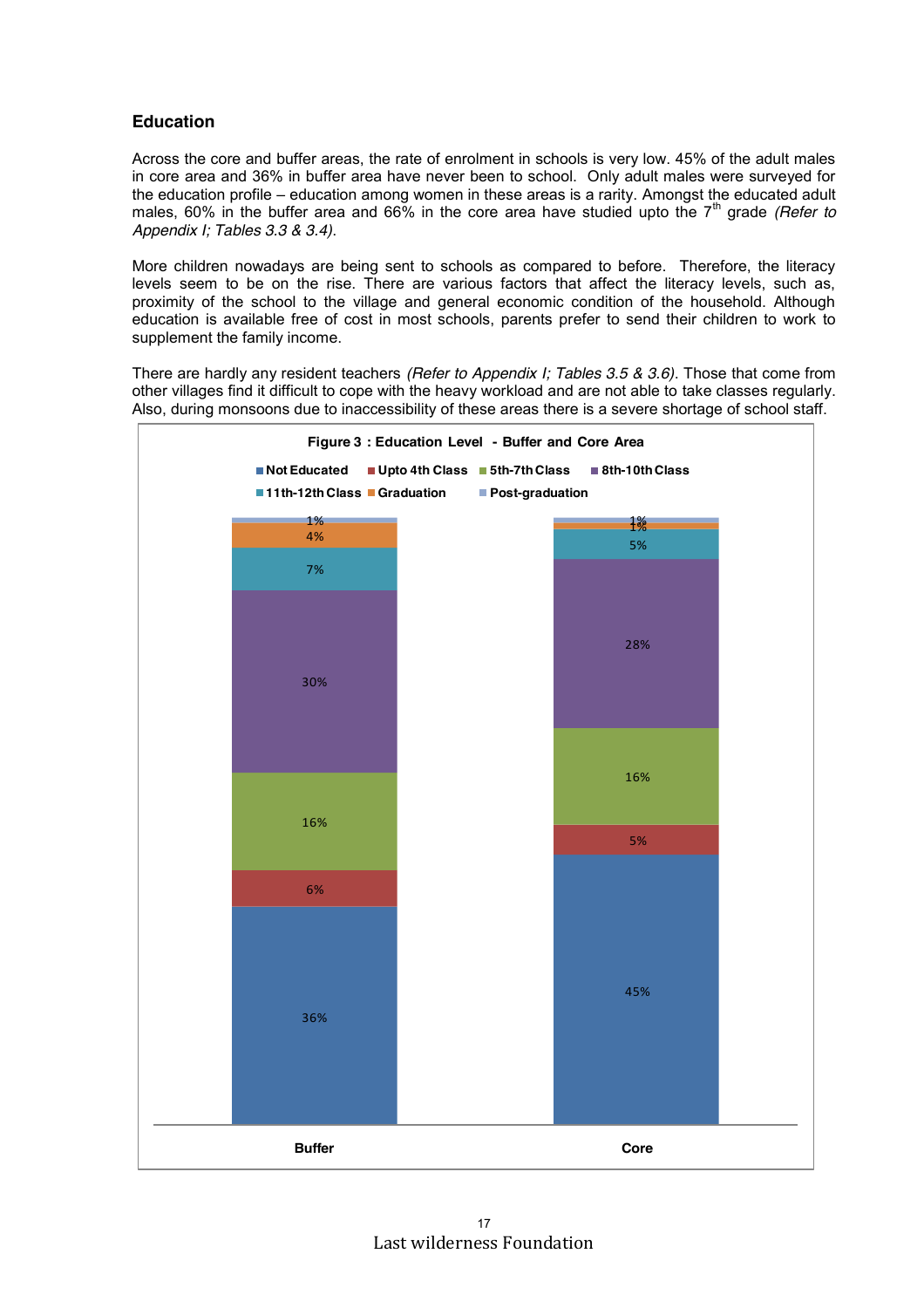### **Income**

The economic conditions in nearly all the villages are dismal with the average monthly household income in the buffer areas being INR 1009 (USD 22) per month. In the core area this is even lower at INR 831 (USD 18) per month *(Refer to Appendix I; Tables 4.5 & 4.6)*. With average family sizes of 7 people, there is extreme poverty in most of the villages around the reserve.

| Table 4.1 - Average Income of Villages - INR p.m. |                    |                  |             |  |  |  |
|---------------------------------------------------|--------------------|------------------|-------------|--|--|--|
|                                                   | <b>Buffer Area</b> | <b>Core Area</b> |             |  |  |  |
| <b>Villages</b>                                   | Income p.m.        | <b>Village</b>   | Income p.m. |  |  |  |
| Badwahi                                           | 659                | Badwahi          | 718         |  |  |  |
| Bagado                                            | 930                | Bagaiha          | 879         |  |  |  |
| Bartari                                           | 641                | Bamera           | 1108        |  |  |  |
| Chechpur                                          | 553                | Gangital         | 719         |  |  |  |
| Dhamokhar                                         | 1056               | Garhpuri         | 984         |  |  |  |
| Dobha                                             | 1772               | Kaseru           | 660         |  |  |  |
| Ganjraha                                          | 225                | Kothiya          | 675         |  |  |  |
| Gohri                                             | 833                | Kushmaha         | 1064        |  |  |  |
| Gurwahi                                           | 1240               | Magdhi           | 385         |  |  |  |
| Hardi                                             | 1225               | Milli            | 992         |  |  |  |
| Khusrwah                                          | 416                | Sejwahi          | 1104        |  |  |  |
| Kudri                                             | 599                |                  |             |  |  |  |
| Lakhnauti                                         | 1027               |                  |             |  |  |  |
| Majhauli P                                        | 767                |                  |             |  |  |  |
| Mardari M                                         | 1116               |                  |             |  |  |  |
| Panpatha                                          | 807                |                  |             |  |  |  |
| Sakaria                                           | 397                |                  |             |  |  |  |
| Samarkoini                                        | 1021               |                  |             |  |  |  |
| Tala                                              | 2283               |                  |             |  |  |  |
| Umaria                                            | 642                |                  |             |  |  |  |

Majority of the people are daily wage labourers - they may be hired by the Forest Department as guards, naturalists/guides or by the state government for construction work or as farmhands on private agricultural lands. Those who own farms earn little from the agricultural produce owing to poor irrigational facilities and crop raids by wild animals. Income derived from the collection of NTFPs such as mahua flowers, tendu leaves, chiraunji fruits and amla fruits is earned on a seasonal basis, resulting in extended periods of unemployment. Villages in both buffer and core area do not have a fixed source of income *(Refer to Appendix I; Tables 4.3 & 4.4)*.

According to the figures released by the Planning Commission for the years 2005-06, an Indian citizen earning an *individual* income below INR 368 *per month* for rural areas is considered to fall below the Poverty Line (BPL)<sup>9</sup>. Nearly every person in these villages falls in this category (considering the average family size and average family income).

<sup>-&</sup>lt;br>9 <sup>9</sup>Retrieved October 13, 2010 fro[m http://en.wikipedia.org/wiki/Below\\_Poverty\\_Line\\_\(India\)](http://en.wikipedia.org/wiki/Below_Poverty_Line_(India)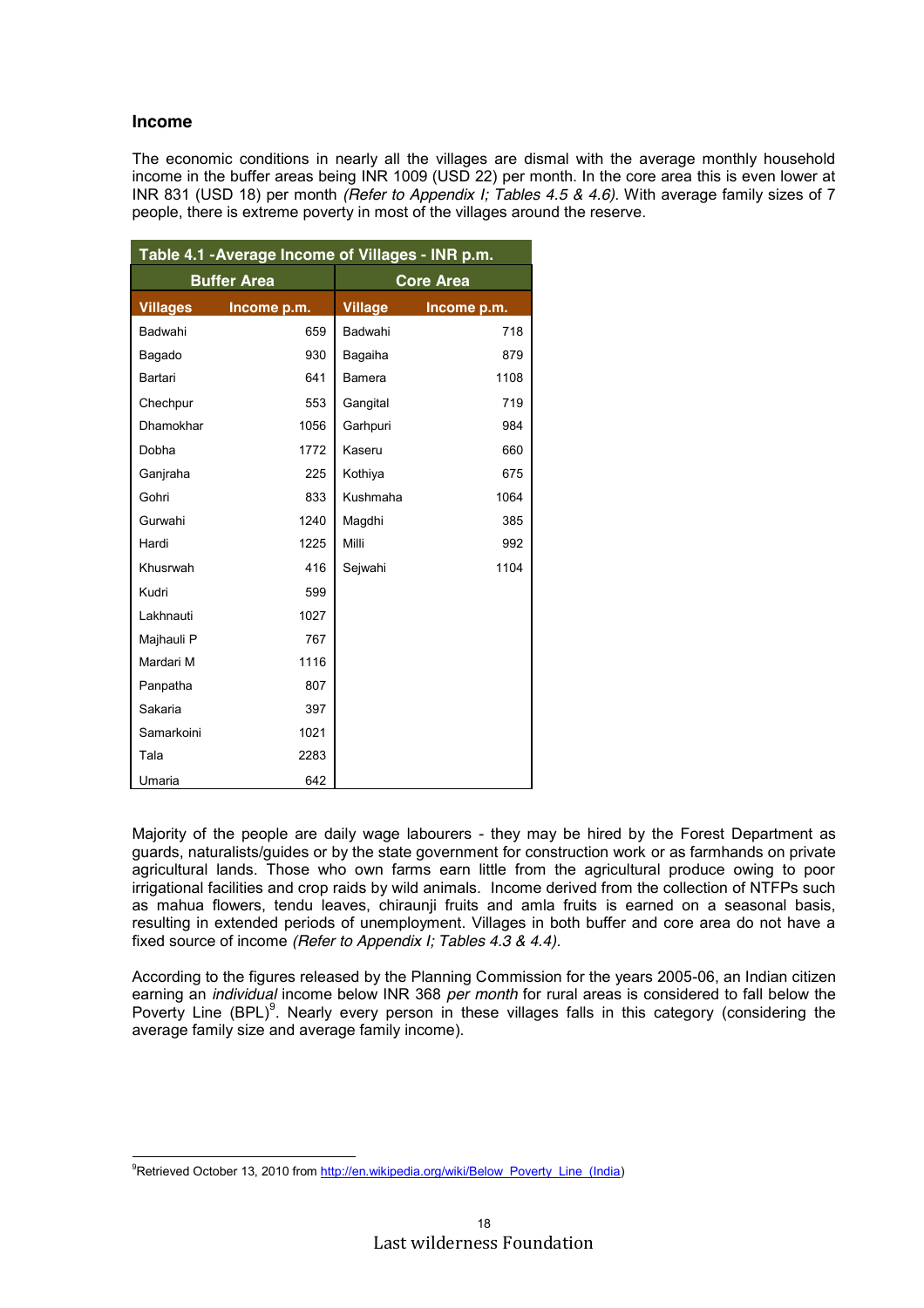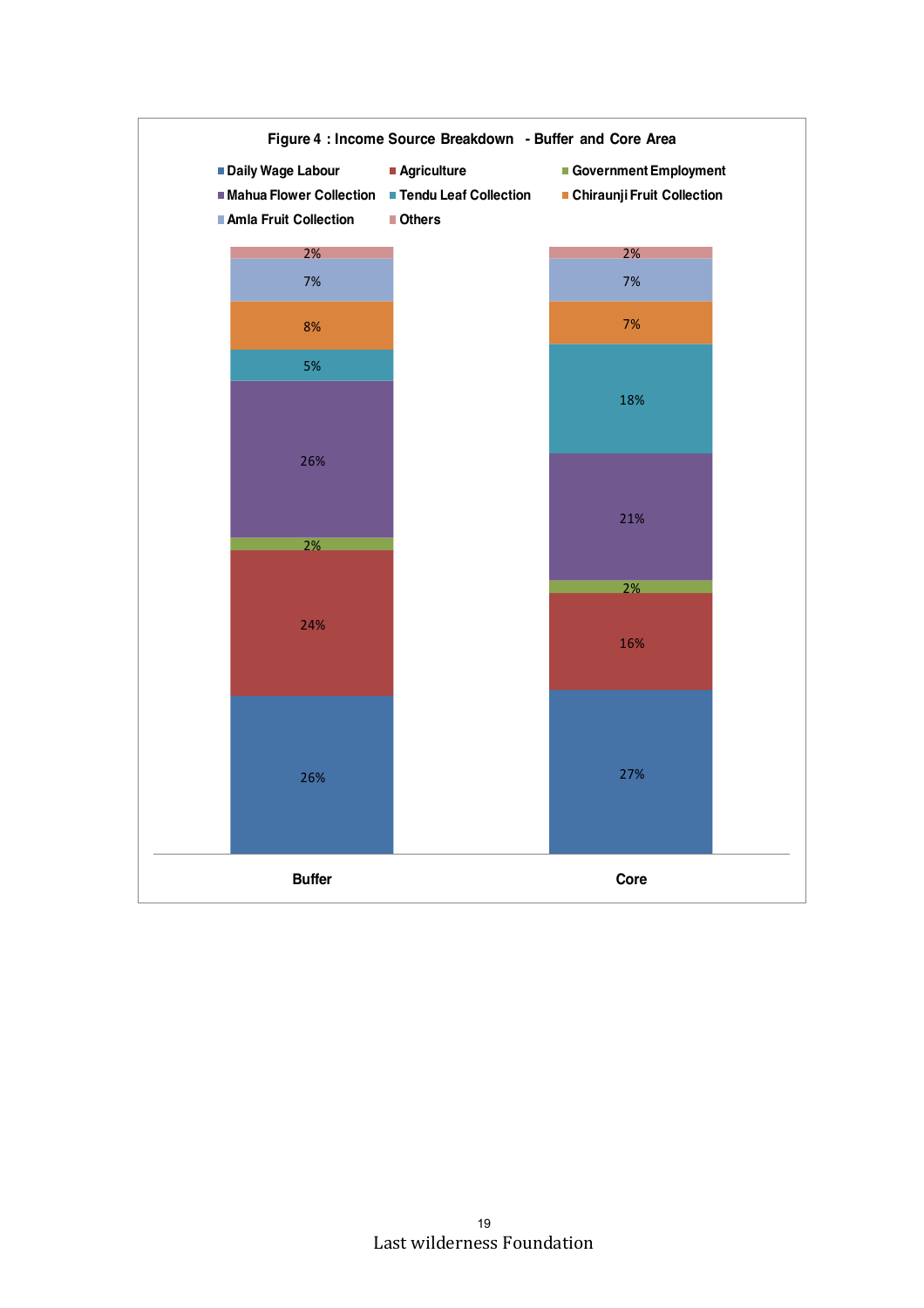# **Housing & Land Ownership**

Most of the land in these areas is self-owned *(Refer to Appendix I; Tables 5.5 & 5.6)*. 92% and 99% of the houses in the buffer and core areas respectively are kuccha houses *(Refer to Appendix I; Tables 5.7 & 5.8)*. These require constant maintenance and replacement. They are not able to withstand the elements of nature.

Electricity is unavailable in most houses, especially in the core area. Therefore, tube wells and other media that rely on electricity cannot be used for irrigation. Absence of electricity makes it easier for wild animals to carry away livestock and raid crops.

Most villages use firewood as fuel for household purposes *(Refer to Appendix I; Tables 5.11, 5.12, 5.13 & 5.14)*. This leads to extensive logging around the reserve. Wood collection occurs within the reserve - some people go into the core areas to chop wood and they subsequently sell it to other villagers. Huge quantities of wood are needed to meet the requirements of large families.

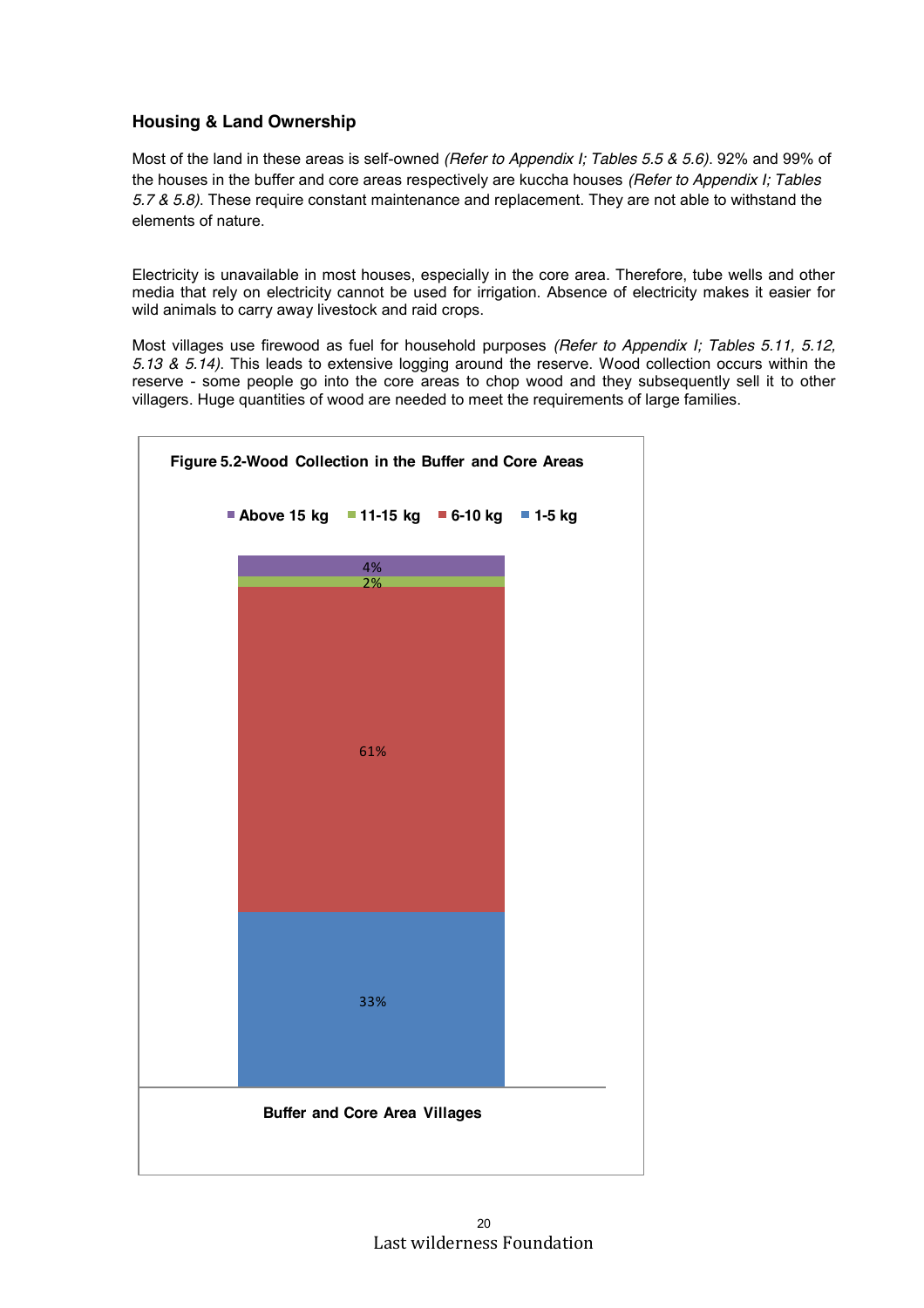### **Livestock**

Almost all of the cattle are of the non-yielding type *(Refer to Appendix I; Tables 6.4 & 6.5)*. Both wild animals inside and domestic animals outside the reserve depend on the forest for food. Since fodder is not easily available outside the reserve, villagers are forced to let their cattle illegally into the forest to feed. The main uses of cattle are to plough farms and for cow dung *(Refer to Appendix I; Tables 6.6 & 6.7)*. Cow dung is predominantly used to line house walls or as a fertiliser in farms.

# **Predation**

Given the extreme poverty, loss of livestock can be very damaging to the villagers. Predation therefore becomes the prime cause of animosity between villagers and wildlife. It can happen when the cattle illegally enter forest land to graze or when carnivores move out of the reserve in search of food. To mitigate the animosity caused by predation and to avoid revenge killings, the Forest Department provides compensation to villagers whose livestock have been killed by predators as long as such incidents have taken place outside the of the core area. *(Appendix I; Tables 7.3, 7.4, 7.5 & 7.6)*.

| <b>Table 7.1 - Compensation Range</b>                   |     |     |  |  |  |  |
|---------------------------------------------------------|-----|-----|--|--|--|--|
| <b>Compensation Range -INR</b><br><b>Buffer</b><br>Core |     |     |  |  |  |  |
| <b>Below 1000</b>                                       | 17% | 11% |  |  |  |  |
| 1000-5000                                               | 72% | 67% |  |  |  |  |
| Above 5000                                              | 11% | 22% |  |  |  |  |

# **Specified Assets**

Here, assets like radios, televisions, cupboards, cellphones and vehicles have provided us with additional parameters to assess the economic standing of the villagers. Their spending power is indicated by the goods they own.

| Table 8.1- Specified asset ownership in the buffer area |              |                   |                  |                   |           |                |              |
|---------------------------------------------------------|--------------|-------------------|------------------|-------------------|-----------|----------------|--------------|
| <b>Village</b>                                          | <b>Radio</b> | <b>Television</b> | <b>Cellphone</b> | <b>Motorcycle</b> | 4-wheeler | <b>Tractor</b> | <b>Cycle</b> |
| Badwahi K                                               | 45%          | 9%                | 9%               | 9%                | 0%        | 0%             | 100%         |
| Bagado                                                  | 11%          | 0%                | 0%               | 0%                | 0%        | 0%             | 11%          |
| Bartari                                                 | 14%          | 9%                | 32%              | 0%                | 0%        | 5%             | 55%          |
| Chechpur                                                | 20%          | 10%               | 0%               | 0%                | 0%        | 0%             | 60%          |
| Dhamokhar                                               | 28%          | 20%               | 32%              | 16%               | 0%        | 8%             | 80%          |
| Dobha                                                   | 9%           | 9%                | 0%               | 0%                | 0%        | 0%             | 73%          |
| Ganjraha                                                | 0%           | 0%                | 10%              | 0%                | 0%        | 0%             | 40%          |
| Gohri                                                   | 33%          | 0%                | 33%              | 0%                | 0%        | 0%             | 83%          |
| Gurwahi                                                 | 25%          | 20%               | 15%              | 10%               | 0%        | 0%             | 65%          |
| Hardi                                                   | 30%          | 4%                | 33%              | 11%               | 0%        | 0%             | 63%          |
| Khusrwah                                                | 13%          | 13%               | 13%              | 0%                | 0%        | 0%             | 50%          |
| Kudri                                                   | 7%           | 0%                | 26%              | 4%                | 0%        | 0%             | 48%          |
| Lakhnauti                                               | 22%          | 4%                | 19%              | 11%               | 0%        | 4%             | 78%          |
| Majhauli P                                              | 50%          | 0%                | 17%              | 0%                | 0%        | 0%             | 83%          |
| Mardari M                                               | 0%           | 0%                | 36%              | 0%                | 0%        | 0%             | 86%          |
| Panpatha                                                | 14%          | 14%               | 14%              | 7%                | 0%        | 0%             | 36%          |
| Sakaria                                                 | 13%          | 0%                | 13%              | 0%                | 0%        | 0%             | 87%          |
| Samarkoini                                              | 15%          | 8%                | 0%               | 0%                | 0%        | 0%             | 69%          |
| Tala                                                    | 5%           | 35%               | 45%              | 12%               | 7%        | 2%             | 40%          |
| Umaria (Bakeli)                                         | 24%          | 4%                | 30%              | 4%                | 1%        | 0%             | 75%          |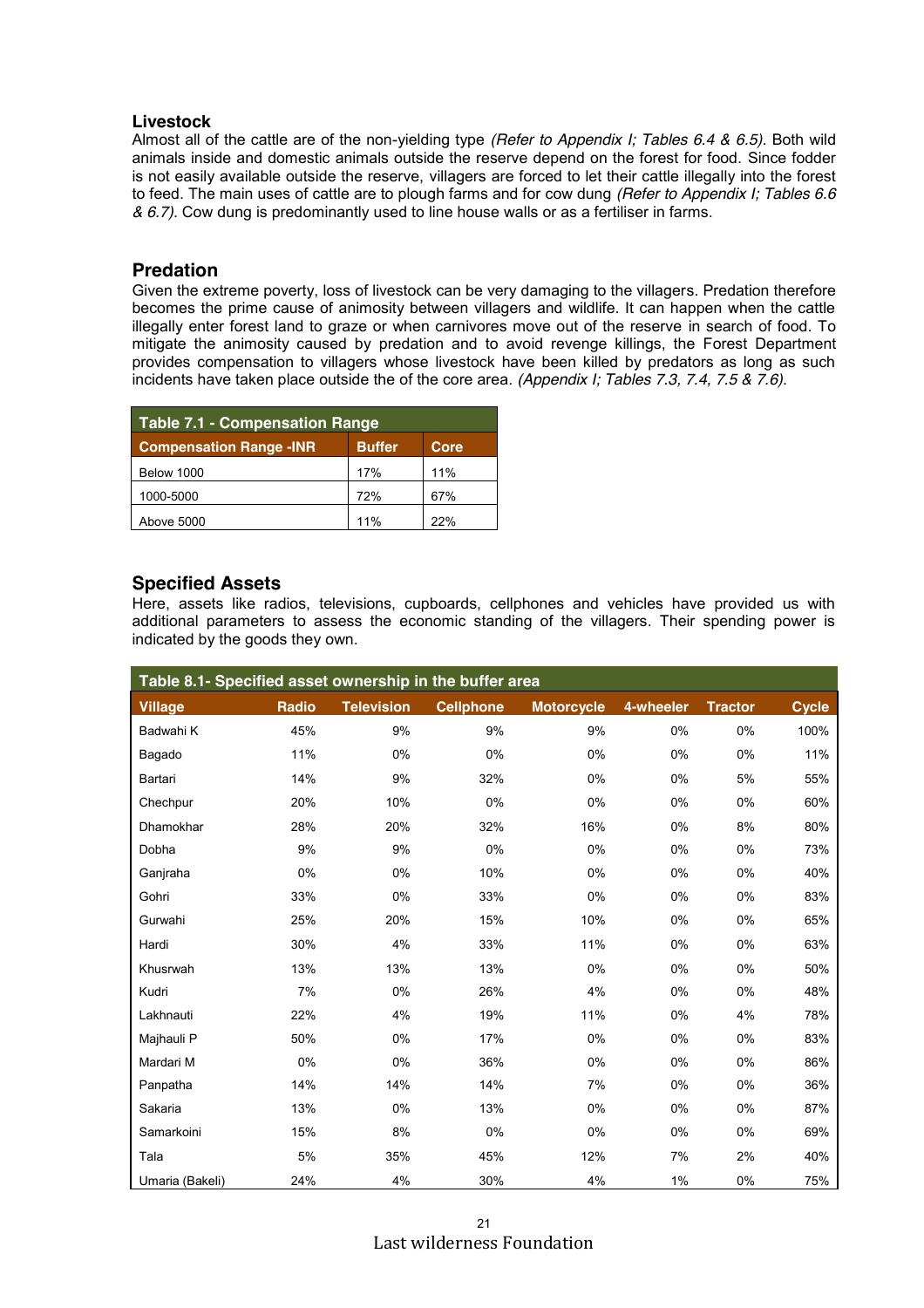| Table 8.2 - Specified asset ownership in the core area |              |                   |                  |                   |           |                |              |  |
|--------------------------------------------------------|--------------|-------------------|------------------|-------------------|-----------|----------------|--------------|--|
| <b>Village</b>                                         | <b>Radio</b> | <b>Television</b> | <b>Cellphone</b> | <b>Motorcycle</b> | 4-wheeler | <b>Tractor</b> | <b>Cycle</b> |  |
| Badwahi                                                | 57%          | 0%                | 14%              | 14%               | 0%        | 0%             | 100%         |  |
| Bagaiha                                                | 50%          | 17%               | 50%              | 17%               | 0%        | 17%            | 83%          |  |
| <b>Bamera</b>                                          | 23%          | 8%                | 46%              | 15%               | 0%        | 0%             | 46%          |  |
| Gangital                                               | 44%          | 11%               | 11%              | $0\%$             | 0%        | 0%             | 56%          |  |
| Garhpuri                                               | 20%          | 12%               | 24%              | 8%                | 0%        | 0%             | 76%          |  |
| Kaseru                                                 | 18%          | 0%                | 5%               | $0\%$             | $0\%$     | 0%             | 86%          |  |
| Kothiya                                                | 33%          | 0%                | 11%              | $0\%$             | 0%        | 0%             | 33%          |  |
| Kushmaha                                               | 28%          | 6%                | 11%              | 11%               | 0%        | 0%             | 44%          |  |
| Magdhi                                                 | 8%           | 0%                | 4%               | $0\%$             | 0%        | 0%             | 46%          |  |
| Milli                                                  | 31%          | 0%                | $0\%$            | 0%                | 0%        | 0%             | 92%          |  |
| Sejwahi                                                | 0%           | 12%               | 6%               | 12%               | 0%        | 6%             | 65%          |  |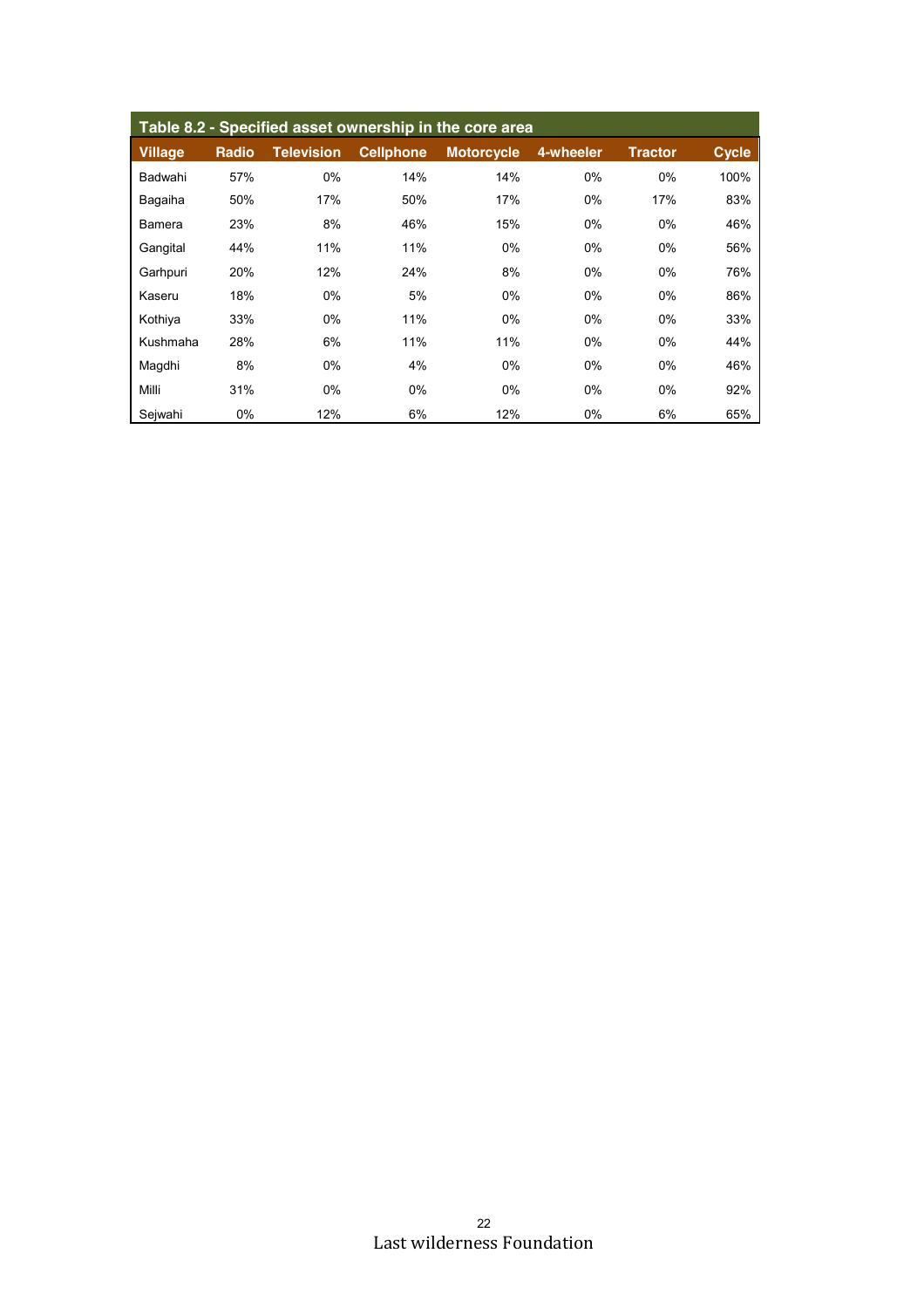# **Water Availability**

The water available for drinking is not fit for consumption. Not every house has a hand pump or a well. Hence, people have to walk long distances in order to gain access to drinking water. Some even depend on natural sources like rivers and streams *(Appendix I; Tables 9.5 & 9.6)*.

There is no perennial source of water for irrigation. Farmers mostly rely on natural sources such as rain, streams and rivers. Wells are also used to irrigate fields *(Appendix I; Tables 9.7 & 9.8)*. However, they dry up during summers. Even to facilitate the production of fodder, the irrigation facilities will have to be improved drastically.

| Table 9.1 - Source of drinking water |               |             |
|--------------------------------------|---------------|-------------|
| <b>Source</b>                        | <b>Buffer</b> | <b>Core</b> |
| Handpumps                            | 40%           | 41%         |
| Wells                                | 38%           | 56%         |
| Natural Sources                      | 22%           | 2%          |

| Table 9.2 - Source of water for irrigation |               |             |
|--------------------------------------------|---------------|-------------|
| <b>Source</b>                              | <b>Buffer</b> | <b>Core</b> |
| Handpumps                                  | 36%           | 33%         |
| Wells                                      | 45%           | 54%         |
| Natural Sources                            | 6%            | 7%          |
| Surface Pumps                              | 13%           | 6%          |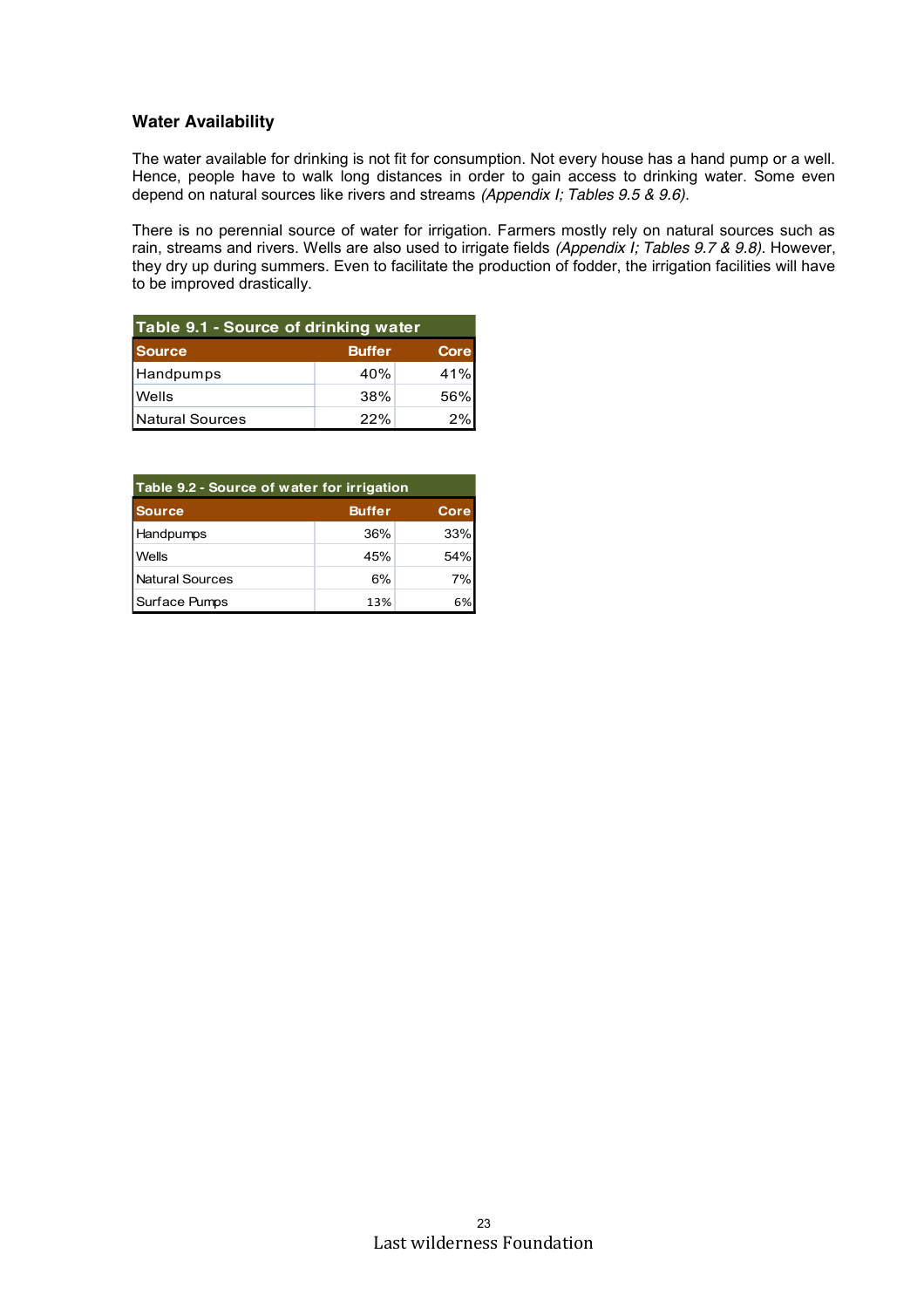### **Health Care Facilities**

In the buffer area there are a considerable number of health care centres. However, these are not present in every village - people have to travel distances upto 35 km to avail medical facilities.

Traffic in the tiger reserve is permitted only between sunrise and sunset. The villages inside the core area of the reserve are bound by these timings. Due to the absence of any health care facilities inside the villages, people have to seek treatment outside the reserve. In case of medical emergencies, these timings act as a constraint. According to sources, malaria and other diseases are common during monsoons. As per the respondents, medical camps are held for livestock only.

| Table 10.1 - Health Care facilities in the buffer area |                               |                    |                          |  |
|--------------------------------------------------------|-------------------------------|--------------------|--------------------------|--|
| <b>Village</b>                                         | <b>Nearest Medical Centre</b> | <b>Distance-km</b> | <b>Qualified Doctors</b> |  |
| Badwahi K                                              | Karkeli                       | 35                 | 0                        |  |
| Bagado                                                 | Manpur                        | 10                 | $5+$                     |  |
| Bartari                                                | Khitauli                      | 12                 | 4                        |  |
| Chechpur                                               | Hirauli                       | 8                  | 0                        |  |
| Dhamokhar                                              | Dhamokhar                     | $\mathbf 0$        | 2                        |  |
| Dobha                                                  | Tala                          | $\overline{7}$     | 0                        |  |
| Ganjraha                                               | <b>Sukhdas</b>                | 3                  | $\overline{4}$           |  |
| Gohri                                                  | Umaria                        | 28                 | $5+$                     |  |
| Gurwahi                                                | Gurwahi                       | 3                  | 0                        |  |
| Hardi                                                  | Chitrawan                     | 2                  | 1                        |  |
| Khusrwah                                               | Umaria                        | 25                 | $5+$                     |  |
| Kudri                                                  | Chansura                      | $\overline{2}$     | 2                        |  |
| Lakhnauti                                              | Manpur                        | 4                  | $5+$                     |  |
| Majhauli P                                             | Umaria                        | 22                 | $5+$                     |  |
| Mardari M                                              | Umaria                        | 25                 | $5+$                     |  |
| Panpatha                                               | Panpatha                      | $\Omega$           | 2                        |  |
| Sakaria                                                | Chechariya                    | $\overline{7}$     | 1                        |  |
| Samarkoini                                             | Manpur                        | 25                 | $5+$                     |  |
| Tala                                                   | Tala                          | 0                  | 0                        |  |
| Umaria (Bakeli)                                        | Umaria (Bakeli)               | 0                  | 0                        |  |

| Table 10.2 - Health Care facilities in the core area |                               |                    |                          |
|------------------------------------------------------|-------------------------------|--------------------|--------------------------|
| <b>Village</b>                                       | <b>Nearest Medical Centre</b> | <b>Distance-km</b> | <b>Qualified Doctors</b> |
| Badwahi                                              | Manpur                        | 20                 | $5+$                     |
| Bagaiha                                              | Umaria (Bakeli)               | 5                  | 0                        |
| Bamera                                               | Manpur                        | 18                 | $5+$                     |
| Gangital                                             | Manpur                        | 18                 | $5+$                     |
| Garhpuri                                             | Tala                          | 6                  | $\Omega$                 |
| Kaseru                                               | Barhi                         | 12                 | 0                        |
| Kothiya                                              | Chansura                      | 3                  | 1                        |
| Kushmaha                                             | Indwar                        | 18                 | 1                        |
| Magdhi                                               | Umaria                        | 30                 | $5+$                     |
| Milli                                                | Umaria                        | 35                 | $5+$                     |
| Sejwahi                                              | Manpur                        | 15                 | $5+$                     |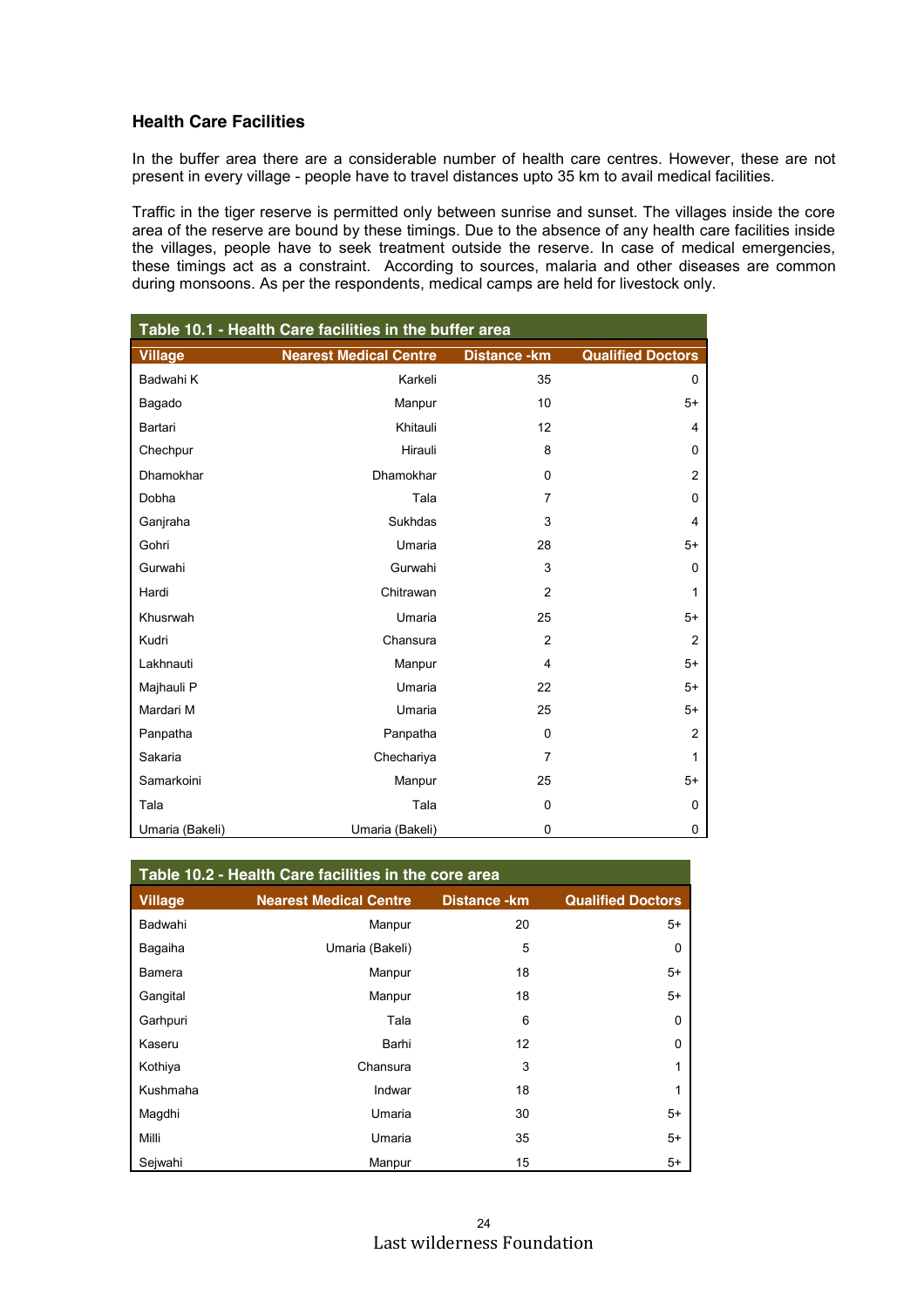# **Conclusion**

The key to saving the tiger lies in securing its habitat and mitigating the twin threats to it i.e. poaching and habitat loss. Both these factors are inextricably linked to the socio-economic conditions that prevail here and are expressed in the form of pressure exerted on the forest's resources by the 170 million<sup>10</sup> people that live in and around India's forests. In order to save the tiger, the needs of both man and animal must be understood.

To this end we undertook a survey to assess the living conditions of people that live within the core area and within a 1 km radius of the core area of Bandhavgarh Tiger Reserve.

Of the 15 villages in the core, we surveyed 11 villages (4 villages are currently being relocated). In the buffer area, we surveyed 20 villages (out of a total of 57) that lie within a 1 km radius of the boundary of the core area. Based on the data collected, the profile of an average family living in the core area and the buffer area has been constructed below.

### **Core Area**

| <b>Family Size</b>        |                                                                    | 4 adults and 3 children                                                                                                                                                                                                              |
|---------------------------|--------------------------------------------------------------------|--------------------------------------------------------------------------------------------------------------------------------------------------------------------------------------------------------------------------------------|
| Total Income (per family) | <b>INR 831</b>                                                     | Mahua flower collection (26%),<br>Daily wage labour<br>(25%)<br>agriculture (24%), Chiraunji fruit<br>collection (8%) Amla<br>fruit<br>collection (7%), Tendu leaf<br>collection (5%), livestock (3%),<br>government employment (2%) |
| Education                 | Males-Upto $5m$ -7 <sup>th</sup> class<br>Women- Mostly Uneducated | 44 % of adult males surveyed<br>are uneducated                                                                                                                                                                                       |
| Health care facilities    | 3-35 km from the village                                           | There are no medical facilities<br>inside the core area.                                                                                                                                                                             |
| Livestock                 | 1 cow, 1 bull, 1 buffalo/goat/hen;                                 | 93% cattle are non-yielding                                                                                                                                                                                                          |
| Fuel used                 | 1. Firewood<br>2. Gobar (Cow -dung)                                | 61% collect 6-10 kg of firewood                                                                                                                                                                                                      |

### **Buffer Area (within 1km from the boundary of the core)**

| Family size               |                                   | 4 adults and 3 children                     |
|---------------------------|-----------------------------------|---------------------------------------------|
| Total Income (per family) | <b>INR 1009</b>                   | This income is derived from:                |
|                           |                                   | Daily wage labour (26%), Mahua flower       |
|                           |                                   | collection (21%), Tendu leaf collection     |
|                           |                                   | (18%), agriculture (16%), Amla fruit        |
|                           |                                   | collection (7%), Chiraunji fruit collection |
|                           |                                   | (7%), livestock (3%), government            |
|                           |                                   | employment (3%)                             |
| Education                 | Men: Upto the $5th-7th$ class     | 36% of adult males surveyed<br>are          |
|                           | Women: Mostly Uneducated          | uneducated                                  |
| Health care facilities    | 15 km from village                | Not all facilities are adequately staffed.  |
| Livestock                 | 1 cow, 1 bull, 1 buffalo/goat/hen | 96% cattle are non-yielding                 |
| <b>Primary Fuel Used</b>  | 1. Firewood                       | 61% collect 6-10 kg of wood                 |
|                           | 2. Gobar (Cow-dung)               |                                             |

<sup>10</sup> Basu, Prakash Jyoti*: Adaptation, Non-timber Forest Products and Rural Livelihood: An Empirical Study in West Bengal, India,* Retrieved January 20, 2011 fro[m http://iopscience.iop.org/1755-1315/6/38/382011](http://iopscience.iop.org/1755-1315/6/38/382011)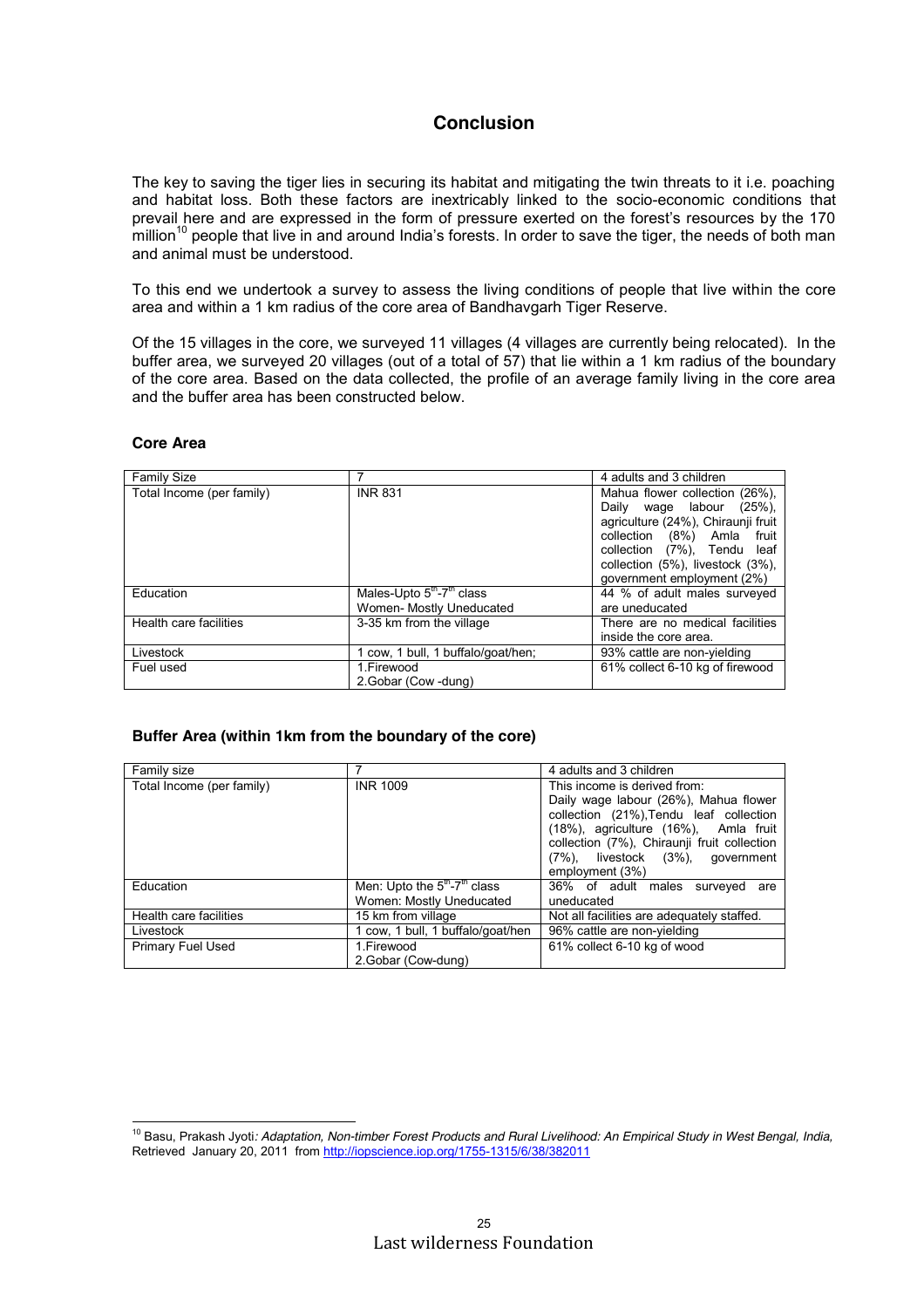### **Inference**

As per the average monthly income calculated for a *family of 7* in the buffer and core areas, nearly every person here falls below the poverty line. A large part of their livelihood depends on the collection of Non-Timber Forest Products (NTFPs). Collection of NTFPs in the core area is banned; this means that a large part of the income earned is illegal. Moreover, it results in unsustainable usage of forest resources and harms the forest's ecology.

Although education is provided free of cost, children are sent to work to supplement the meagre family income. Moreover, schools are far away and/or inadequately staffed.

In the core area, among the villages that we surveyed, there are no health care centres. To make matters worse, villagers are hindered by lack of roads/transport as well as restrictions placed on movement within the core area. Although diseases like malaria are common in the monsoons, no medical camps are held (as per the respondents). Medical facilities are found in some villages only the buffer area; not all of them have qualified doctors.

On an average, every household has cattle and /or poultry. *These cattle are non-yielding; they are used to plough land and as sources of cow-dung, which is used as fuel, manure and also to plaster houses.* Although banned, the practice of letting cattle graze inside the reserve is rampant among the villagers. This leads to altercations between the villagers and the Forest Department.

These cattle are prone to attacks by predators. In case of a cattle-kill outside the core area, the villagers are compensated monetarily. However, this money does not account for the full value of the dead animal and seldom reaches them on time. No compensation is given for deaths (animal/human) that occur within the core area because of trespassing.

Owing to their economic condition, the death of a single cow or goat can be disastrous. Incidents such as these lead to 'revenge-killing' wherein carcasses are laced with poison or explosives. There have also been cases of tigers and leopards being caught in traps that have been laid for bushmeat like chital and sambhar.

### **Man vs. Animal: Conflict of Needs**

To survive, the tiger needs inviolate tracts of forests that are abundant in prey. Hence, the National Tiger Conservation Authority  $11(NTCA)$  has stipulated that reserves in India operate on the basis of a 'core-buffer' strategy.

Scientific studies<sup>12</sup> have shown that tigers occupy smaller territories in prey-rich areas. This does not imply that increasing the prey density will tantamount to higher tiger numbers. This is because tigers are highly territorial animals-they demarcate their territory by scratching the barks of trees and spraying urine. Their inability to share their territory with other tigers leads to in-fighting which is frequently fatal. However, male tigers may share their territories with tigresses. Cubs are reared by their mothers for 18-24 months. During this period they are vulnerable to disease, starvation and death from infanticide wherein tigers kill offspring that are not their own, so as to mate with the mother and perpetuate their own genes. Those cubs that survive this period have to venture out in search of new territories. Likewise, tigers from other regions might move in. It is important to note that tigers are their most vulnerable at this stage in life, when as sub-adults, they move out to establish their own territories. However, this behavioural tendency is very important ecologically because it prevents inbreeding, thus ensuring a healthy gene pool.

<sup>&</sup>lt;sup>11</sup> Formerly called 'Project Tiger'.

 $12$  As per research conducted by Dr. Ullas Karanth using camera traps and line transect surveys.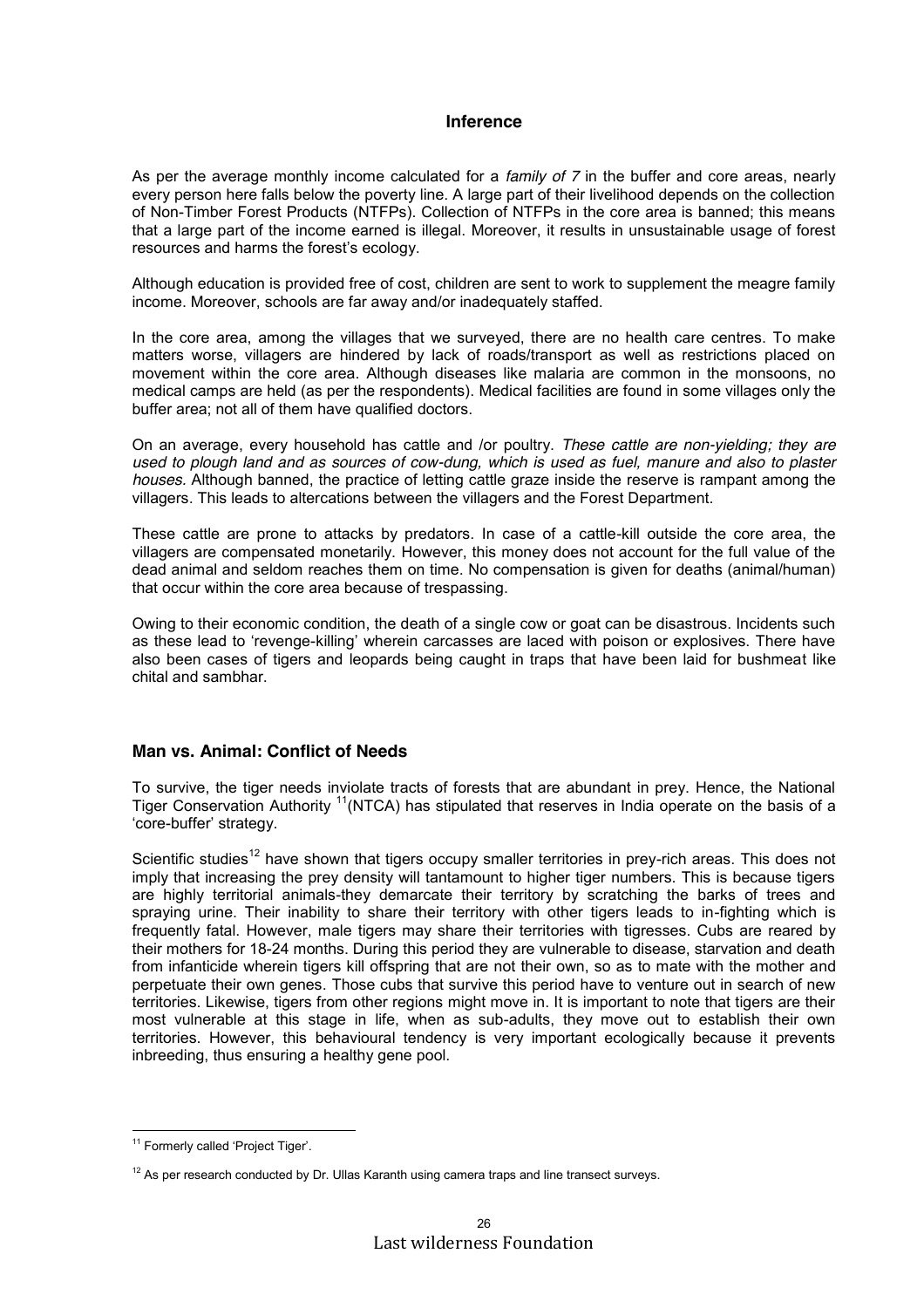Viable tiger populations are those in which, there are 80-100 breeding animals per 800-1000 sq.km.<sup>13</sup>. In a tiger reserve, these form the core areas and must be kept free of all human activity/interference. The purpose of the buffer area is to absorb the spillover population from the core area. In an ideal situation, both the core and buffer regions together will be able to harbour a tiger population that consists of breeding and aged animals, cubs and sub-adults.

The buffer area is a multi-use area wherein humans are permitted to collect limited amounts of wood and NTFPs. This increases the possibility of man-animal conflict. Therefore, as per the NTCA, those villages in the buffer area that lie within a declared National Park and all the villages in the core area be relocated.

Residents of relocated villages are eligible for compensation in accordance with the provisions of the Wildlife (Protection) Act, 1972 and the Scheduled Tribes and Other Traditional Forest Dwellers (Recognition of Forest Rights) Act, 2006. Subject to their assent, they will be provided with a sum of INR 10 lakh per family<sup>14</sup> as per the 'National Rehabilitation and Resettlement Policy, 2007'. This money will be given to them as a lump sum or will be utilized by the Forest Department to rehabilitate them such that the money will go into procurement of agricultural land, construction of houses, incentives, settlement of rights and provision of civic amenities.

# **Forming a Sustainable and Practical Strategy to Save Tigers**

Given the above, it is clear that the villages in the buffer area of Bandhavgarh Tiger Reserve exert tremendous pressure on its resources. There are 57 villages within a distance of 1 km from the boundary of the core area alone. The population for 37 of these villages as per the 2001 census is 20,139 people<sup>16</sup>. The village density and the population in each village increases dramatically as one moves further away. Therefore, even if all 57 villages are relocated, only an additional radius of 1km of the buffer area will be fully secure. This solution does not address the heart of the issue. In addition, drawing these villages into the folds of wildlife conservation itself will be a long-term programme given the level of poverty in this area. Simply put, the tiger will be gone before this 'long-term' programme is fully implemented.

Moreover, this particular reserve is unable to benefit from the advantages of having a buffer zone, simply because the State Government has not notified it.<sup>17</sup> Therefore, for all practical purposes, there is no legal provision against human activities that are detrimental to the reserve's ecology.

Therefore, in the interests of the tiger and for its sustainable protection, steps taken have to be along the following lines:

1. As a short-term measure, it is important to secure the core area and make it completely inviolate to ensure that there are no incidents of encroachments (poaching or otherwise) in the core area, thus protecting the tiger population there. A policy based on active wildlife management must be used to keep track of predator-prey populations inside the reserve, once all the villages have been relocated and the core area fenced.

2. Simultaneously, as a long-term measure,, measures must be taken to improve the plight of both wildlife and people by making local people stakeholders in wildlife conservation. This will ensure the enforcement of wildlife protection measures and will also alleviate poverty.

<sup>13</sup> Gopal, Rajesh, Sinha P.R., Jhala Y.V., and Qureshi, Q: *Guidelines for the Preparation of Tiger Conservation Plan*, *<sup>A</sup> Technical Document of the National Tiger Conservation Authority, Ministry of Environment and Forests, Government of India,*  NTCA/01/07. 2007, p.22, Retrieved January 6, 2011 from [http://projecttiger.nic.in/Assessment\\_%20monitoring\\_tiger.asp](http://projecttiger.nic.in/Assessment_%20monitoring_tiger.asp)

 $14$ <sup>4</sup> Family' refers to a male member who is 18 years of age or more.

<sup>15</sup> National Tiger Conservation Authority, Ministry of Environment and Forests, Government of India: *Revised Guidelines for the Ongoing Centrally Sponsored Scheme Of Project Tiger*, NTCA/01/07, pp.10-11, Retrieved January 3, 2011 from [http://projecttiger.nic.in/Assessment\\_%20monitoring\\_tiger.asp](http://projecttiger.nic.in/Assessment_%20monitoring_tiger.asp)

<sup>&</sup>lt;sup>16</sup> Figures obtained from Umaria collectorate

<sup>&</sup>lt;sup>17</sup> Retrieved October 26, 2010, from<http://www.scribd.com/doc/32166499/Tigerlink-May-2010-Issue>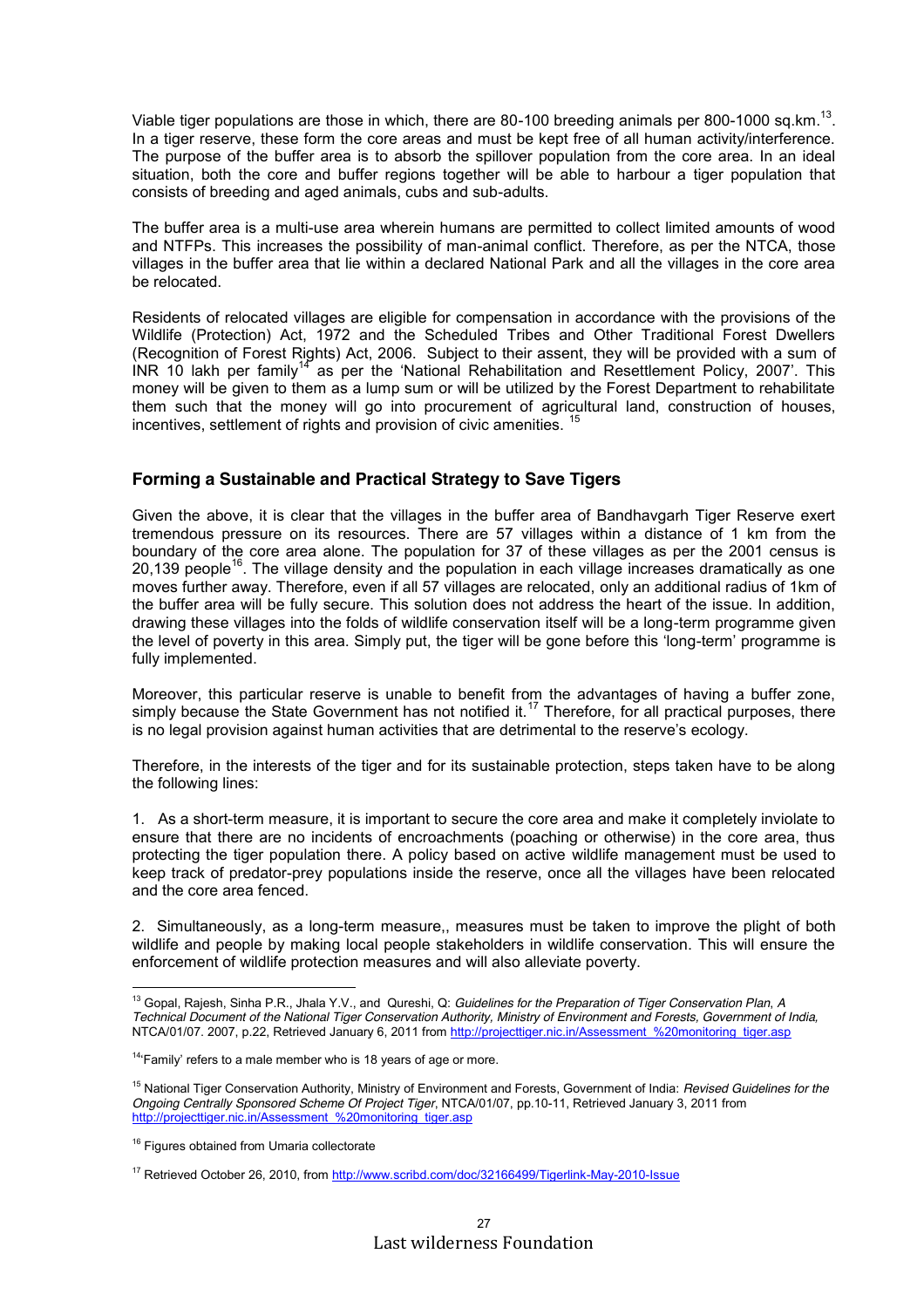### **Securing the Core Area**

The area's paucity of basic facilities and amenities should encourage people to move out of the reserve. During the course of our survey, almost all the respondents were willing to move out, provided they are provided the compensation that is due to them. Relocation of 4 villages is underway. Among those that we surveyed, the Forest Department had halted all developmental activities in the core area citing imminent relocation.

The sum of money needed to relocate the remaining 11 amounts to approximately INR 100,00,000. Therefore, we suggest that funds allocated for relocation be utilized on a priority basis, thus ensuring that all villages are moved out of the core area at the earliest. Experience in relocation has shown that villagers who accept the package as a lump sum tend to squander it away. When relocation is announced, the prices of land in the surrounding areas soar making it difficult for villagers to purchase land. Given the problems that accompany the process of relocation and the importance of securing the core area, various agencies (including the Forest Department, other governmental departments, nongovernmental organisations and social research institutes) should join hands to carry out the process of relocation in a just and equitable manner.

Having freed the core area from all forms of human interference, it must be fenced. The authorities of Bandhavgarh Tiger Reserve have fenced some villages within the core area. This seems a plausible solution as observed in a study<sup>18</sup> in Africa, where livestock are housed in enclosures, which lowered the risk of predation significantly. However, the need of the hour is to ensure zero-interference by humans in the core zone except by authorized personnel. This can only be achieved by fencing the perimeter of the core area. Doing so will not only eliminate the threat of poaching but will prevent trespassers from entering the reserve in search of wood and NTFPs thus preventing the depletion of natural resources. However, this fence must be strong enough to keep the animals within and unwanted elements outside. However, for this strategy to work, the Forest Department will have to enforce the following:

- 1. Rigorous measures of protection
- 2. A policy of active management based on scientific research.

The first policy entails intensifying patrolling in and around the reserve, which necessitates an increase in ground personnel. They should be provided with vehicles and adequate gear to shield themselves from poachers and wild animals. A shoot-at-sight policy must be adopted (as in Kaziranga National Park) in confrontations against poachers. Raids should be conducted regularly; a well-connected informant network should be established. Incentives must be provided to all members of the Forest Department and especially to ground-level enforcers.

The second policy is equally important and unfortunately, this is where we have failed the tiger. First of all, their numbers must be accurately determined. This can be achieved using the techniques of camera-trapping and scat analysis. Tigers are prolific breeders with high birth and death rates. Therefore, the population census should be done at short, regular intervals in order to assess changes in numbers. Tigers can be effectively studied through the process of radio-collaring. However, it is not enough to only monitor tiger numbers. The health of a tiger population depends on the preypopulation. Therefore, population surveys of prey populations must be determined using the linetransect and occupancy models.

These populations will have to be managed actively i.e. they will have to be constantly monitored in order to determine the exact number of breeding and non-breeding animals, cubs, sub-adults and transients. It must be kept in mind that the erection of a fence will prevent dispersal of animals leading to internecine conflicts and inbreeding. Therefore, the Forest Department in conjunction with wildlife scientists (either from within India or outside) should translocate animals between PAs that have similar habitat.

<sup>18</sup> Distefano, Elisa:*Human-Wildlife Conflict Worldwide: Collection of Case Studies, Analysis of Management Strategies and Good Practices,*p.15, Retrieved September 8, 2010 from

http://www.fao.org/corp/google\_result/en/?cx=018170620143701104933%3Aqq82jsfba7w&q=elisa+distefano&x=0&v=0&cof=F [ORID%3A9&siteurl=www.fao.org%2F](http://www.fao.org/corp/google_result/en/?cx=018170620143701104933%3Aqq82jsfba7w&q=elisa+distefano&x=0&y=0&cof=FORID%3A9&siteurl=www.fao.org%2F)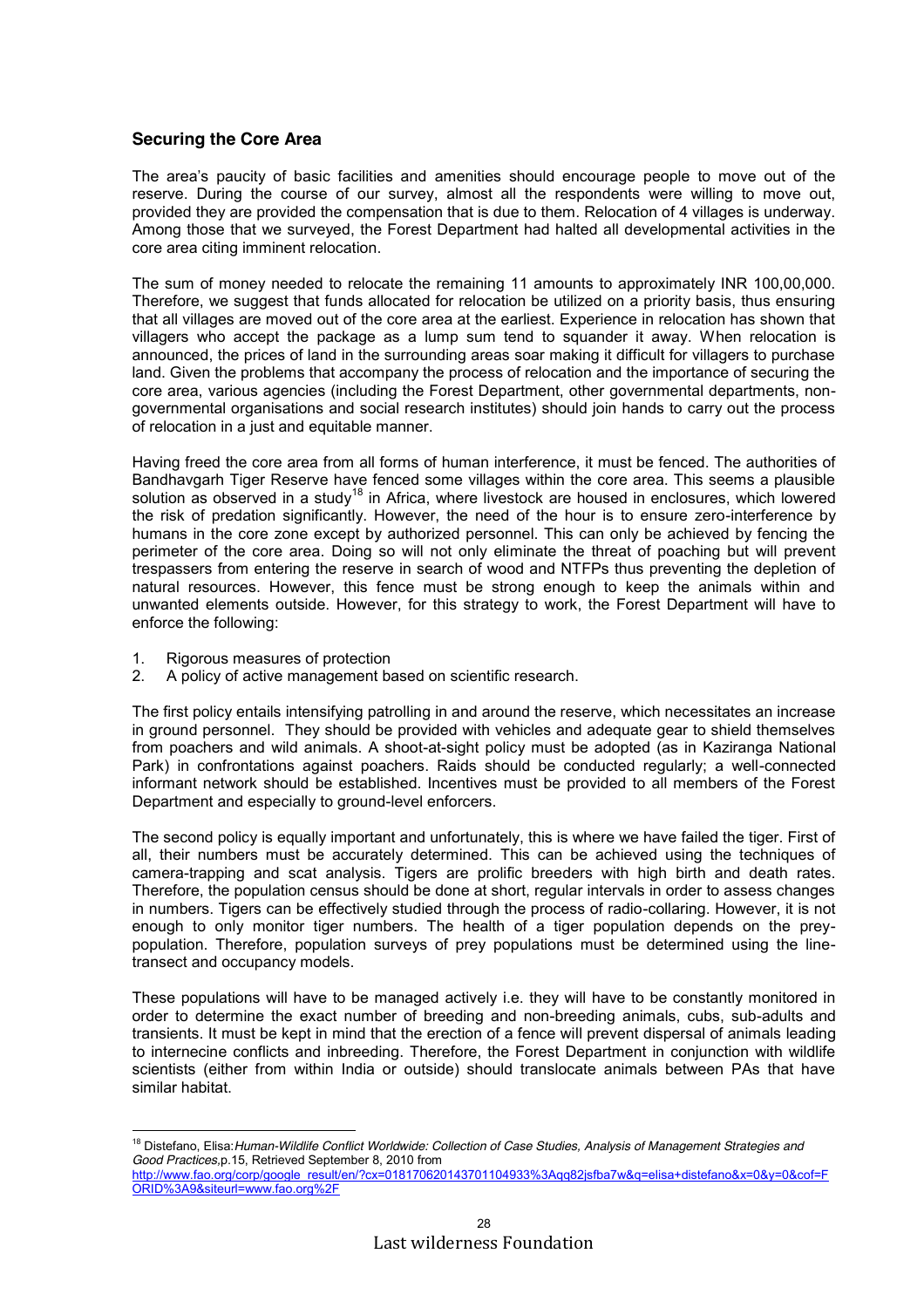Even if the above were to be expedited through a programme of constructive co-operation between governmental and non-governmental organizations, it would still take atleast two years for implementation. Throughout this period, it is imperative to identify and secure corridors that connect two or more source-populations. Like the core area, these too must be fenced off and set aside entirely for the use of wildlife alone.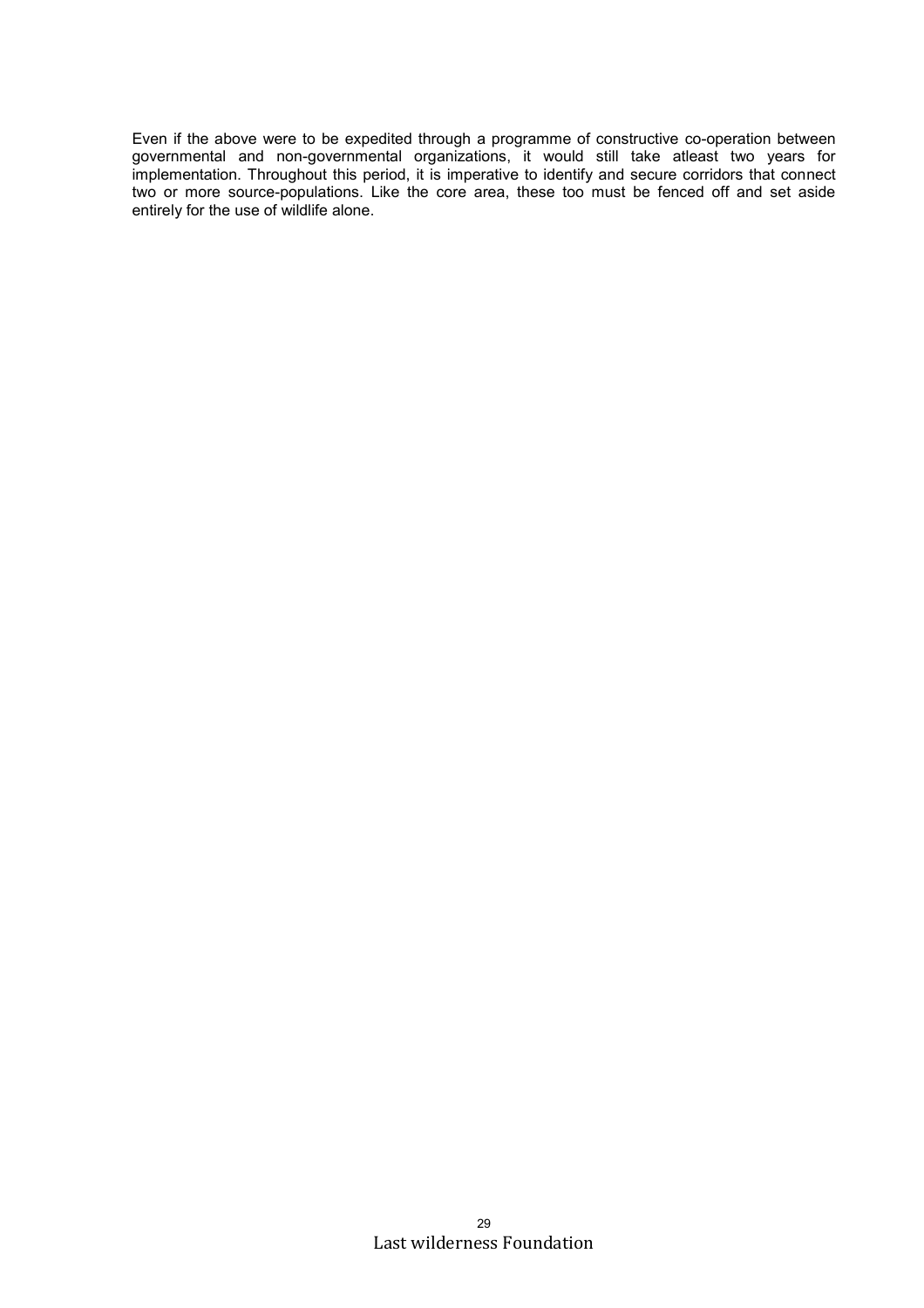# **GLOSSARY**

### **Rules for Relocation**

The Government of India (GoI) has laid down a mandate for the relocation of villages within Protected Areas (PAs). These have been stated in the "Revised Guidelines for the Ongoing Centrally Sponsored Scheme of Project Tiger"<sup>19</sup>.

According to the Wild Life (Protection) Act, 1972, and the Scheduled Tribes and Other Traditional Forest Dwellers (Recognition of Forest Rights) Act, 2006, people living in critical wildlife habitats maybe relocated or resettled to provide inviolate spaces for wildlife. However, this requires payment of compensation, the norms of which are as follows:

A package of INR 10,00,000 will be provided to each family<sup>20</sup>. This package can be distributed in two ways:

- The entire amount is paid to the family. The Forest Department will not be involved in the process of relocation. However, the District Magistrate will oversee the process. The Forest Department and external agencies will be expected to render as much assistance as possible after relocation.
- The Forest Department will be responsible for the process of relocation/ rehabilitation. The breakup of the above given package will be as follows:
- Agriculture land procurement (2 hectares) and development- 35% of the total package.
- Settlement of rights- 30% of the total package.
- Homestead land and house construction- 20% of the total package.
- Incentive- 5% of the package.
- Community facilities commuted by the family (access road, irrigation, drinking water, sanitation, electricity, tele-communication, community centre, religious places of worship, burial/ cremation ground)- 10% of the total package.

# **Protected Area (PA)**

A protected area is "A clearly defined geographical space, recognised, dedicated and managed, through legal or other effective means, to achieve the long-term conservation of nature with associated ecosystem services and cultural values."<sup>21</sup>

### **Wildlife (Protection) Act, 1972 (WPA)**

The Wildlife (Protection) Act, 1972 refers to a law framed as per the Constitution of India that lays down the rules and regulations regarding the protection of wildlife.

# **National Park (NP)**

National parks are large natural or near natural areas set aside to protect large-scale ecological processes, along with the complement of species and ecosystems characteristic of the area, which also provide a foundation for environmentally and culturally compatible spiritual, scientific, educational, recreational and visitor opportunities.

Primary objective:

<sup>19</sup> National Tiger Conservation Authority, Ministry of Environment and Forests, Government of India: *Revised Guidelines For the Ongoing Centrally Sponsored Scheme of Project Tiger*, , NTCA/01/07, pp.10-11, Retrieved January 3, 2011 from [http://projecttiger.nic.in/whtsnew/revised\\_guidelines\\_css\\_pt.pdf](http://projecttiger.nic.in/whtsnew/revised_guidelines_css_pt.pdf)

 $20$  Here, 'family' refers to every male above 18 years and every unmarried female above 18 years.

<sup>&</sup>lt;sup>21</sup> Retrieved December 1, 2010 from<http://www.iucn.org/about/work/programmes/pa/>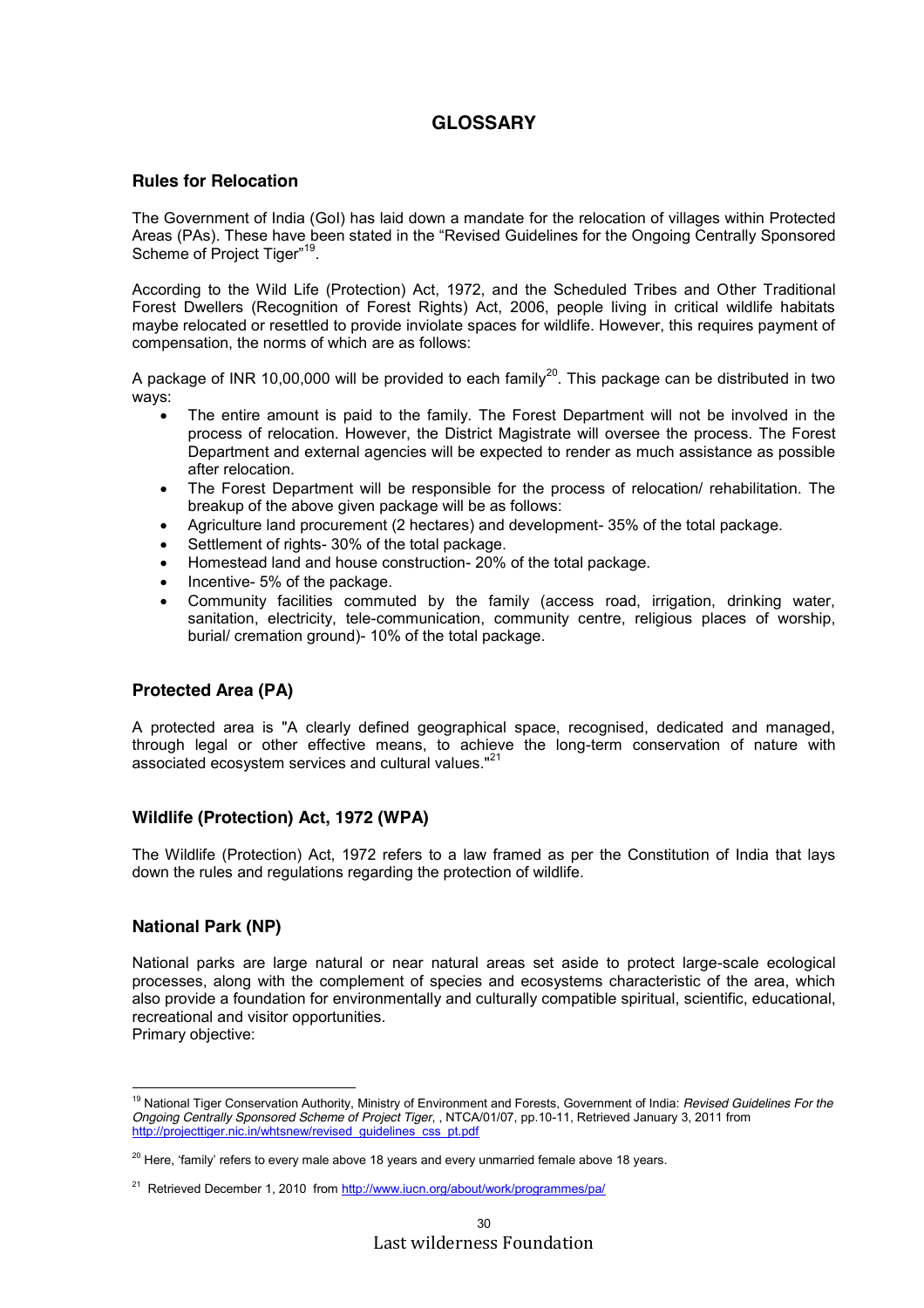To protect natural biodiversity along with its underlying ecological structure and supporting environmental processes, and to promote education and recreation.

### **Other objectives**:

- To manage the area in order to perpetuate, in as natural a state as possible, representative examples of physiographic regions, biotic communities, genetic resources and unimpaired natural processes;
- To maintain viable and ecologically functional populations and assemblages of native species at densities sufficient to conserve ecosystem integrity and resilience in the long term;
- To contribute in particular to conservation of wide-ranging species, regional ecological processes and migration routes;
- To manage visitor use for inspirational, educational, cultural and recreational purposes at a level which will not cause significant biological or ecological degradation to the natural resources;
- To take into account the needs of indigenous people and local communities, including subsistence resource use, in so far as these will not adversely affect the primary management objective;
- To contribute to local economies through tourism.

# **Tiger Reserve (TR)**

In keeping with the structure of a tiger reserve as stipulated by the National Tiger Conservation Authority or the NTCA (formerly known as Project Tiger), the reserve has been divided into two areas-Core and Buffer. A tiger reserve includes the following criterion:

"buffer or peripheral area consisting of the area peripheral to critical habitat or core area, identified and established in accordance with the provisions contained in *Explanation (i)* above, where a lesser degree of habitat protection is required to ensure the integrity of the critical tiger habitat with adequate dispersal for tiger species, and which aim at promoting co-existence between wildlife and human activity with due recognition of the livelihood, developmental, social and cultural rights of the people, wherein the limits of such areas are determined on the basis of scientific and objective criteria in consultation with the concerned Gram Sabha and an Expert Committee constituted for the purpose. core or critical tiger habitat areas of National Parks and sanctuaries, where it has been established, on the basis of scientific and objective criteria, that such areas are required to be kept as inviolate for the purposes of tiger conservation, without affecting the rights of the Scheduled Tribes or such other forest dwellers, and notified as such by the State Government in consultation with an Expert Committee constituted for the purpose."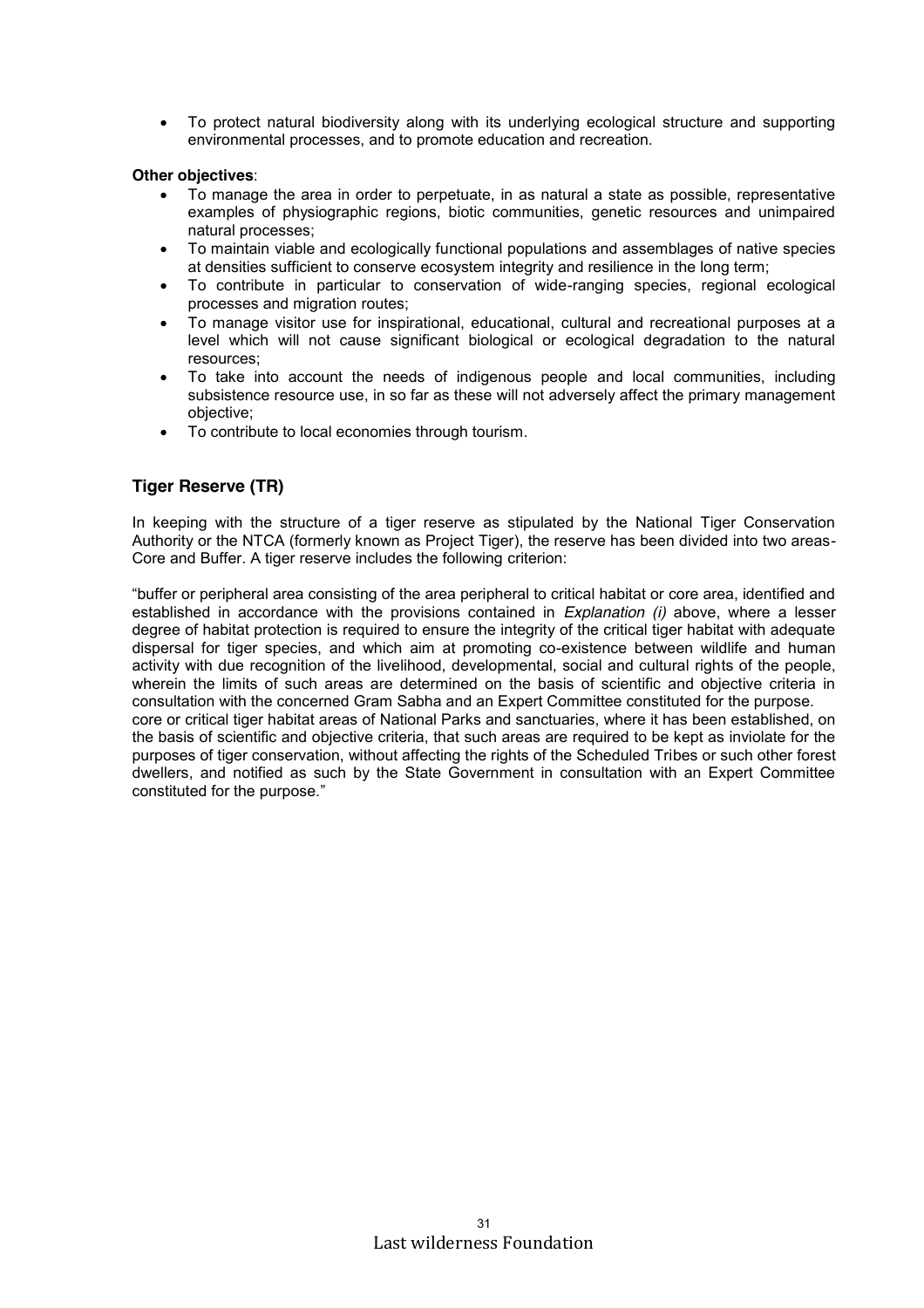# **APPENDIX I**

| <b>Village</b>     | Population (2001) | <b>Sampled Population</b> | <b>Estimated Population (2010)</b> |
|--------------------|-------------------|---------------------------|------------------------------------|
| Badw ahi K         | 120               | 79                        | 237                                |
| Bagado             | 323               | 50                        | 150                                |
| <b>Bartari</b>     | 663               | 161                       | 483                                |
| Chechpur           | 170               | 50                        | 150                                |
| Dhamokhar          | 683               | 156                       | 468                                |
| Dobha              | 238               | 87                        | 261                                |
| Ganjraha           | 355               | 80                        | 240                                |
| Gohri              | 122               | 44                        | 132                                |
| Gurw ahi           | 590               | 126                       | 378                                |
| Hardi              | 714               | 234                       | 702                                |
| Khusrw ah          | 135               | 79                        | 237                                |
| Kudri              | 769               | 153                       | 459                                |
| Lakhnauti          | 1243              | 214                       | 642                                |
| Majhauli P         | 379               | 34                        | 102                                |
| Mardari M          | 493               | 111                       | 333                                |
| Panpatha           | 514               | 80                        | 240                                |
| Sakariya           | 305               | 92                        | 276                                |
| Samarkoini         | 413               | 76                        | 228                                |
| Tala               | 1220              | 342                       | 1026                               |
| Umaria (Bakeli)    | 2104              | 783                       | 2349                               |
| <b>Grand Total</b> | 11553             | 3031                      | 9093                               |

### **Table 1.5: Population comparison for villages in the buffer area**

### **Table 1.6: Population comparison for villages in the core area**

| Village            | Population (2001) | <b>Sampled Population</b> | <b>Estimated Population (2010)</b> |
|--------------------|-------------------|---------------------------|------------------------------------|
| Badw ahi           | 167               | 53                        | 159                                |
| Bagaiha            | 259               | 51                        | 153                                |
| <b>Bamera</b>      | 577               | 81                        | 243                                |
| Gangital           | 330               | 87                        | 261                                |
| Garhpuri           | 926               | 169                       | 507                                |
| Kaseru             | 883               | 174                       | 522                                |
| Kothiya            | 280               | 35                        | 105                                |
| Kushmaha           | 583               | 120                       | 360                                |
| Magdhi             | 483               | 203                       | 609                                |
| <b>Milli</b>       | 392               | 116                       | 348                                |
| Sejw ahi           | 547               | 112                       | 336                                |
| <b>Grand Total</b> | 5427              | 1201                      | 3603                               |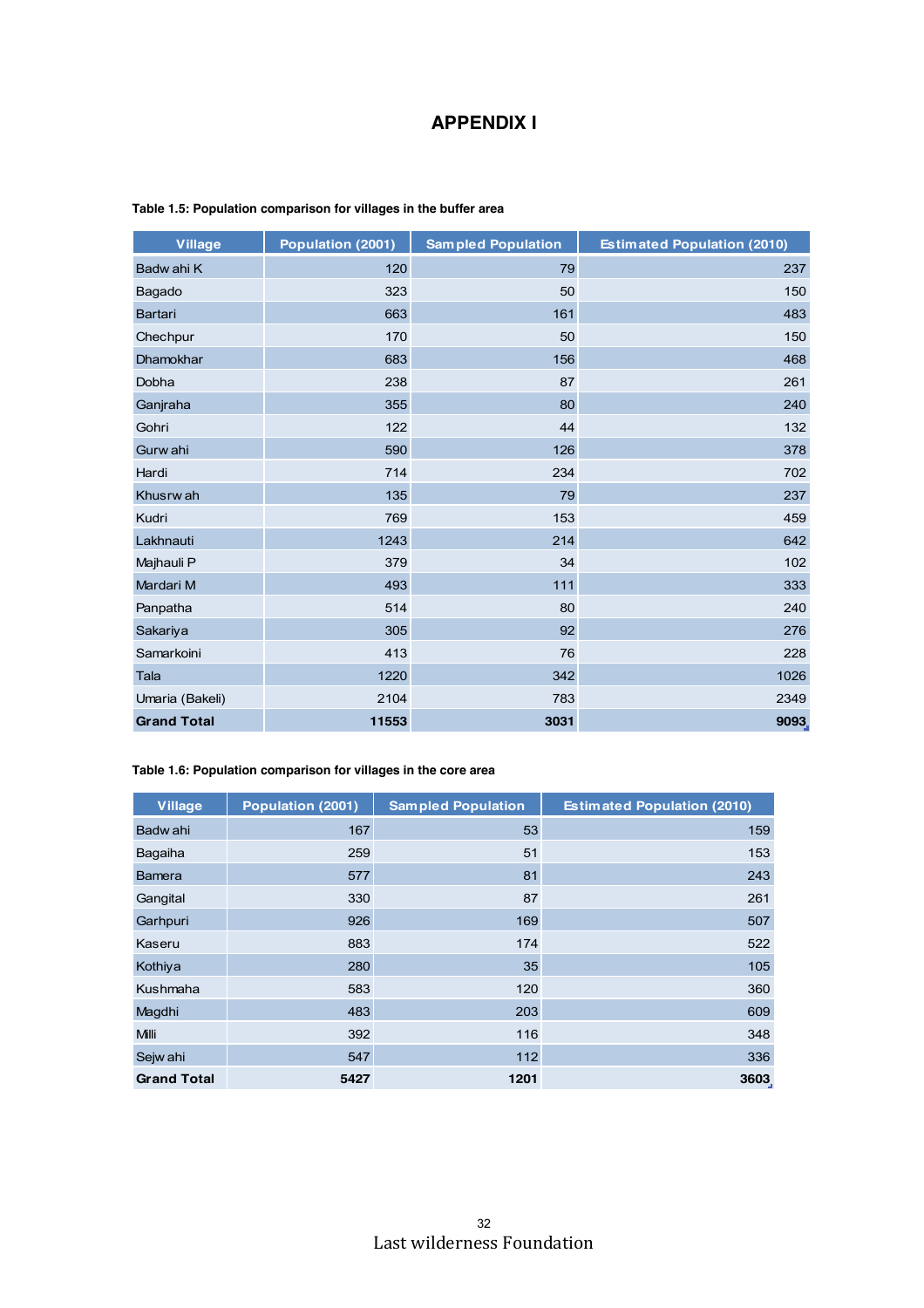**Table 2.3: Other ethnic groups in the buffer area**

| <b>Other Ethnic Groups</b> | <b>Percentage</b> |
|----------------------------|-------------------|
| <b>Muslim</b>              | 0.9%              |
| Burman                     | $0.9\%$           |
| Soni                       | 0.9%              |
| Baniya                     | 0.9%              |
| Vishw akarma               | 0.7%              |
| <b>Basur</b>               | 0.7%              |
| Mahoiya                    | 0.7%              |
| Prajapati                  | 0.7%              |
| <b>Bishkarma</b>           | 0.7%              |
| Mahara                     | 0.4%              |
| Khaiw ar                   | 0.4%              |
| <b>Malik</b>               | 0.4%              |
| Garg                       | 0.4%              |
| Pichlaw a                  | 0.4%              |
| Bhuniya                    | 0.2%              |
| Bisw as                    | 0.2%              |
| Maur                       | 0.2%              |
| Gaherw ar                  | 0.2%              |
| Patw ari                   | 0.2%              |
| Lohar                      | 0.2%              |
| Rajak                      | 0.2%              |
| Rajput                     | 0.2%              |
| <b>Bhukani</b>             | 0.2%              |
| <b>Bhuriya</b>             | 0.2%              |
| Pal                        | 0.2%              |
| Gotiya                     | 0.2%              |
| Kachiya                    | 0.2%              |
| Adivasi                    | 0.2%              |
| Majumdar                   | 0.2%              |
| Namdev                     | 0.2%              |
| <b>Napit</b>               | 0.2%              |
| Sen                        | 0.2%              |
| Vanshkar                   | 0.2%              |
| Patel                      | 0.2%              |
| Kesarbani                  | 0.2%              |
| <b>Grand Total</b>         | 13.7%             |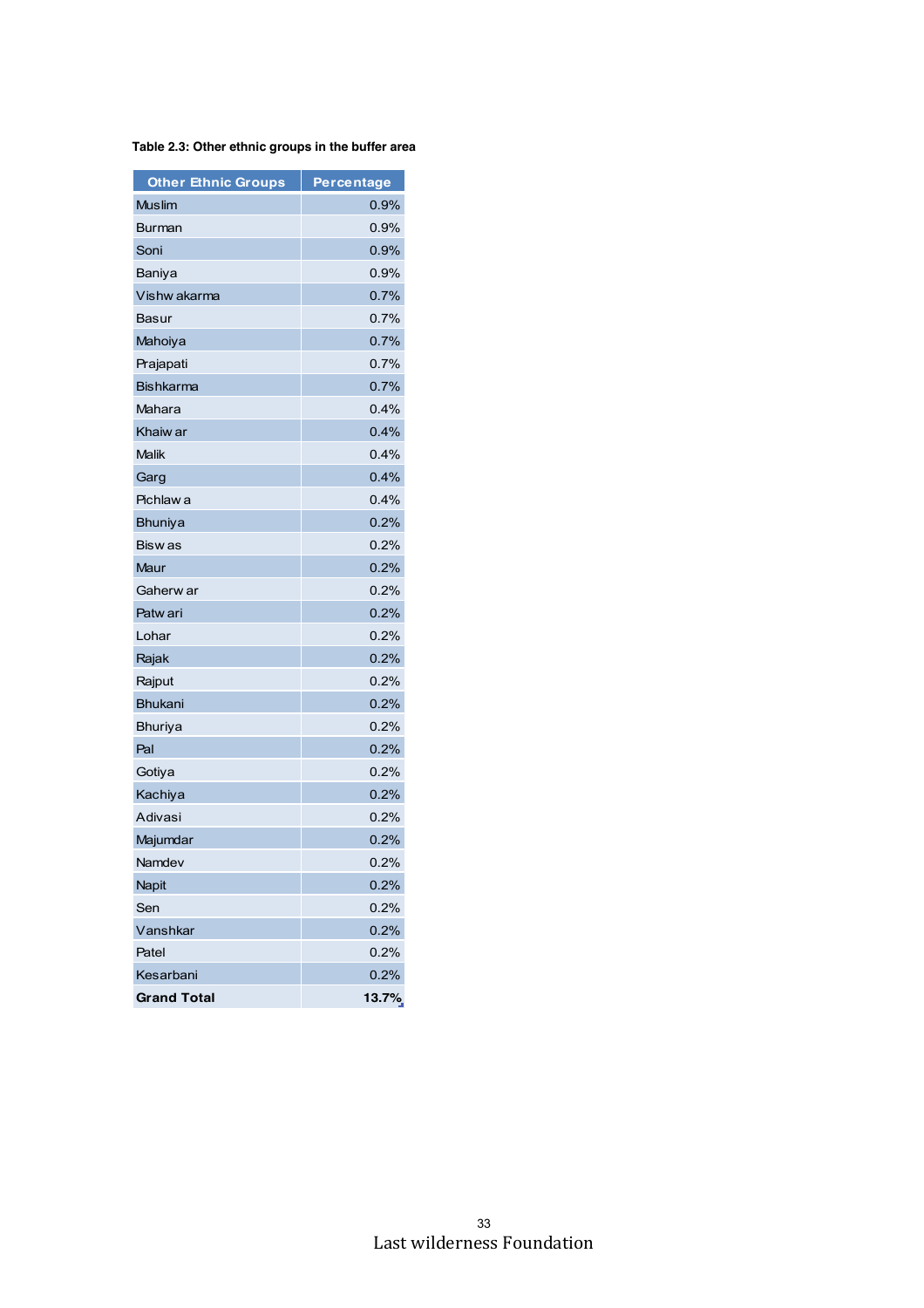### **Table 2.4: Other ethnic groups in the core area**

| <b>Other Ethnic Groups</b> | <b>Percentage</b> |
|----------------------------|-------------------|
| Gupta                      | 1.2%              |
| Thakur                     | 0.6%              |
| Kurmi                      | 0.6%              |
| <b>Grand Total</b>         | 2%                |

### **Table 2.5: Ethnic groups in the villages of the buffer area**

| <b>Village &amp; Ethinc Group</b> | <b>Percentage</b> |
|-----------------------------------|-------------------|
| <b>Badwahi K</b>                  |                   |
| Gond                              | 73%               |
| <b>Baiga</b>                      | 27%               |
|                                   |                   |
| <b>Bagado</b>                     |                   |
| Kol                               | 50%               |
| Gond                              | 13%               |
| Maur                              | 13%               |
| Pal                               | 13%               |
| Patel                             | 11%               |
|                                   |                   |
| <b>Bartari</b>                    |                   |
| Gond                              | 48%               |
| Yadav                             | 19%               |
| <b>Baiga</b>                      | 12%               |
| Garg                              | 10%               |
| <b>Biswas</b>                     | 6%                |
| <b>Brahmin</b>                    | 5%                |
| Gaherw ar                         | 5%                |
|                                   |                   |
| <b>Chechpur</b>                   |                   |
| Baiga                             | 90%               |
| Yadav                             | 10%               |
|                                   |                   |
| <b>Dhamokhar</b>                  |                   |
| Baiga                             | 30%               |
| <b>Brahmin</b>                    | 20%               |
| Yadav                             | 19%               |
| Rai                               | 19%               |
| Pichlaw a                         | 8%                |
| Sahu                              | 4%                |

| <b>Village &amp; Ethnic Group</b> | Percentage |
|-----------------------------------|------------|
| <b>Dobha</b>                      |            |
| Baiga                             | 64%        |
| Gond                              | 18%        |
| Yadav                             | 18%        |
|                                   |            |
| Ganjraha                          |            |
| Kol                               | 60%        |
| Gond                              | 30%        |
| Gotiya                            | 10%        |
|                                   |            |
| Gohri                             |            |
| Baiga                             | 60%        |
| Gond                              | 20%        |
| Yadav                             | 20%        |
|                                   |            |
| <b>Brahmin</b>                    | 10%        |
| Choudhary                         | 10%        |
| Kol                               | 5%         |
|                                   |            |
| Hardi                             |            |
| Kew at                            | 97%        |
| Baniya                            | 3%         |
|                                   |            |
| Khusrwah                          |            |
| <b>Baiga</b>                      | 50%        |
| <b>Muslim</b>                     | 38%        |
| Yadav                             | 12%        |
|                                   |            |
| <b>Kudri</b>                      |            |
| Jaisw al                          | 42%        |
| Choudhary                         | 14%        |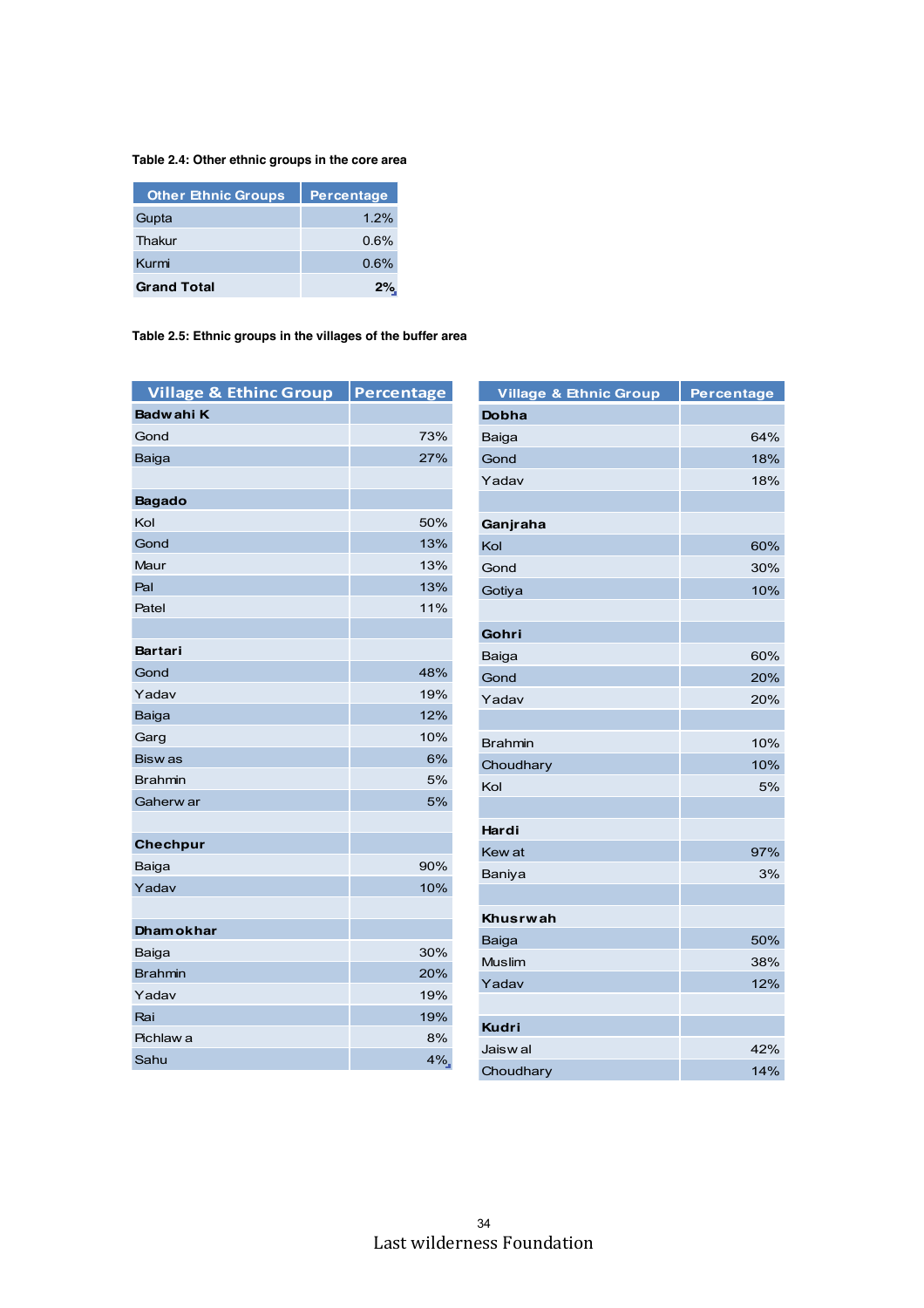| <b>Village &amp; Ethinc Group</b> | <b>Percentage</b> |
|-----------------------------------|-------------------|
| <b>Muslim</b>                     | 2%                |
| Patw ari                          | 2%                |
| <b>Burman</b>                     | 2%                |
| Rajak                             | 2%                |
| Rajput                            | 2%                |
| Bhuniya                           | 2%                |
| <b>Banskar</b>                    | 2%                |
|                                   |                   |
| Umaria (Bakeli)                   |                   |
| Khusw aha                         | 23%               |
| Choudhary                         | 16%               |
| Baiga                             | 14%               |
| Yadav                             | 7%                |
| Kachi                             | 5%                |
| Loni                              | 4%                |
| <b>Banskar</b>                    | 3%                |
| <b>Burman</b>                     | 3%                |
| <b>Bishkarma</b>                  | 3%                |
| Rai                               | 3%                |
| Soni                              | 3%                |
| Sahu                              | 2%                |
| Gond                              | 2%                |
| Baniya                            | 2%                |
| Kachiya                           | 1%                |
| <b>Brahmin</b>                    | 1%                |
| Bhuriya                           | 1%                |
| Majumdar                          | 1%                |
| Namdev                            | 1%                |
| Napit                             | 1%                |
| Prajapati                         | 1%                |
| Sen                               | 1%                |
| Vanshkar                          | 1%                |
| <b>Bhukani</b>                    | 1%                |

| <b>Village &amp; Ethinc Group</b> | Percentage |
|-----------------------------------|------------|
| <b>Kudri</b>                      |            |
| Jaisw al                          | 42%        |
| Choudhary                         | 14%        |
| Kol                               | 12%        |
| Vishw akarma                      | 12%        |
| Yadav                             | 12%        |
| Gond                              | 4%         |
| Brahmin                           | 4%         |
|                                   |            |
| Lakhnauti                         |            |
| Gond                              | 92%        |
| Brahmin                           | 4%         |
| Kesarbani                         | 4%         |
|                                   |            |
| Majhauli P                        |            |
| Gond                              | 67%        |
| Baiga                             | 33%        |
|                                   |            |
| Mardari M                         |            |
| Gond                              | 100%       |
|                                   |            |
| Panpatha                          |            |
| Jaisw al                          | 36%        |
| Mahoiya                           | 21%        |
| Gond                              | 14%        |
| Mahara                            | 14%        |
| Basur                             | 8%         |
| Brahmin                           | 7%         |
|                                   |            |
|                                   |            |
| Sakariya                          |            |
| Gond                              | 87%        |
| Choudhary                         | 13%        |
|                                   |            |
| Samarkoini                        |            |
| <b>Brahmin</b>                    | 15%        |
| Choudhary                         | 23%        |
| Gond                              | 62%        |
|                                   |            |
| Tala                              |            |
| Baiga                             | 32%        |
| <b>Brahmin</b>                    | 10%        |
| Gond                              | 8%         |
| Sahu                              | 7%         |
| Yadav                             | 7%         |
| Choudhary                         | 5%         |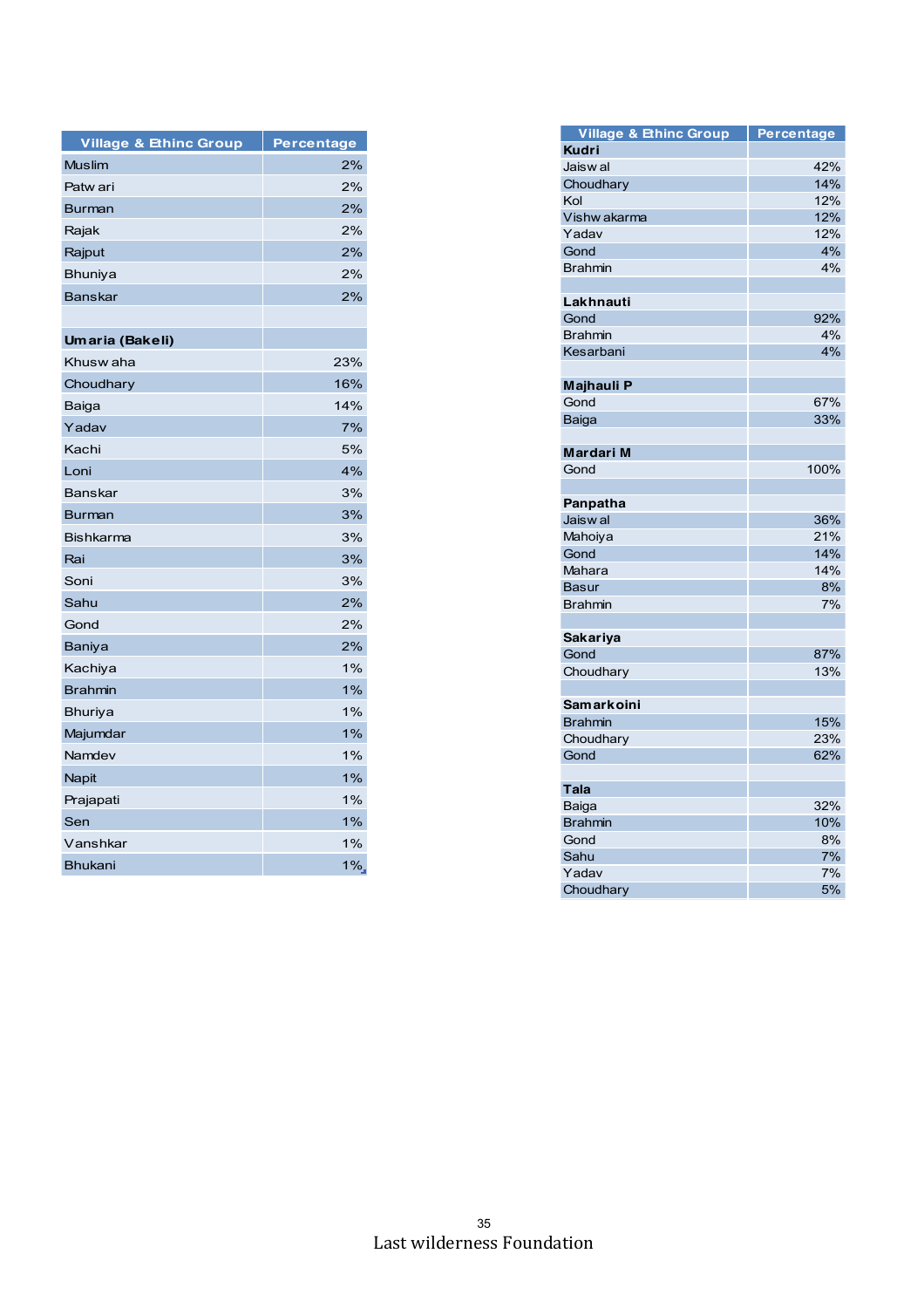### **Table 3.3: Education level achieved in the villages of the buffer area**

| <b>Village &amp; Education Level</b> | <b>Percentage</b> |
|--------------------------------------|-------------------|
| <b>Badwahi K</b>                     |                   |
| <b>Not Educated</b>                  | 43%               |
| 5th-7th                              | 18%               |
| 8th-10th                             | 36%               |
| Graduation                           | 3%                |
|                                      |                   |
| <b>Bagado</b>                        |                   |
| Not Educated                         | 54%               |
| 5th-7th                              | 31%               |
| 8th-10th                             | 15%               |
|                                      |                   |
| <b>Bartari</b>                       |                   |
| <b>Not Educated</b>                  | 33%               |
| 11th-12th                            | 7%                |
| 5th-7th                              | 20%               |
| 8th-10th                             | 29%               |
| Graduation                           | 4%                |
| Post-graduation                      | 2%                |
| Upto 4th                             | 5%                |
|                                      |                   |
| <b>Chechpur</b>                      |                   |
| <b>Not Educated</b>                  | 63%               |
| 5th-7th                              | 11%               |
| 8th-10th                             | 21%               |
| Upto 4th                             | 5%                |
|                                      |                   |
| <b>Dhamokhar</b>                     |                   |
| Not Educated                         | 19%               |
| 11th-12th                            | 10%               |
| 5th-7th                              | 16%               |
| 8th-10th                             | 37%               |
| Graduation                           | 14%               |
| Post-graduation                      | 2%                |
| Upto 4th                             | 2%                |
|                                      |                   |
| Dobha                                |                   |
| <b>Not Educated</b>                  | 53%               |
| 5th-7th                              | 21%               |
| 8th-10th                             | 21%               |
| Upto 4th                             | 5%                |
|                                      |                   |
| Ganjraha                             |                   |
| <b>Not Educated</b>                  | 53%               |
| 5th-7th                              | 47%               |

| Village & Education Level   Percentage |      |
|----------------------------------------|------|
| Gohri                                  |      |
| Not Educated                           | 50%  |
| 5th-7th                                | 17%  |
| 8th-10th                               | 25%  |
| Upto 4th                               | 8%   |
|                                        |      |
| <b>Gurwahi</b>                         |      |
| <b>Not Educated</b>                    | 26%  |
| 11th-12th                              | 18%  |
| 5th-7th                                | 6%   |
| 8th-10th                               | 32%  |
| Graduation                             | 6%   |
| Post-graduation                        | 3%   |
| Upto 4th                               | 9%   |
|                                        |      |
| Hardi                                  |      |
| <b>Not Educated</b>                    | 36%  |
| 11th-12th                              | 5%   |
| 5th-7th                                | 19%  |
| 8th-10th                               | 31%  |
| Graduation                             | 2%   |
| Upto 4th                               | 7%   |
|                                        |      |
| Khusrwah                               |      |
| <b>Not Educated</b>                    | 100% |
|                                        |      |
| <b>Kudri</b>                           |      |
| Not Educated                           | 28%  |
| 11th-12th                              | 9%   |
| 5th-7th                                | 13%  |
| 8th-10th                               | 40%  |
| Upto 4th                               | 10%  |
|                                        |      |
| Lakhnauti                              |      |
| <b>Not Educated</b>                    | 35%  |
| 11th-12th                              | 8%   |
| 5th-7th                                | 13%  |
| 8th-10th                               | 31%  |
| Graduation                             | 2%   |
| Upto 4th                               | 11%  |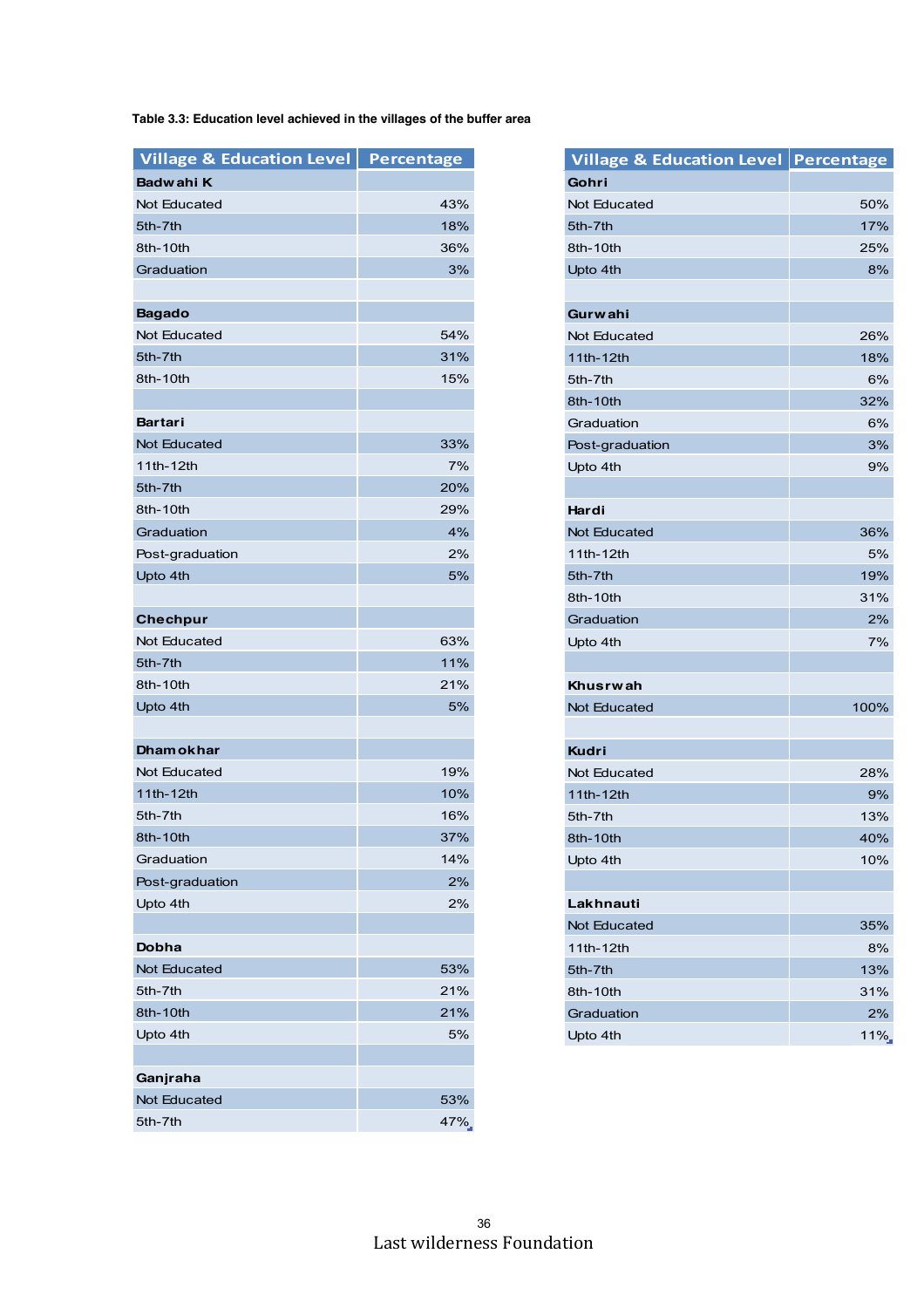**Table 3.4 Education level achieved in the villages of the Core Area**

| Village & Education Level Percentage |     |
|--------------------------------------|-----|
| Majhauli P                           |     |
| Not Educated                         | 36% |
| 11th-12th                            | 7%  |
| 5th-7th                              | 36% |
| 8th-10th                             | 21% |
|                                      |     |
| <b>Mardari M</b>                     |     |
| <b>Not Educated</b>                  | 36% |
| 11th-12th                            | 4%  |
| 5th-7th                              | 9%  |
| 8th-10th                             | 42% |
| Graduation                           | 9%  |
|                                      |     |
| Panpatha                             |     |
| <b>Not Educated</b>                  | 26% |
| 11th-12th                            | 14% |
| 5th-7th                              | 19% |
| 8th-10th                             | 30% |
| Graduation                           | 4%  |
| Upto 4th                             | 7%  |
|                                      |     |
| <b>Sakariya</b>                      |     |
| <b>Not Educated</b>                  | 26% |
| 11th-12th                            | 11% |
| 5th-7th                              | 15% |
| 8th-10th                             | 30% |
| Graduation                           | 11% |
| Upto 4th                             | 7%  |
|                                      |     |
| Samarkoini                           |     |
| Not Educated                         | 38% |
| 11th-12th                            | 25% |
| 8th-10th                             | 29% |
| Graduation                           | 8%  |
|                                      |     |
| Tala                                 |     |
| <b>Not Educated</b>                  | 28% |
| 11th-12th                            | 5%  |
| 5th-7th                              | 17% |
| 8th-10th                             | 33% |
| Graduation                           | 7%  |
| Post-graduation                      | 3%  |
| Upto 4th                             | 5%  |

| <b>Village &amp; Education Level Percentage</b> |     |
|-------------------------------------------------|-----|
| Umaria (Bakeli)                                 |     |
| Not Educated                                    | 39% |
| 11th-12th                                       | 6%  |
| 5th-7th                                         | 17% |
| 8th-10th                                        | 27% |
| Graduation                                      | 3%  |
| Upto 4th                                        | 8%  |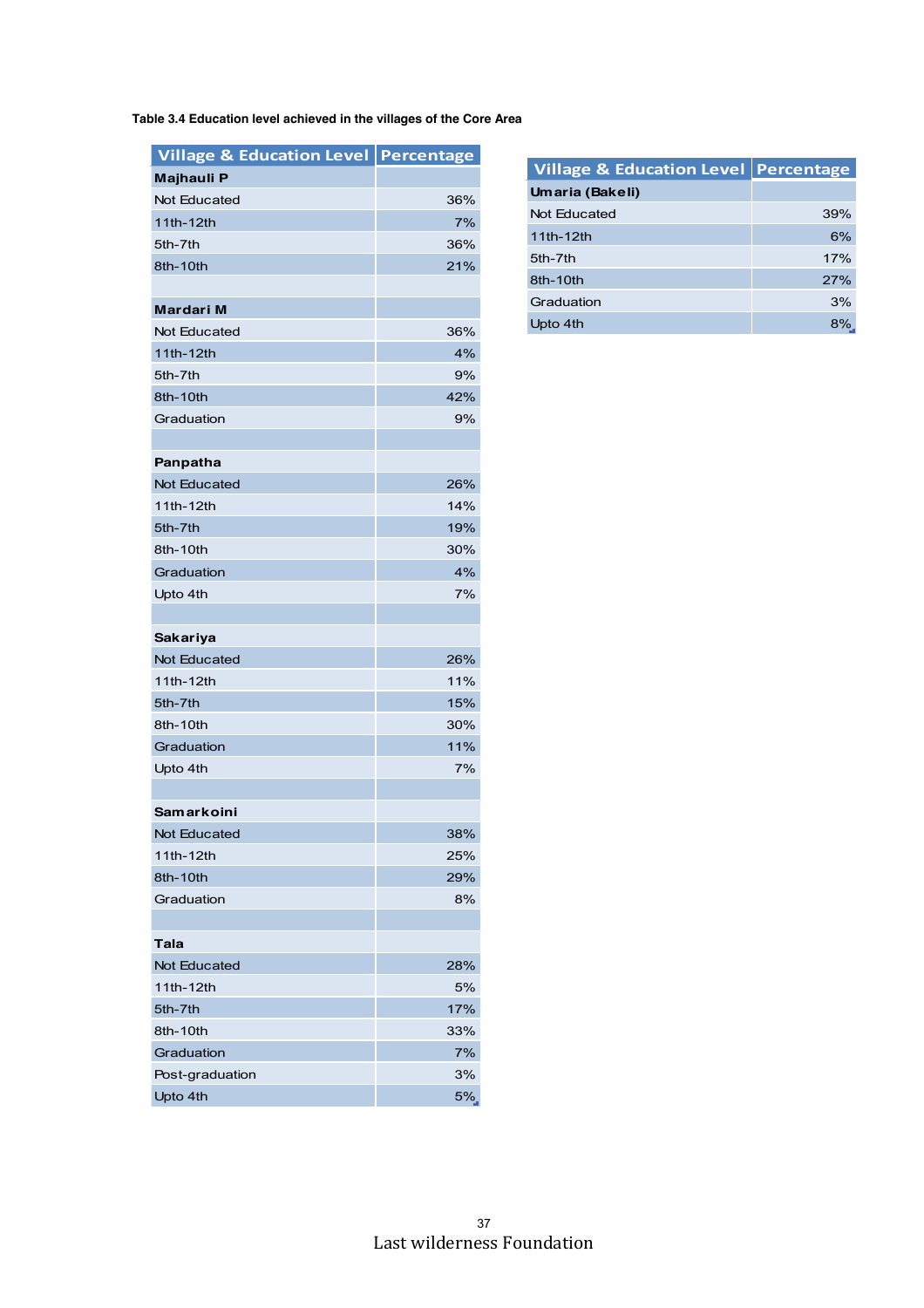### **Table 4.5: Income range of the buffer area**

| Income Range* | <b>Percentage</b> |
|---------------|-------------------|
| Below 100     | 4%                |
| 101-299       | 19%               |
| 300-499       | 21%               |
| 500-749       | 8%                |
| 750-999       | 11%               |
| 1000-1999     | 18%               |
| Above 2000    | 19%               |

#### **Table 4.6: Income range of the Core Area**

| <b>Income Range* Percentage</b> |     |
|---------------------------------|-----|
| Below 100                       | 1%  |
| 101-299                         | 24% |
| 300-499                         | 18% |
| 500-749                         | 15% |
| 750-999                         | 19% |
| 1000-1999                       | 15% |
| Above 2000                      | 8%  |

*\* Income is monthly and the monetary unit is Indian Rupee*

| <b>Village</b>  | Self-owned | <b>Rented</b> | Government-owned |
|-----------------|------------|---------------|------------------|
| Badw ahi K      | 100%       | $0\%$         | 0%               |
| Bagado          | 100%       | 0%            | 0%               |
| <b>Bartari</b>  | 95%        | 5%            | 0%               |
| Chechpur        | 100%       | 0%            | 0%               |
| Dhamokhar       | 100%       | $0\%$         | 0%               |
| Dobha           | 100%       | $0\%$         | 0%               |
| Ganjraha        | 100%       | $0\%$         | 0%               |
| Gohri           | 100%       | 0%            | 0%               |
| Gurw ahi        | 95%        | 5%            | 0%               |
| Hardi           | 100%       | 0%            | 0%               |
| Khusrw ah       | 100%       | 0%            | 0%               |
| Kudri           | 100%       | 0%            | 0%               |
| Lakhnauti       | 100%       | $0\%$         | 0%               |
| Majhauli P      | 100%       | 0%            | 0%               |
| Mardari M       | 100%       | 0%            | 0%               |
| Panpatha        | 93%        | 7%            | 0%               |
| Sakaria         | 100%       | 0%            | 0%               |
| Samarkoini      | 85%        | 15%           | 0%               |
| Tala            | 92%        | 0%            | 8%               |
| Umaria (Bakeli) | 98%        | 2%            | 0%               |

#### **Table 5.5: House ownership in the villages of the buffer area**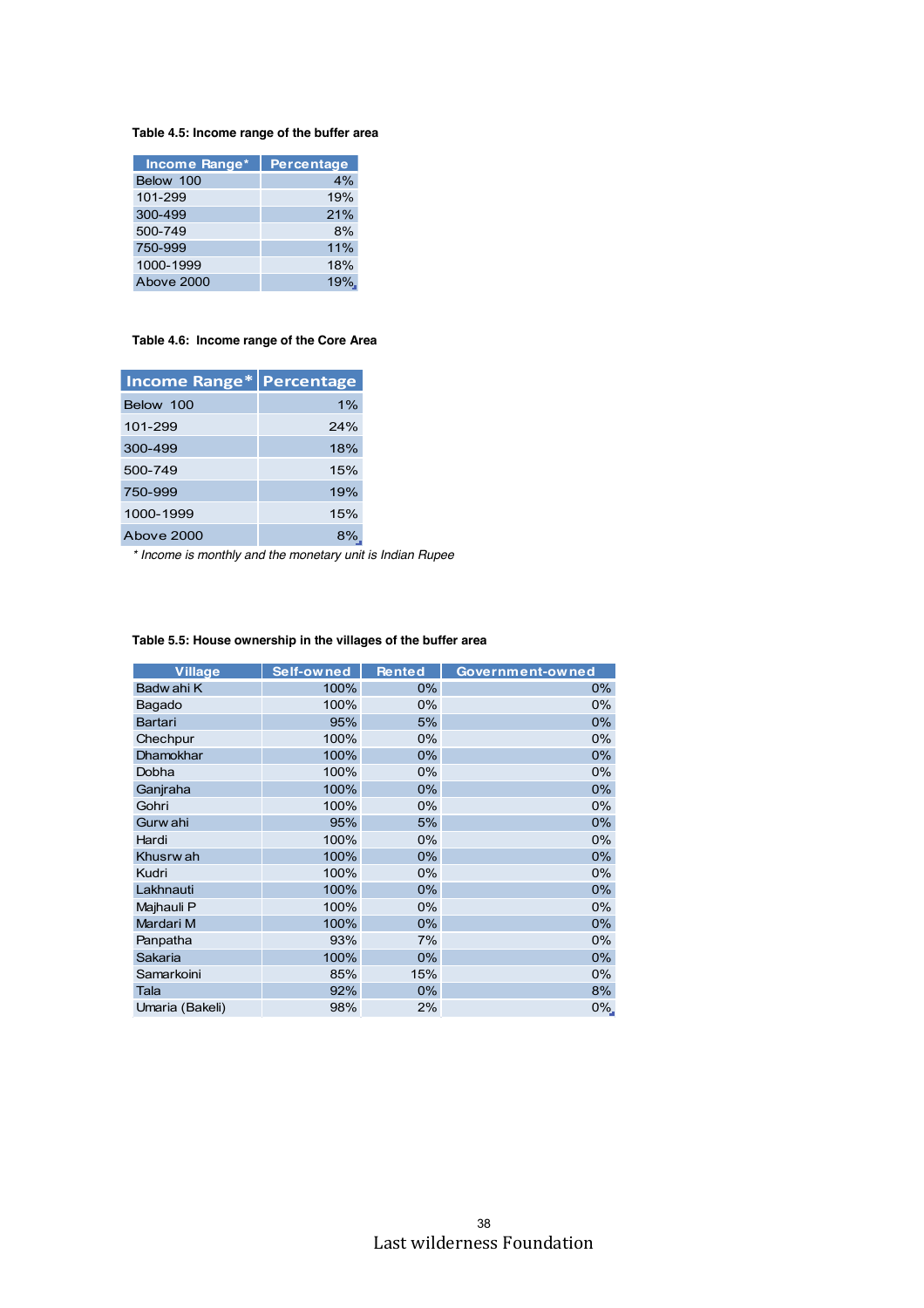### **Table 5.6: House ownership in the villages of the core area**

| Village       | Self-owned | <b>Rented</b> |
|---------------|------------|---------------|
| Badw ahi      | 100%       | $0\%$         |
| Bagaiha       | 100%       | 0%            |
| <b>Bamera</b> | 100%       | 0%            |
| Gangital      | 100%       | 0%            |
| Garhpuri      | 96%        | 4%            |
| Kaseru        | 100%       | 0%            |
| Kothiya       | 100%       | 0%            |
| Kushmaha      | 100%       | 0%            |
| Magdhi        | 100%       | 0%            |
| Milli         | 100%       | 0%            |
| Sejw ahi      | 100%       | $0\%$         |

### **Table 5.7: Type of house in the villages of the buffer area**

| <b>Village</b>   | <b>Pukka</b> | <b>Kuccha</b> |
|------------------|--------------|---------------|
| Badw ahi K       | 0%           | 100%          |
| Bagado           | 11%          | 89%           |
| <b>Bartari</b>   | 0%           | 100%          |
| Chechpur         | 0%           | 100%          |
| <b>Dhamokhar</b> | 24%          | 76%           |
| Dobha            | 0%           | 100%          |
| Ganjraha         | 0%           | 100%          |
| Gohri            | 0%           | 100%          |
| Gurw ahi         | 15%          | 85%           |
| Hardi            | 4%           | 96%           |
| Khusrw ah        | 0%           | 100%          |
| Kudri            | 4%           | 96%           |
| Lakhnauti        | 0%           | 100%          |
| Majhauli P       | 0%           | 100%          |
| Mardari M        | 0%           | 100%          |
| Panpatha         | 14%          | 86%           |
| Sakaria          | 13%          | 87%           |
| Samarkoini       | 8%           | 92%           |
| Tala             | 32%          | 68%           |
| Umaria (Bakeli)  | 2%           | 98%           |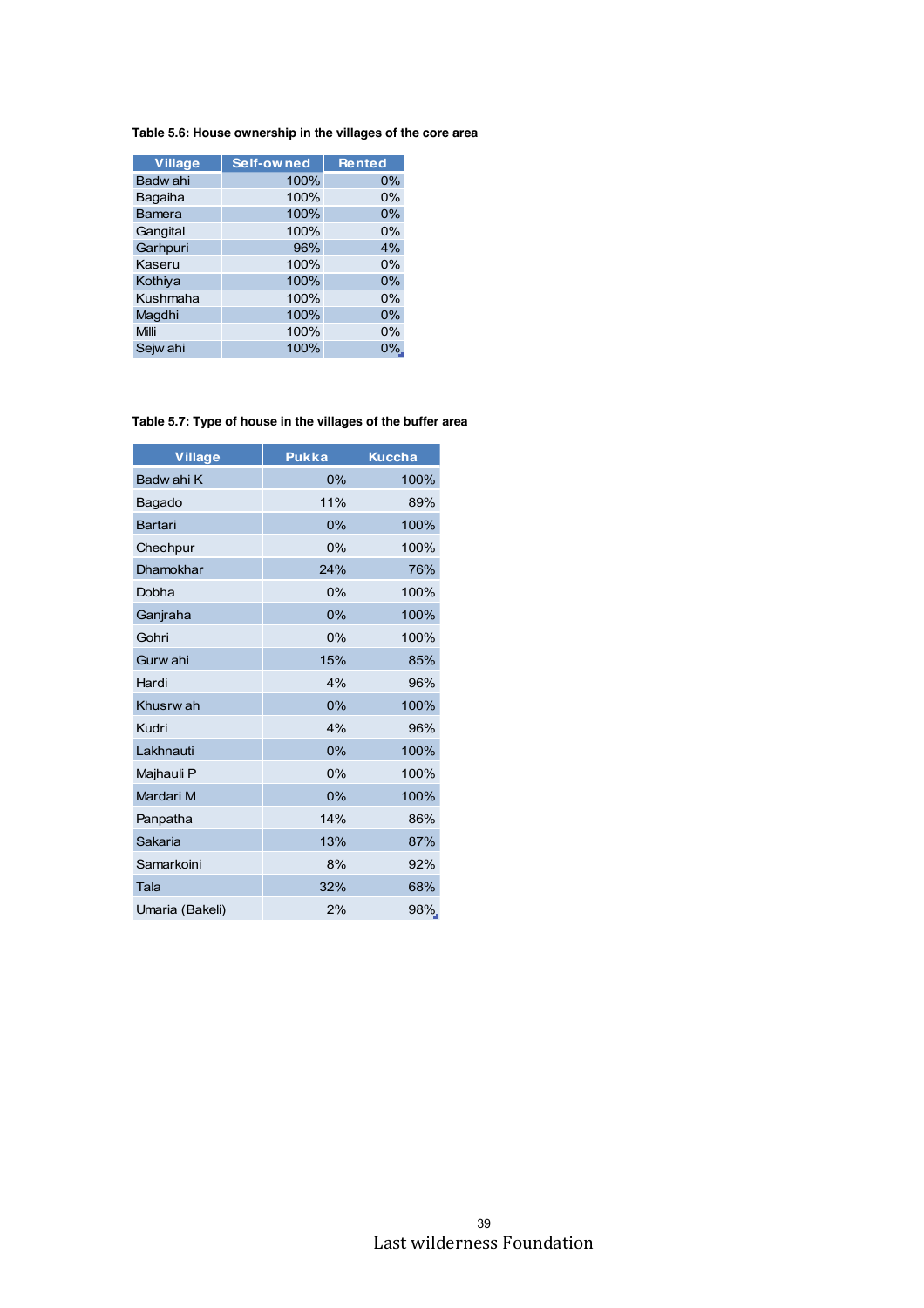### **Table 5.8: Type of house in the villages of the core area**

| Village       | <b>Pukka</b> | <b>Kuccha</b> |
|---------------|--------------|---------------|
| Badw ahi      | $0\%$        | 100%          |
| Bagaiha       | 0%           | 100%          |
| <b>Bamera</b> | 0%           | 100%          |
| Gangital      | 0%           | 100%          |
| Garhpuri      | 0%           | 100%          |
| Kaseru        | 0%           | 100%          |
| Kothiya       | 0%           | 100%          |
| Kushmaha      | 0%           | 100%          |
| Magdhi        | 0%           | 100%          |
| Milli         | 0%           | 100%          |
| Sejw ahi      | 6%           | 94%.          |

**Table 5.9: Average area of houses in the villages of the buffer area**

| <b>Village</b>  | Area* |
|-----------------|-------|
| Badw ahi K      | 18    |
| Bagado          | 18    |
| <b>Bartari</b>  | 11    |
| Chechpur        | 21    |
| Dhamokhar       | 16    |
| Dobha           | 20    |
| Ganjraha        | 17    |
| Gohri           | 15    |
| Gurw ahi        | 21    |
| Hardi           | 14    |
| Khusrw ah       | 18    |
| Kudri           | 12    |
| Lakhnauti       | 14    |
| Majhauli P      | 11    |
| Mardari M       | 10    |
| Panpatha        | 9     |
| Sakaria         | 8     |
| Samarkoini      | 22    |
| Tala            | 15    |
| Umaria (Bakeli) | 8     |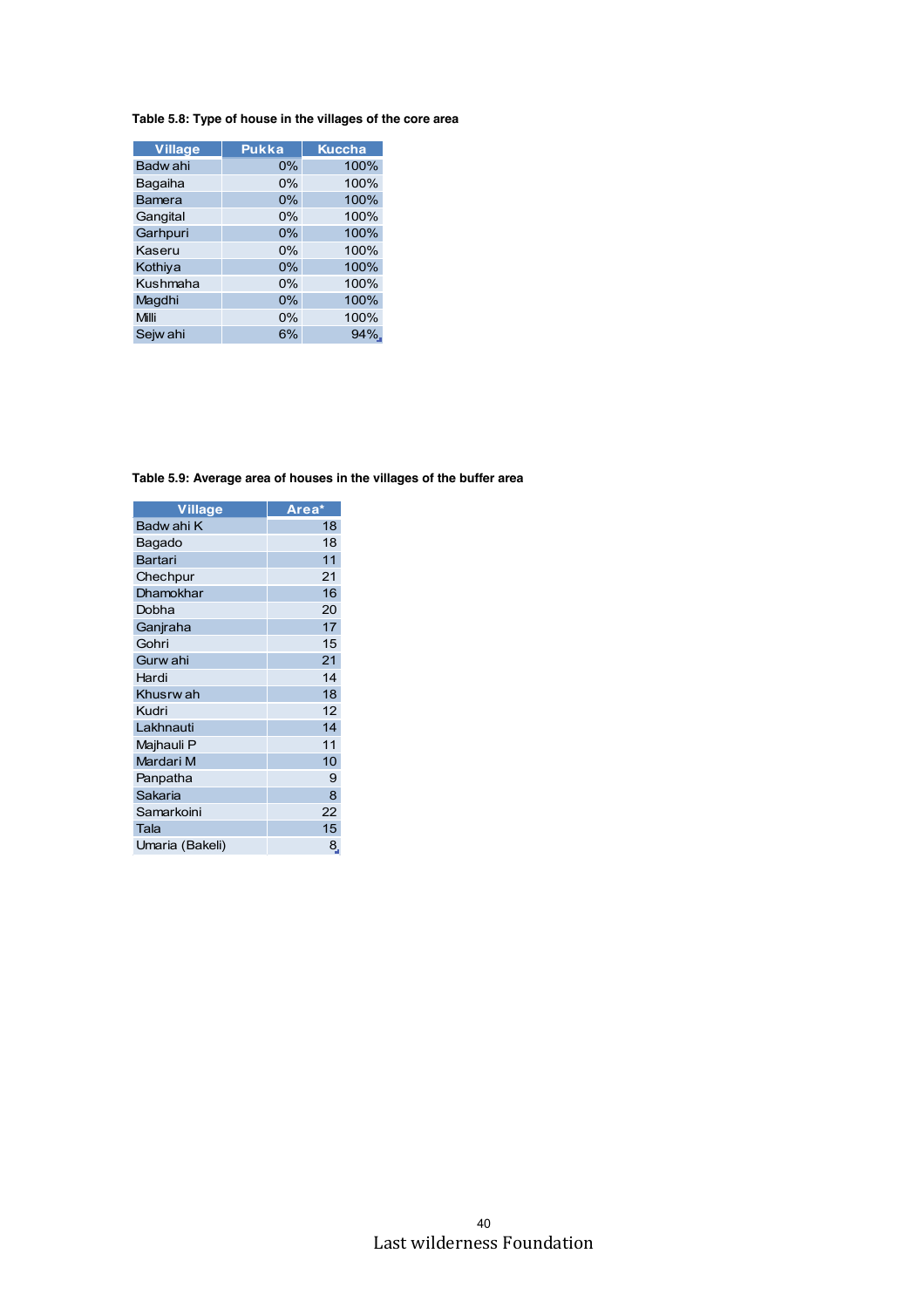### **Table 5.10: Average area of houses in the villages of the core area**

| <b>Village</b> | Area* |
|----------------|-------|
| Badw ahi       | 9     |
| Bagaiha        | 9     |
| Bamera         | 13    |
| Gangital       | 22    |
| Garhpuri       | 17    |
| Kaseru         | 14    |
| Kothiya        | 17    |
| Kushmaha       | 20    |
| Magdhi         | 17    |
| Milli          | 15    |
| Sejw ahi       | 12.   |

*\* The unit of area is dismal*

| <b>Village</b>  | Wood | <b>LPG</b> | Gobar |
|-----------------|------|------------|-------|
| Badw ahi K      | 100% | $0\%$      | $0\%$ |
| Bagado          | 100% | 0%         | 0%    |
| <b>Bartari</b>  | 100% | 0%         | 0%    |
| Chechpur        | 100% | 0%         | 0%    |
| Dhamokhar       | 100% | 24%        | 24%   |
| Dobha           | 100% | 0%         | 0%    |
| Ganjraha        | 100% | $0\%$      | $0\%$ |
| Gohri           | 100% | 0%         | 0%    |
| Gurw ahi        | 100% | 0%         | 0%    |
| Hardi           | 100% | 4%         | 0%    |
| Khusrw ah       | 100% | 0%         | 0%    |
| Kudri           | 100% | 0%         | 0%    |
| Lakhnauti       | 100% | 0%         | 0%    |
| Majhauli P      | 100% | 0%         | 0%    |
| Mardari M       | 100% | 0%         | 0%    |
| Panpatha        | 100% | 0%         | 0%    |
| Sakaria         | 100% | $0\%$      | $0\%$ |
| Samarkoini      | 100% | 0%         | 0%    |
| Tala            | 92%  | 12%        | 3%    |
| Umaria (Bakeli) | 99%  | 3%         | 3%    |

**Table 5.11: Type of fuel used for household purposes in the villages of the buffer area**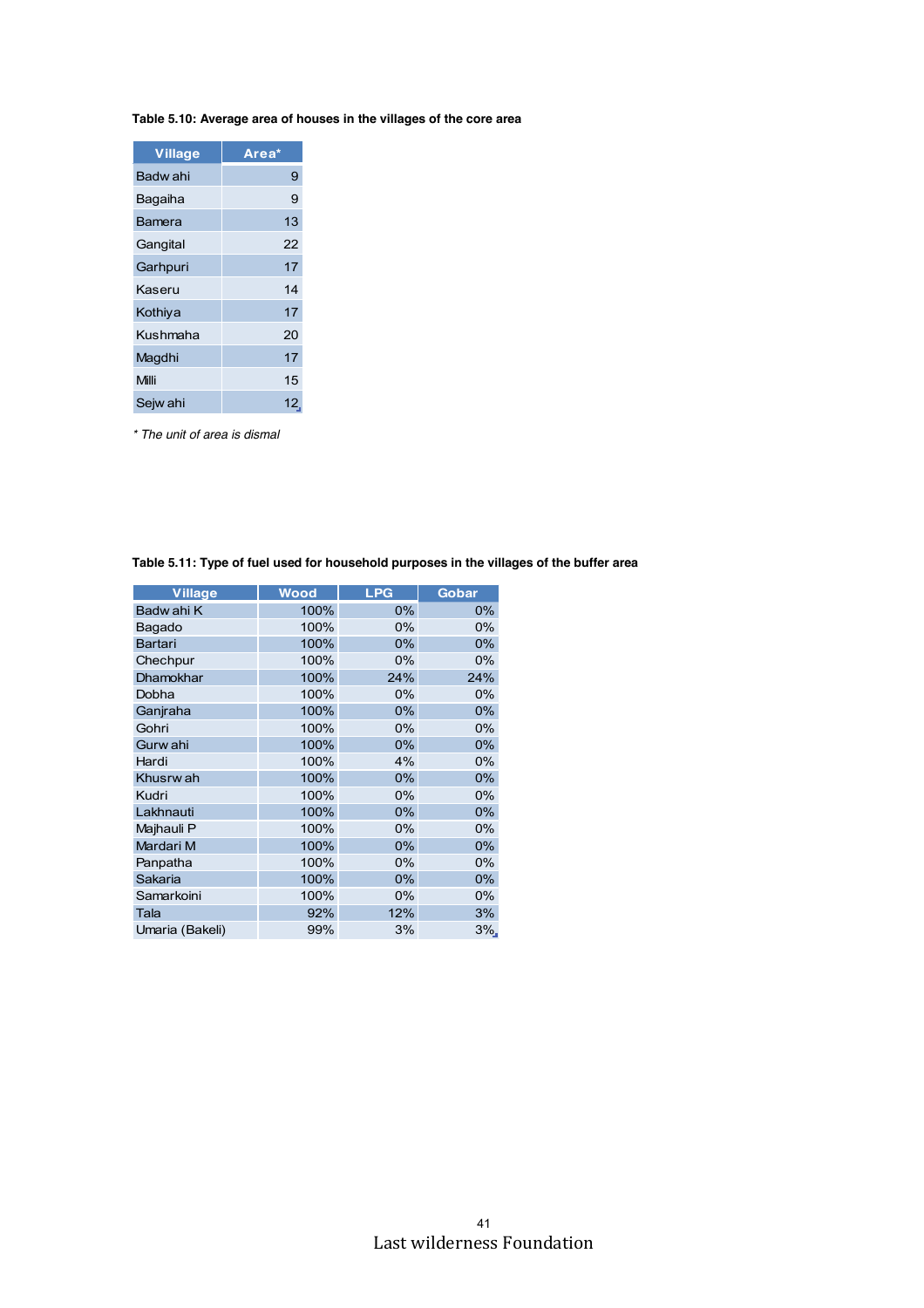| Table 5.12: Type of fuel used for household purposes in the villages of the core area |  |  |
|---------------------------------------------------------------------------------------|--|--|
|---------------------------------------------------------------------------------------|--|--|

| Village       | <b>Wood</b> | <b>LPG</b> |
|---------------|-------------|------------|
| Badw ahi      | 100%        | 0%         |
| Bagaiha       | 100%        | 0%         |
| <b>Bamera</b> | 100%        | 0%         |
| Gangital      | 100%        | 0%         |
| Garhpuri      | 100%        | 0%         |
| Kaseru        | 100%        | 0%         |
| Kothiya       | 100%        | 0%         |
| Kushmaha      | 100%        | 6%         |
| Magdhi        | 100%        | 0%         |
| Milli         | 100%        | 0%         |
| Sejw ahi      | 100%        | $0\%$ .    |

*Note: Some households may have multiple sources of fuel*

| <b>Village</b>   | $1-5$ kg | 6-10 kg |       | 11-15 kg   Above 15 kg |
|------------------|----------|---------|-------|------------------------|
| Badw ahi K       | 45%      | 55%     | $0\%$ | 0%                     |
| Bagado           | 0%       | 100%    | 0%    | 0%                     |
| <b>Bartari</b>   | 32%      | 63%     | 0%    | 5%                     |
| Chechpur         | 30%      | 70%     | 0%    | 0%                     |
| <b>Dhamokhar</b> | 44%      | 56%     | 0%    | 0%                     |
| Dobha            | 36%      | 46%     | 0%    | 18%                    |
| Ganjraha         | 20%      | 80%     | $0\%$ | 0%                     |
| Gohri            | 17%      | 67%     | 16%   | 0%                     |
| Gurw ahi         | 35%      | 65%     | 0%    | 0%                     |
| Hardi            | 26%      | 59%     | 0%    | 15%                    |
| Khusrw ah        | 38%      | 50%     | 12%   | 0%                     |
| Kudri            | 33%      | 67%     | 0%    | 0%                     |
| Lakhnauti        | 44%      | 52%     | $0\%$ | 4%                     |
| Majhauli P       | 33%      | 50%     | 17%   | 0%                     |
| Mardari M        | 43%      | 57%     | 0%    | 0%                     |
| Panpatha         | 57%      | 43%     | 0%    | 0%                     |
| Sakaria          | 53%      | 40%     | 7%    | $0\%$                  |
| Samarkoini       | 23%      | 77%     | 0%    | 0%                     |
| Tala             | 28%      | 62%     | 2%    | 8%                     |
| Umaria (Bakeli)  | 31%      | 63%     | 2%    | 4%                     |

**Table 5.13: Wood collection for household purposes in the villages of the buffer area**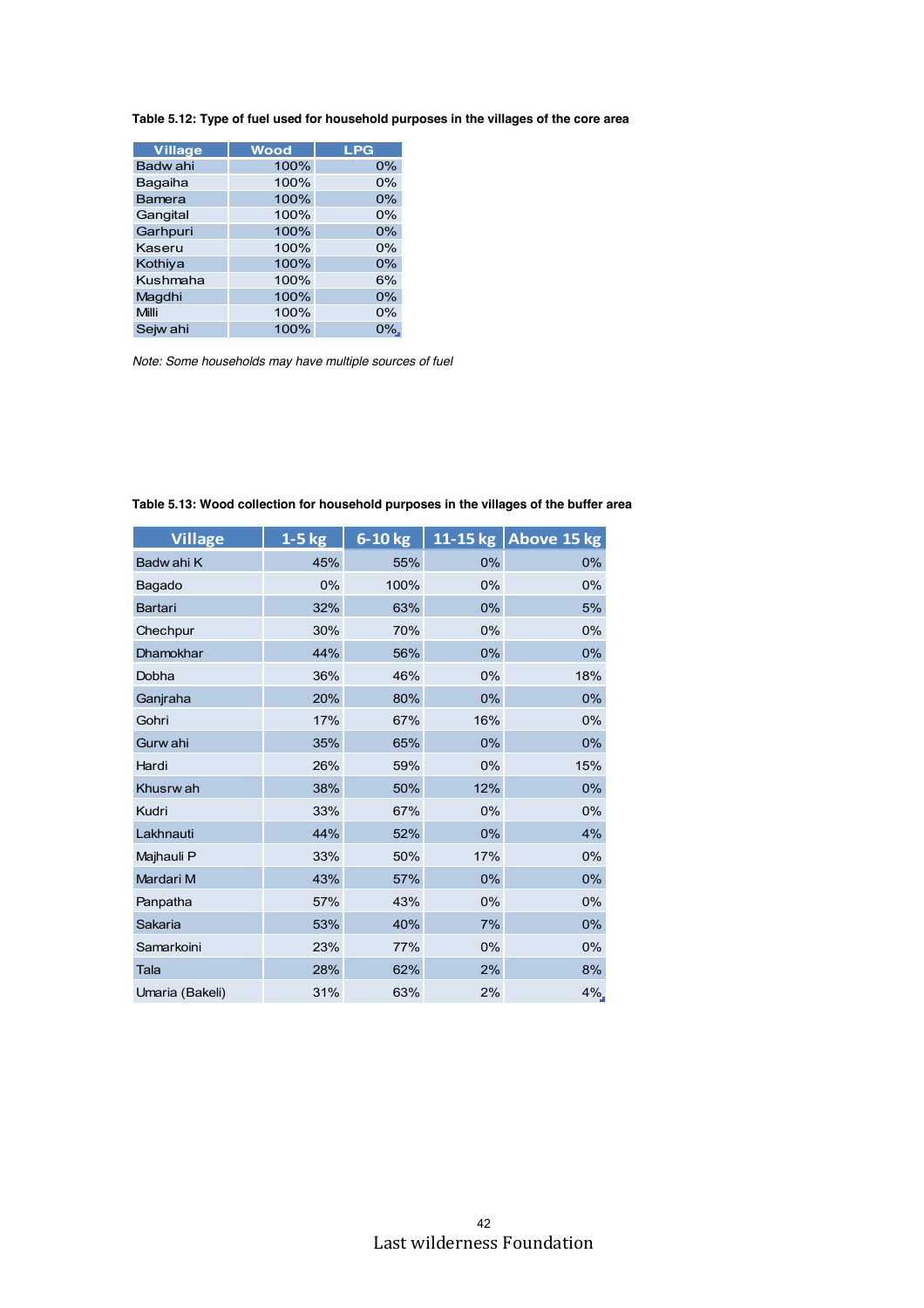| <b>Village</b> | $1-5$ kg | 6-10 kg |       | 11-15 kg Above 15 kg |
|----------------|----------|---------|-------|----------------------|
| Badw ahi       | 43%      | 57%     | $0\%$ | 0%                   |
| Bagaiha        | 67%      | 17%     | 16%   | $0\%$                |
| <b>Bamera</b>  | 23%      | 69%     | 8%    | 0%                   |
| Gangital       | 22%      | 78%     | 0%    | 0%                   |
| Garhpuri       | 28%      | 68%     | $0\%$ | 4%                   |
| Kaseru         | 27%      | 68%     | 5%    | 0%                   |
| Kothiya        | 33%      | 67%     | $0\%$ | 0%                   |
| Kushmaha       | 44%      | 50%     | 0%    | 6%                   |
| Magdhi         | 35%      | 57%     | 4%    | 4%                   |
| Milli          | 31%      | 54%     | 0%    | 15%                  |
| Sejw ahi       | 35%      | 59%     | $0\%$ | 6%                   |

**Table 5.14: Wood collection for household purposes in the villages of the core area**

**Table 6.3: Livestock in the villages of the buffer area**

| Village          | <b>Buffalo</b> | Cow | <b>Bull</b>    | Goat           | <b>Pig</b>     | Hen            | <b>Total Livestock</b> |
|------------------|----------------|-----|----------------|----------------|----------------|----------------|------------------------|
| Badw ahi K       | 18             | 20  | 22             | $\overline{2}$ | 0              | 40             | 102                    |
| Bagado           | $\overline{c}$ | 5   | 8              | 7              | 0              | $\mathbf 0$    | 22                     |
| <b>Bartari</b>   | 5              | 11  | 26             | $\overline{2}$ | 0              | 0              | 44                     |
| Chechpur         | 4              | 9   | 14             | 0              | 0              | $\overline{2}$ | 29                     |
| <b>Dhamokhar</b> | 14             | 32  | 33             | 18             | $\overline{0}$ | 0              | 97                     |
| Dobha            | $\overline{7}$ | 18  | 8              | 5              | 0              | $\mathbf 0$    | 38                     |
| Ganjraha         | $\mathbf{1}$   | 6   | 11             |                | 0              | 16             | 35                     |
| Gohri            | $\mathbf{1}$   | 9   | 5              | 0              | 0              | 6              | 21                     |
| Gurw ahi         | 0              | 25  | 37             | 8              | $\overline{0}$ | 20             | 90                     |
| Hardi            | 11             | 35  | 45             | 10             | 0              | $\mathbf 0$    | 101                    |
| Khusrw ah        | $\overline{2}$ | 15  | 12             | 6              | $\mathbf{0}$   | 15             | 50                     |
| Kudri            | 5              | 20  | 29             | 10             | 0              | 3              | 67                     |
| Lakhnauti        | 31             | 52  | 43             | 11             | $\overline{0}$ | $\mathbf{0}$   | 137                    |
| Majhauli P       | 0              | 13  | 17             | 13             | 0              | $\overline{4}$ | 47                     |
| Mardari M        | $\pmb{0}$      | 22  | 33             | $\overline{0}$ | $\mathbf{0}$   | 0              | 55                     |
| Panpatha         | 0              | 7   | 15             | 0              | 0              | $\mathbf 0$    | 22                     |
| Sakaria          | $\overline{4}$ | 18  | 37             | $\mathbf 0$    | $\overline{0}$ | $\mathbf 0$    | 59                     |
| Samarkoini       | 5              | 23  | 20             | 3              | 0              | $\mathbf 0$    | 51                     |
| Tala             | 9              | 53  | $\overline{7}$ | 19             | 3              | 4              | 95                     |
| Umaria (Bakeli)  | 20             | 133 | 174            | 34             | 0              | 3              | 364                    |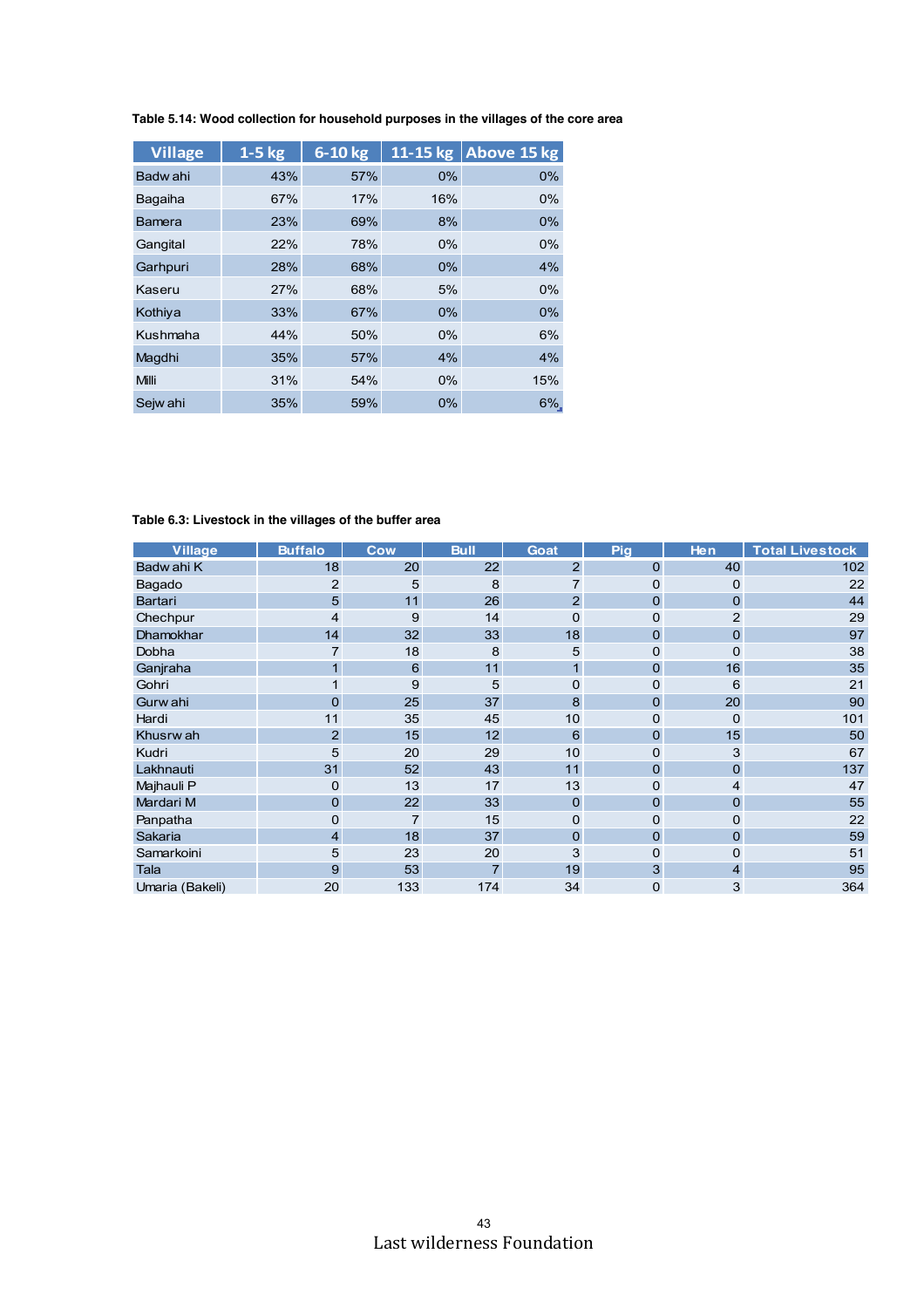### **Table 6.4: Livestock in the villages of the core area**

| <b>Village</b>     | <b>Buffalo</b> | Cow            | <b>Bull</b> | Goat           | Pig | Hen | <b>Total Livestock</b> |
|--------------------|----------------|----------------|-------------|----------------|-----|-----|------------------------|
| Badw ahi           | 3              | $\overline{4}$ | 15          | 16             | 0   | 0   | 38                     |
| Bagaiha            | 11             | 26             | 12          | 15             | 0   | 0   | 64                     |
| <b>Bamera</b>      | 19             | 44             | 22          | 9              | 0   | 0   | 94                     |
| Gangital           | $\overline{2}$ | 14             | 14          | $\overline{2}$ | 0   | 0   | 32                     |
| Garhpuri           | 7              | 27             | 48          | 3              | 0   | 0   | 85                     |
| Kaseru             | 18             | 55             | 59          | 11             | 0   | 0   | 143                    |
| Kothiya            |                | $\overline{4}$ | 18          | 0              | 0   | 0   | 23                     |
| Kushmaha           | 0              | 22             | 26          |                | 0   | 0   | 49                     |
| Magdhi             | 25             | 33             | 44          | 0              | 0   | 0   | 102                    |
| <b>Milli</b>       | $\Omega$       | 29             | 26          | $\Omega$       | 0   | 5   | 60                     |
| Sejw ahi           | $\overline{2}$ | 18             | 25          | 0              | 0   | 4   | 49                     |
| <b>Grand Total</b> | 88             | 276            | 309         | 57             | 0   | 9   | 739                    |

| <b>Village</b>   | Yielding | Non-yielding |
|------------------|----------|--------------|
| Badw ahi K       | 0%       | 100%         |
| Bagado           | 0%       | 100%         |
| <b>Bartari</b>   | 0%       | 100%         |
| Chechpur         | 0%       | 100%         |
| <b>Dhamokhar</b> | 0%       | 100%         |
| Dobha            | 0%       | 100%         |
| Ganjraha         | 0%       | 100%         |
| Gohri            | 0%       | 100%         |
| Gurw ahi         | $0\%$    | 100%         |
| Hardi            | 5%       | 95%          |
| Khusrw ah        | 0%       | 100%         |
| Kudri            | 7%       | 93%          |
| Lakhnauti        | 0%       | 100%         |
| Majhauli P       | 0%       | 100%         |
| Mardari M        | 0%       | 100%         |
| Panpatha         | 0%       | 100%         |
| Sakaria          | 0%       | 100%         |
| Samarkoini       | 0%       | 100%         |
| Tala             | 35%      | 65%          |
| Umaria (Bakeli)  | 2%       | 98%.         |

**Table 6.5: Productivity of cattle in the villages of the buffer area**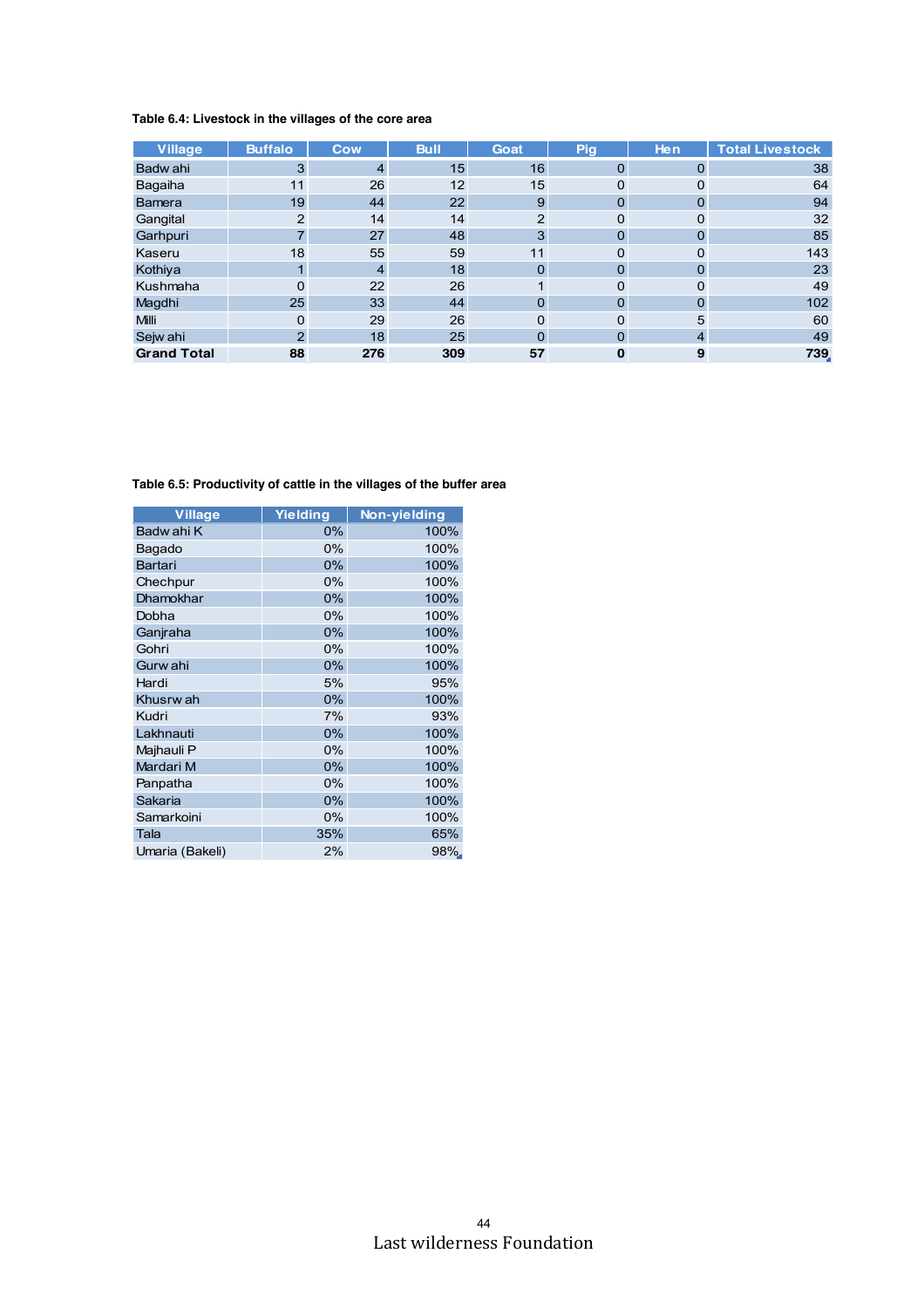### **Table 6.6: Productivity of cattle in the villages of the core area**

| Village  | Yielding | Non-yielding |
|----------|----------|--------------|
| Badw ahi | 0%       | 100%         |
| Bagaiha  | 25%      | 75%          |
| Bamera   | 0%       | 100%         |
| Gangital | $0\%$    | 100%         |
| Garhpuri | 22%      | 78%          |
| Kaseru   | $0\%$    | 100%         |
| Kothiya  | 0%       | 100%         |
| Kushmaha | 10%      | 90%          |
| Magdhi   | 0%       | 100%         |
| Milli    | $0\%$    | 100%         |
| Sejw ahi | 17%      | 83%          |

### **Table 6.6: Purpose of cattle in the villages of the buffer area**

| <b>Village</b>   | <b>Agriculture</b> | Gobar | <b>Milk</b> |
|------------------|--------------------|-------|-------------|
| Badw ahi K       | 100%               | 100%  | 0%          |
| Bagado           | 100%               | 100%  | 0%          |
| <b>Bartari</b>   | 100%               | 100%  | 0%          |
| Chechpur         | 60%                | 100%  | 0%          |
| <b>Dhamokhar</b> | 96%                | 100%  | 0%          |
| Dobha            | 60%                | 100%  | 20%         |
| Ganjraha         | 100%               | 100%  | 0%          |
| Gohri            | 100%               | 100%  | 0%          |
| Gurw ahi         | 63%                | 100%  | 0%          |
| Hardi            | 100%               | 100%  | 4%          |
| Khusrw ah        | 100%               | 100%  | 0%          |
| Kudri            | 94%                | 100%  | 6%          |
| Lakhnauti        | 96%                | 100%  | 0%          |
| Majhauli P       | 100%               | 100%  | 0%          |
| Mardari M        | 100%               | 100%  | 0%          |
| Panpatha         | 100%               | 100%  | 0%          |
| Sakaria          | 100%               | 100%  | 0%          |
| Samarkoini       | 92%                | 100%  | 0%          |
| Tala             | 8%                 | 88%   | 54%         |
| Umaria (Bakeli)  | 99%                | 100%  | 2%          |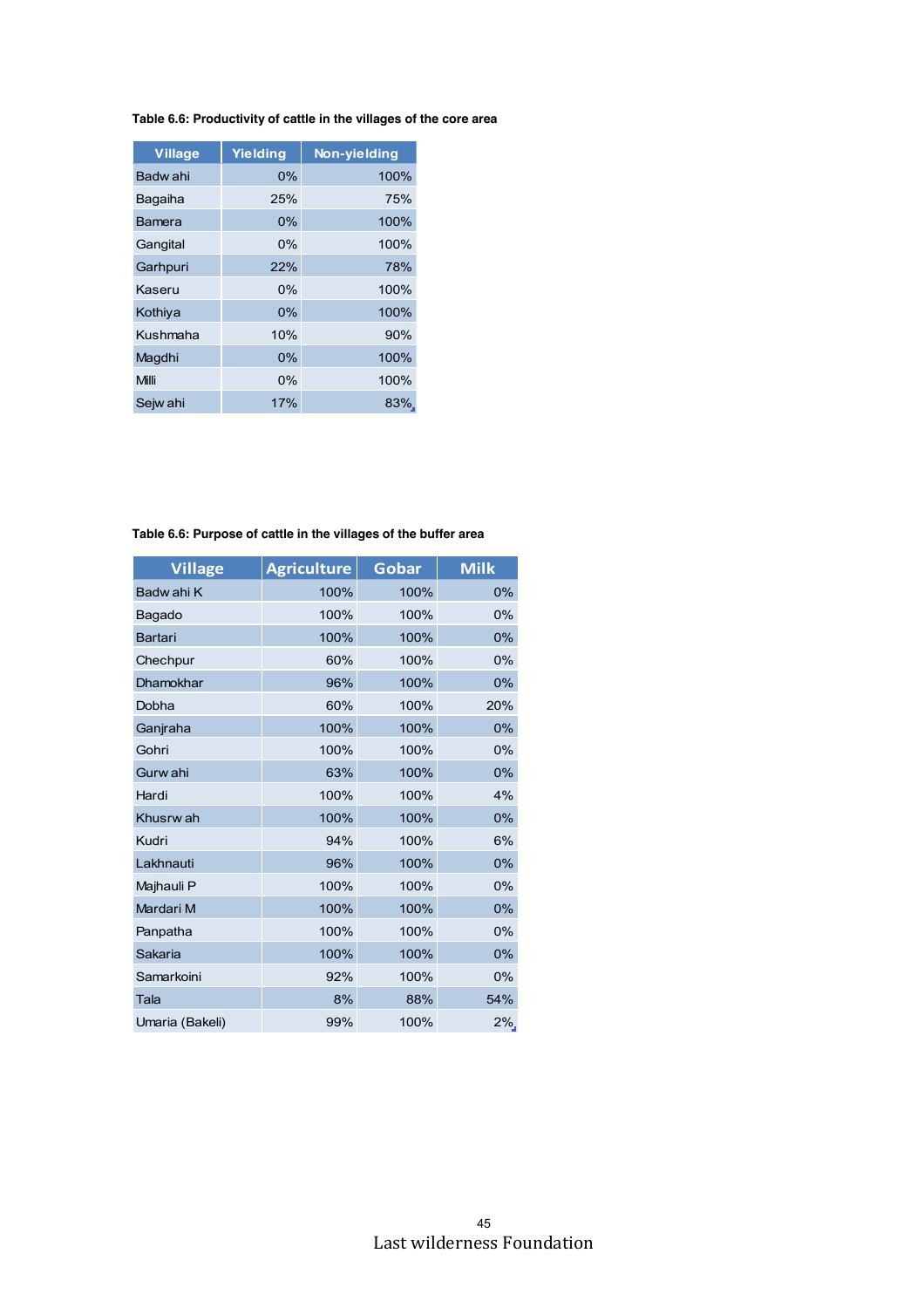### **Table 6.7: Purpose of cattle in the villages of the core area**

| <b>Village</b> | <b>Agriculture</b> | Gobar | <b>Milk</b> |
|----------------|--------------------|-------|-------------|
| Badw ahi       | 100%               | 100%  | $0\%$       |
| Bagaiha        | 100%               | 100%  | 20%         |
| <b>Bamera</b>  | 100%               | 100%  | 0%          |
| Gangital       | 100%               | 100%  | 0%          |
| Garhpuri       | 95%                | 100%  | 18%         |
| Kaseru         | 100%               | 100%  | 0%          |
| Kothiya        | 100%               | 100%  | 0%          |
| Kushmaha       | 64%                | 100%  | 7%          |
| Magdhi         | 90%                | 95%   | 5%          |
| Milli          | 91%                | 100%  | 0%          |
| Sejw ahi       | 93%                | 100%  | 14%.        |

### **Table 7.3: Predation in the buffer area**

| <b>Village</b>  | People Affected* | Filed** | Not Filed** | Received*** | Not Received*** |
|-----------------|------------------|---------|-------------|-------------|-----------------|
| Badw ahi K      | 18%              | 0%      | 100%        | $0\%$       | 0%              |
| Bagado          | 22%              | 50%     | 50%         | 0%          | 50%             |
| Bartari         | 14%              | 100%    | $0\%$       | 67%         | 33%             |
| Chechpur        | 20%              | 100%    | $0\%$       | $0\%$       | 100%            |
| Dhamokhar       | 48%              | 58%     | 42%         | 58%         | $0\%$           |
| Dobha           | 45%              | 100%    | $0\%$       | 80%         | 20%             |
| Ganjraha        | 10%              | $0\%$   | 100%        | $0\%$       | $0\%$           |
| Gohri           | 33%              | 100%    | $0\%$       | 0%          | 100%            |
| Gurw ahi        | 15%              | 100%    | 0%          | 67%         | 33%             |
| Hardi           | 7%               | 0%      | 100%        | 0%          | 0%              |
| Khusrw ah       | 13%              | 100%    | $0\%$       | $0\%$       | 100%            |
| Kudri           | 33%              | 44%     | 56%         | 11%         | 33%             |
| Lakhnauti       | 11%              | 67%     | 33%         | 67%         | 0%              |
| Majhauli P      | 33%              | 100%    | $0\%$       | 50%         | 50%             |
| Mardari M       | 21%              | 100%    | $0\%$       | 67%         | 33%             |
| Panpatha        | 29%              | 100%    | $0\%$       | 75%         | 25%             |
| Sakaria         | 60%              | 56%     | 44%         | 33%         | 22%             |
| Samarkoini      | 38%              | 80%     | 20%         | 20%         | 60%             |
| Tala            | 23%              | 86%     | 14%         | 29%         | 57%             |
| Umaria (Bakeli) | 16%              | 63%     | 37%         | 21%         | 42%             |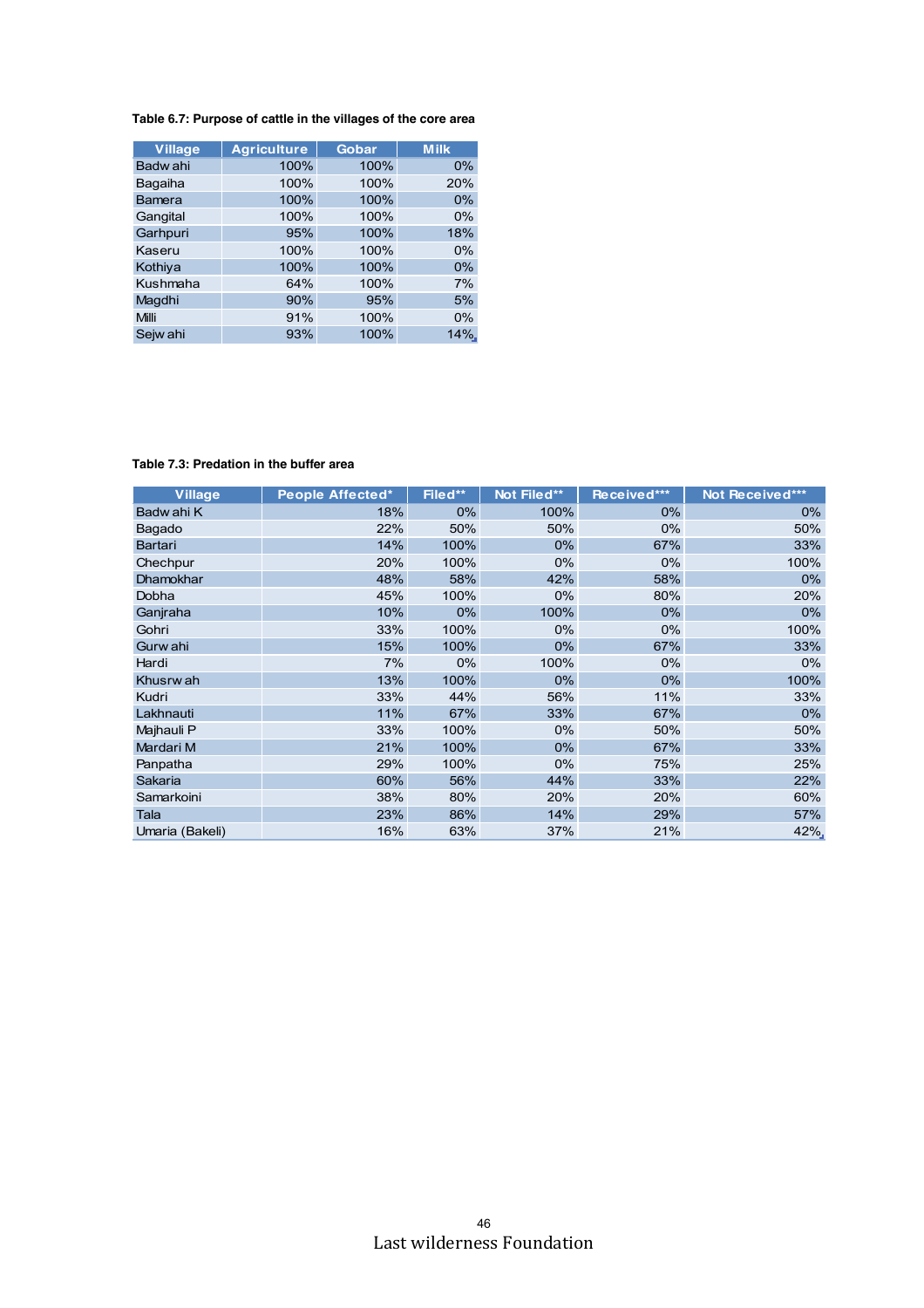#### **Table 7.4: Predation in the core area**

| Village      | People Affected* | Filed** | Not Filed** | Received*** | Not Received*** |
|--------------|------------------|---------|-------------|-------------|-----------------|
| Badw ahi     | 29%              | 50%     | 50%         | $0\%$       | 50%             |
| Bagaiha      | $0\%$            | $0\%$   | $0\%$       | $0\%$       | $0\%$           |
| Bamera       | 38%              | 80%     | 20%         | 60%         | 20%             |
| Gangital     | 11%              | 100%    | $0\%$       | 100%        | $0\%$           |
| Garhpuri     | 40%              | 100%    | $0\%$       | 30%         | 70%             |
| Kaseru       | 41%              | 67%     | 33%         | 56%         | 11%             |
| Kothiya      | 22%              | 0%      | 100%        | $0\%$       | 0%              |
| Kushmaha     | 39%              | 57%     | 43%         | 29%         | 29%             |
| Magdhi       | 31%              | 88%     | 13%         | 25%         | 63%             |
| <b>Milli</b> | 38%              | 100%    | $0\%$       | 40%         | 60%             |
| Sejw ahi     | 24%              | 75%     | 25%         | 0%          | 75%             |

*\* Families whose livestock have been attacked by wild animals*

*\*\*Application for compensation*

*\*\*\*Compensation given by the Forest Department*

#### **Table 7.5: Compensation range in the villages of the buffer area**

| <b>Village</b>   | <b>Below 1000</b> | 1000-5000 | <b>Above 5000</b> |
|------------------|-------------------|-----------|-------------------|
| Badw ahi K       | $0\%$             | 0%        | 0%                |
| Bagado           | 0%                | 0%        | 0%                |
| Bartari          | 50%               | 50%       | 0%                |
| Chechpur         | $0\%$             | 0%        | $0\%$             |
| <b>Dhamokhar</b> | 0%                | 86%       | 14%               |
| Dobha            | 0%                | 50%       | 50%               |
| Ganjraha         | 0%                | 0%        | 0%                |
| Gohri            | 0%                | 0%        | 0%                |
| Gurw ahi         | 0%                | 100%      | 0%                |
| Hardi            | 0%                | 0%        | 0%                |
| Khusrw ah        | $0\%$             | 0%        | 0%                |
| Kudri            | 100%              | 0%        | 0%                |
| Lakhnauti        | 50%               | 50%       | $0\%$             |
| Majhauli P       | 0%                | 100%      | 0%                |
| Mardari M        | 0%                | 100%      | 0%                |
| Panpatha         | 33%               | 67%       | 0%                |
| Sakaria          | $0\%$             | 100%      | 0%                |
| Samarkoini       | 0%                | 100%      | 0%                |
| Tala             | $0\%$             | 75%       | 25%               |
| Umaria (Bakeli)  | 50%               | 50%       | $0\%$             |

### **Table 7.6: Compensation range in the villages of the core area**

| <b>Village</b> |     |       | Below 1000 1000-5000 Above 5000 |
|----------------|-----|-------|---------------------------------|
| Badw ahi       | 0%  | 0%    | 0%                              |
| Bagaiha        | 0%  | $0\%$ | 0%                              |
| <b>Bamera</b>  | 33% | 34%   | 33%                             |
| Gangital       | 0%  | 100%  | 0%                              |
| Garhpuri       | 0%  | 0%    | 100%                            |
| Kaseru         | 20% | 80%   | 0%                              |
| Kothiya        | 0%  | $0\%$ | 0%                              |
| Kushmaha       | 0%  | 100%  | 0%                              |
| Magdhi         | 0%  | 100%  | 0%                              |
| Milli          | 0%  | 100%  | 0%                              |
| Sejw ahi       | 0%  | 0%    | 0%                              |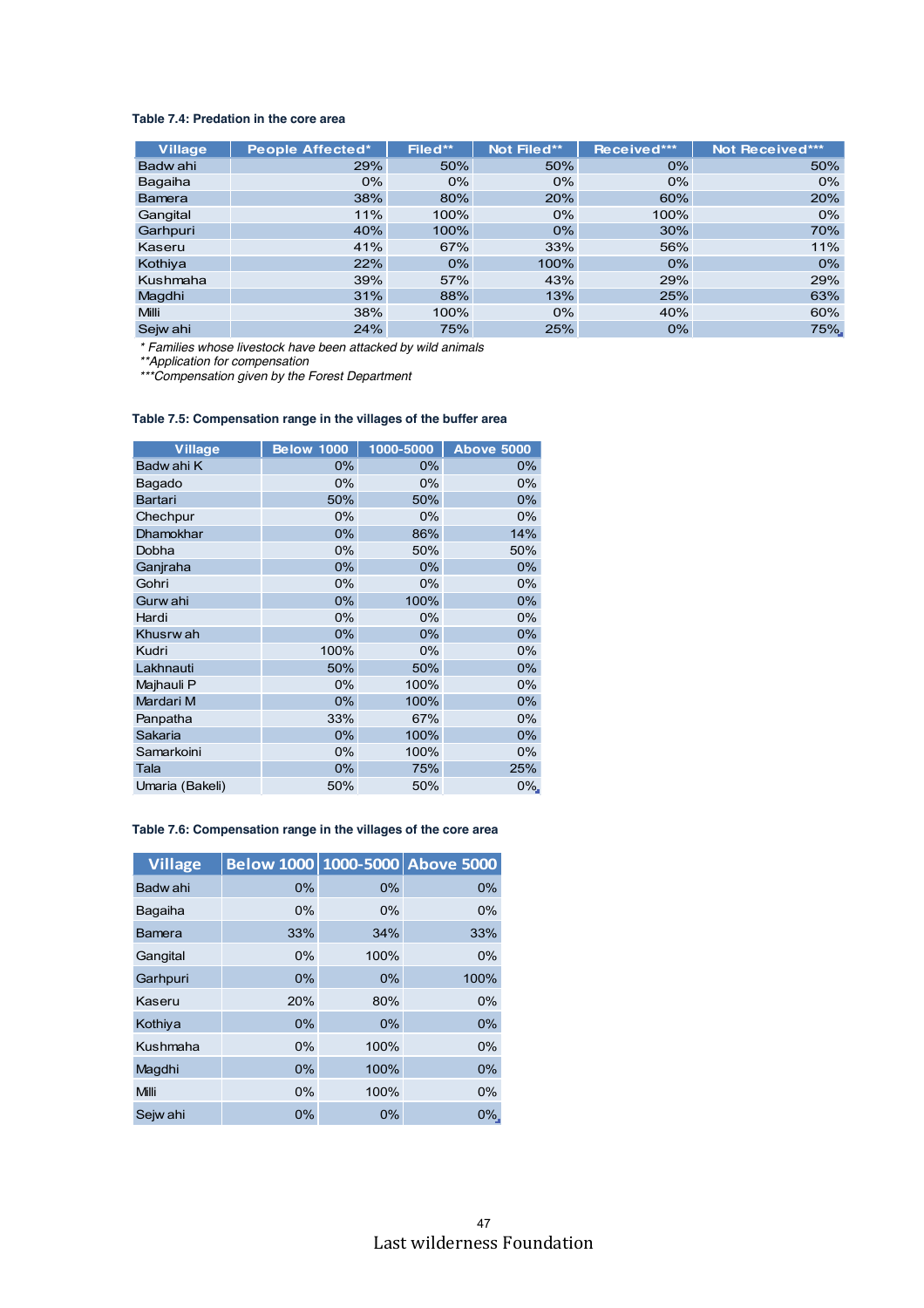**Table 9.5: Source of drinking water in the villages of the buffer area**

| <b>Village</b>   | <b>Handpumps</b> | <b>Wells</b> | <b>Natural Sources</b> |
|------------------|------------------|--------------|------------------------|
| Badw ahi K       | 100%             | 100%         | 100%                   |
| Bagado           | 11%              | 11%          | 100%                   |
| <b>Bartari</b>   | 100%             | 100%         | 100%                   |
| Chechpur         | 100%             | 0%           | 100%                   |
| <b>Dhamokhar</b> | 100%             | 100%         | 0%                     |
| Dobha            | 100%             | 100%         | 0%                     |
| Ganjraha         | 100%             | 0%           | $0\%$                  |
| Gohri            | 100%             | 0%           | 0%                     |
| Gurw ahi         | 100%             | 100%         | 0%                     |
| Hardi            | 100%             | 100%         | 100%                   |
| Khusrw ah        | 100%             | 100%         | 0%                     |
| Kudri            | 100%             | 0%           | 100%                   |
| Lakhnauti        | 100%             | 100%         | 0%                     |
| Majhauli P       | 0%               | 100%         | 0%                     |
| Mardari M        | 100%             | 100%         | $0\%$                  |
| Panpatha         | 100%             | 100%         | 0%                     |
| Sakaria          | 0%               | 100%         | 0%                     |
| Samarkoini       | 0%               | 100%         | $0\%$                  |
| Tala             | 100%             | 100%         | 0%                     |
| Umaria (Bakeli)  | 100%             | 100%         | 100%                   |

#### **Table 9.6: Source of drinking water in the villages of the core area**

| <b>Village</b> | <b>Handpumps</b> | <b>Wells</b> | <b>Natural Sources</b> |
|----------------|------------------|--------------|------------------------|
| Badw ahi       | 0%               | 100%         | 100%                   |
| Bagaiha        | 0%               | 100%         | 0%                     |
| Bamera         | 0%               | 100%         | 0%                     |
| Gangital       | 0%               | 100%         | 0%                     |
| Garhpuri       | 100%             | 100%         | 0%                     |
| Kaseru         | 100%             | 100%         | 0%                     |
| Kothiya        | 0%               | 100%         | 0%                     |
| Kushmaha       | 100%             | 100%         | 0%                     |
| Magdhi         | 100%             | 100%         | 0%                     |
| Milli          | 100%             | 100%         | 0%                     |
| Sejw ahi       | 100%             | 100%         | 0%                     |

*Note: Most households have multiple sources of drinking water*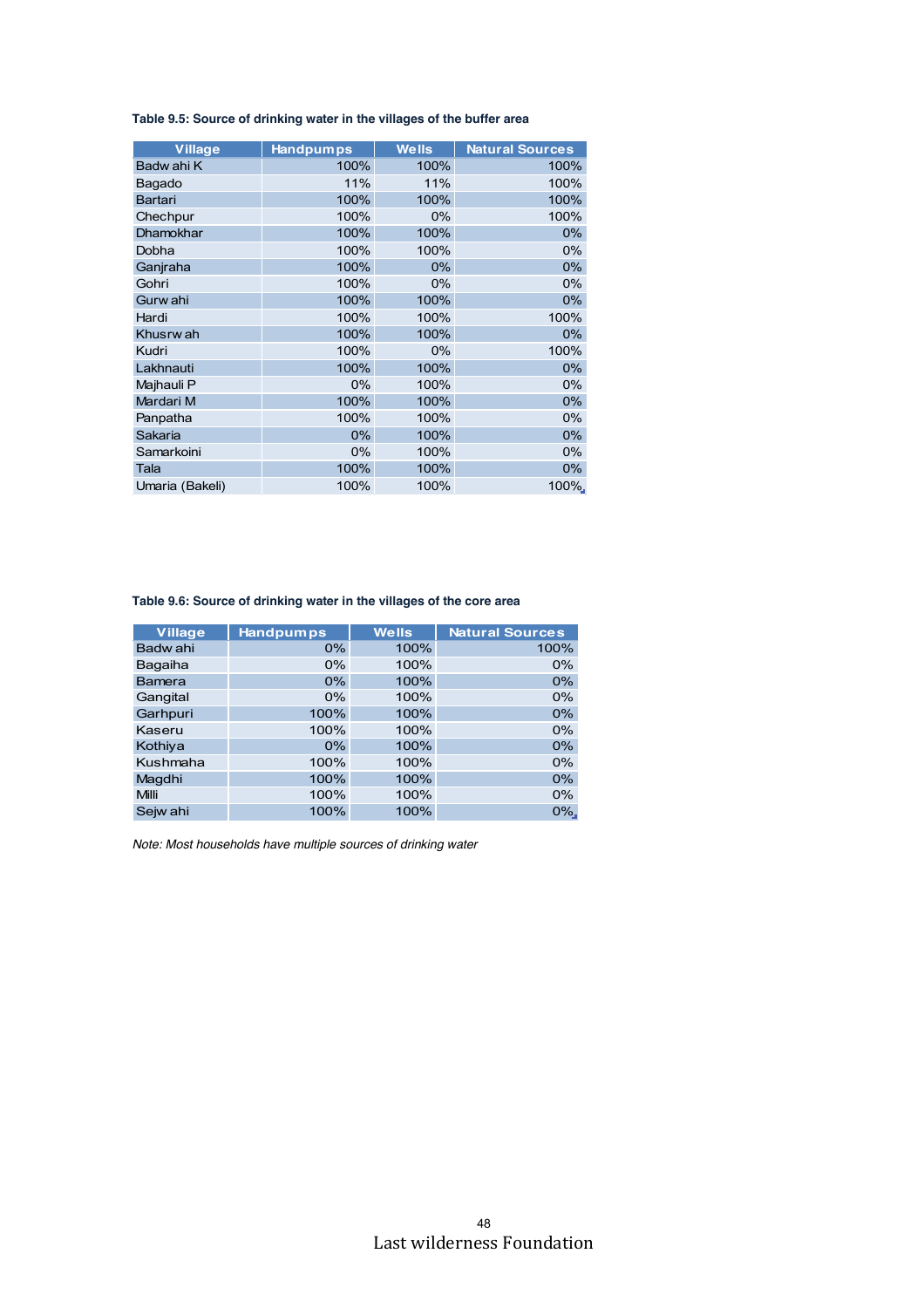**Table 9.7: Source of water for irrigation in the villages of the buffer area**

| <b>Village</b>  | <b>Wells</b> | <b>Natural Sources</b> | <b>Tubewells</b> | <b>Surface Pumps</b> |
|-----------------|--------------|------------------------|------------------|----------------------|
| Badw ahi K      | 100%         | 100%                   | $0\%$            | 0%                   |
| Bagado          | 11%          | 100%                   | 11%              | 0%                   |
| Bartari         | 0%           | 100%                   | $0\%$            | 0%                   |
| Chechpur        | 0%           | 100%                   | 0%               | 0%                   |
| Dhamokhar       | 100%         | 100%                   | 0%               | 0%                   |
| Dobha           | 100%         | 0%                     | 0%               | 0%                   |
| Ganjraha        | $0\%$        | 100%                   | $0\%$            | 0%                   |
| Gohri           | $0\%$        | 100%                   | $0\%$            | $0\%$                |
| Gurw ahi        | 100%         | 100%                   | $0\%$            | 0%                   |
| Hardi           | 100%         | 100%                   | 100%             | 0%                   |
| Khusrw ah       | 100%         | 100%                   | $0\%$            | 0%                   |
| Kudri           | 0%           | 100%                   | 100%             | 0%                   |
| Lakhnauti       | 100%         | $0\%$                  | $0\%$            | 0%                   |
| Majhauli P      | $0\%$        | 100%                   | 0%               | 0%                   |
| Mardari M       | 0%           | 100%                   | $0\%$            | 0%                   |
| Panpatha        | 0%           | 100%                   | 0%               | 0%                   |
| Sakaria         | 100%         | 100%                   | $0\%$            | 0%                   |
| Samarkoini      | 100%         | 100%                   | 0%               | 0%                   |
| Tala            | 100%         | 100%                   | $0\%$            | 0%                   |
| Umaria (Bakeli) | 100%         | 100%                   | 0%               | 100%                 |

**Table 9.8: Source of water for irrigation in the villages of the core area**

| <b>Village</b> | <b>Wells</b> | <b>Natural Sources</b> | <b>Tubewells</b> | <b>Surface Pumps</b> |
|----------------|--------------|------------------------|------------------|----------------------|
| Badw ahi       | 100%         | 100%                   | $0\%$            | 0%                   |
| Bagaiha        | 100%         | 100%                   | $0\%$            | 0%                   |
| <b>Bamera</b>  | 100%         | 100%                   | $0\%$            | 0%                   |
| Gangital       | 100%         | 100%                   | $0\%$            | 0%                   |
| Garhpuri       | $0\%$        | 100%                   | $0\%$            | 0%                   |
| Kaseru         | 100%         | 100%                   | 100%             | 0%                   |
| Kothiya        | 100%         | 100%                   | $0\%$            | 0%                   |
| Kushmaha       | 100%         | 100%                   | $0\%$            | 0%                   |
| Magdhi         | $0\%$        | 100%                   | $0\%$            | 0%                   |
| <b>Milli</b>   | $0\%$        | 100%                   | $0\%$            | 0%                   |
| Sejw ahi       | 100%         | 100%                   | $0\%$            | 100%                 |

*Note: Most households have multiple sources of water for irrigation*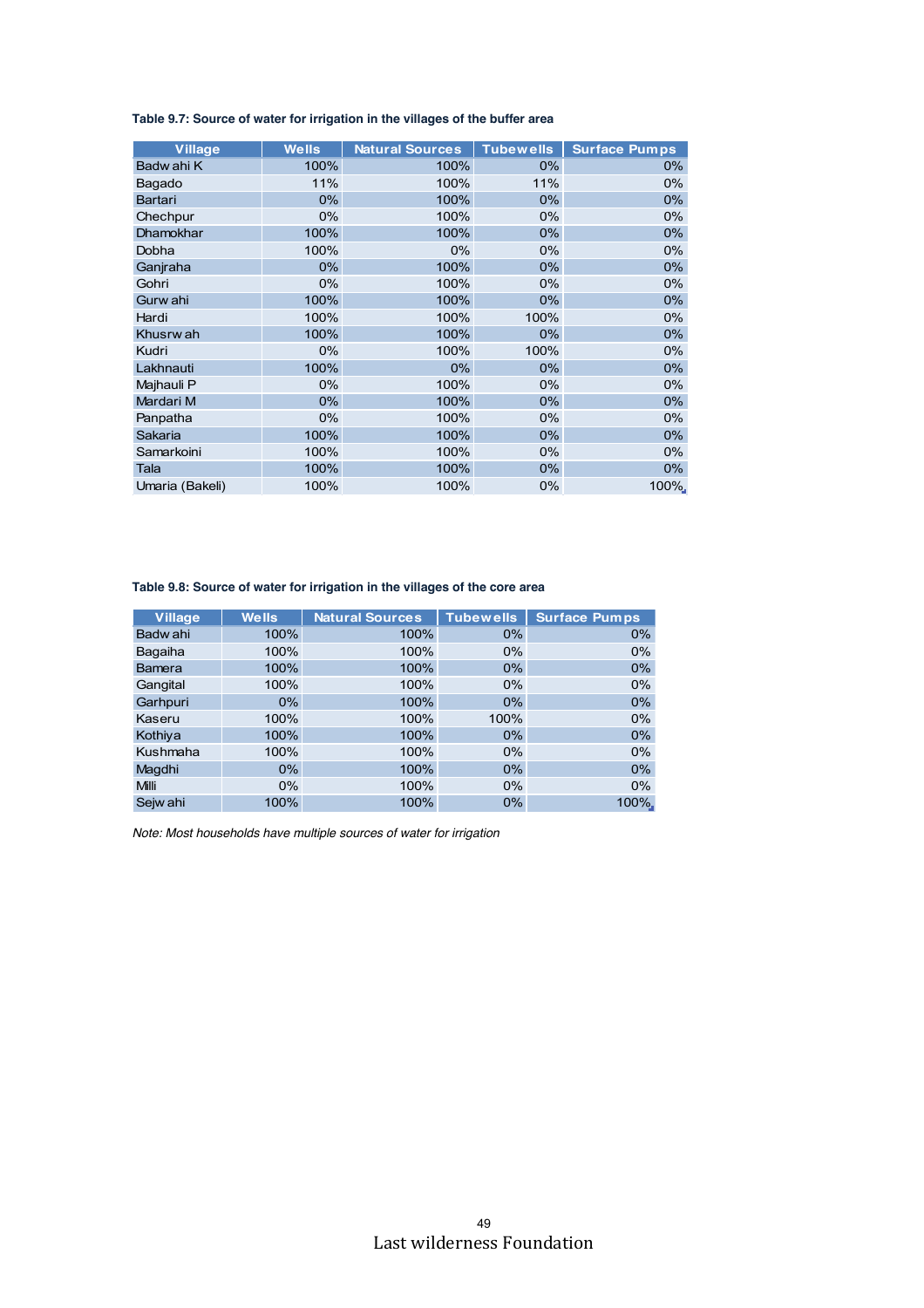# **APPENDIX II**

### **Population**

Adult- it refers to any male/ female who are 18 or above years of age.

Estimated population/ males/ females- it is an approximate value derived after multiplying the sampled population/ males/ females by 3<sup>22</sup> and thereafter by the average family size/ males/ females.

### **Education**

Teachers- only resident teachers have been taken into consideration. The presence of resident teachers is an indicator of the regularity with which classes are taken.

### **Income**

Mahua tree (scientific name: *Madhuca longifolia)*- commonly known in English as honey tree or butter tree $^{23}$ .

Tendu leaf (scientific name: *Diospyros melonoxylon)*- commonly known in English as Coromandel Ebon $v^{24}$ .

Chiraunji fruit (scientific name: *Buchanania latifolia*)- commonly known in English as cudpah nut<sup>25</sup>.

Amla fruit (scientific name: *Emblica offcinalis)*- commonly known in English as Indian gooseberry or hogs plum<sup>26</sup>.

Other sources of income- these include professions like small-scale business, compounder, computer operator, doctor, forest guide, jeep driver, teacher, resort worker and lawyer.

<sup>&</sup>lt;sup>22</sup> Every third house was surveyed by us.

<sup>&</sup>lt;sup>23</sup> Retrieved Octobet 13, 2010 fro[m http://en.wikipedia.org/wiki/Mahua#Other\\_names](http://en.wikipedia.org/wiki/Mahua#Other_names)

<sup>&</sup>lt;sup>24</sup> Retrieved October 13, 2010 fro[m http://en.wikipedia.org/wiki/Diospyros\\_melanoxylon](http://en.wikipedia.org/wiki/Diospyros_melanoxylon)

<sup>&</sup>lt;sup>25</sup> Retrieved October 13, 2010 fro[m http://www.mamtaskitchen.com/glossary.php](http://www.mamtaskitchen.com/glossary.php)

 $26$  Ibid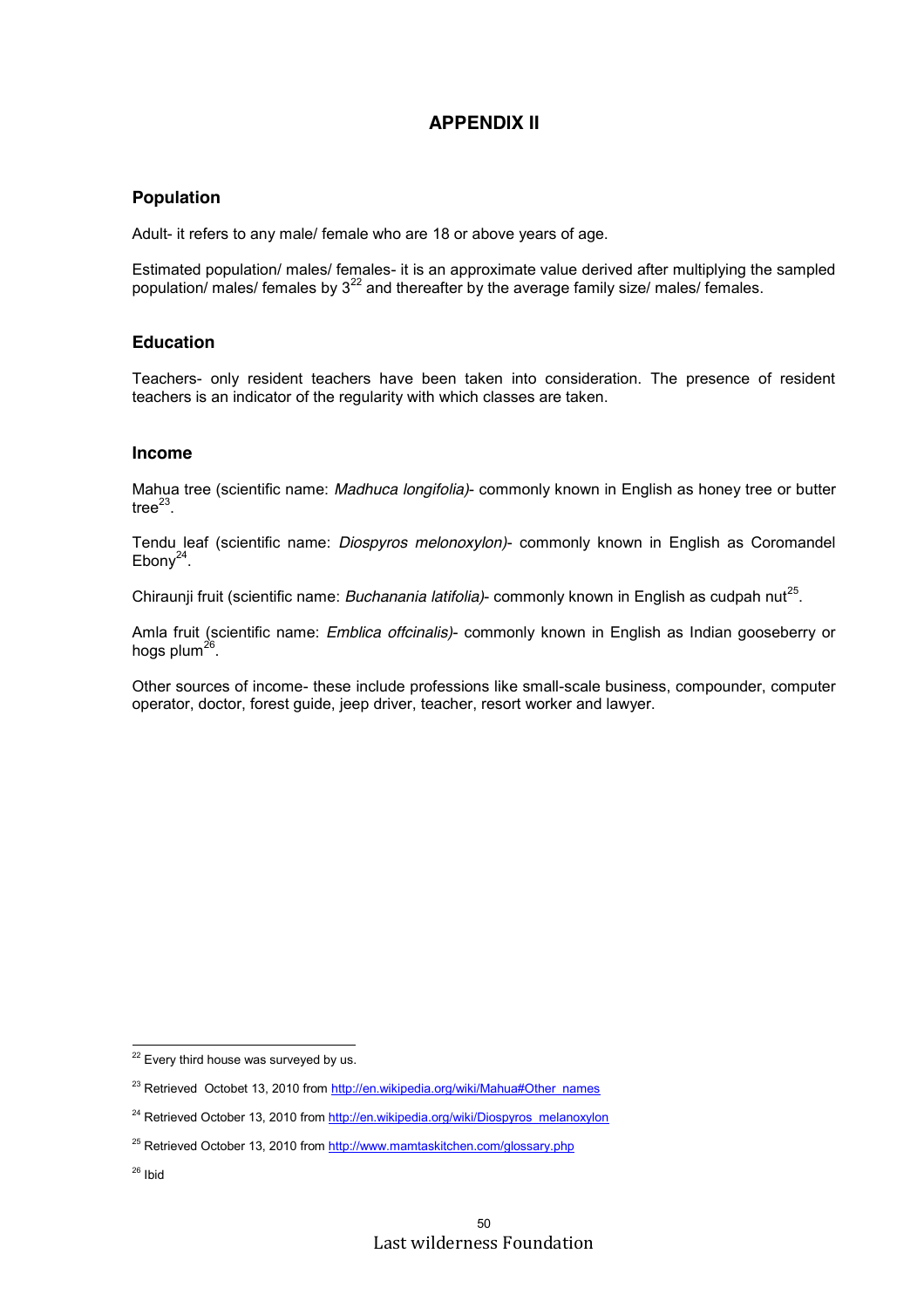### **Housing & Land Ownership**

Kuccha house- it is a building made of natural materials such as mud, grass, bamboo, thatch or sticks and is therefore a temporary structure. It requires constant maintenance and replacement. The only advantage is that the construction materials are cheap, easily available and require relatively little labour $27$ .

Pukka house- it is a structure made from materials resistant to wear such as forms of stone or bricks, clay tiles, metal or other durable materials and sometimes using mortar to bind. This structure does not need to be constantly maintained or replaced. It is more expensive and requires more labour<sup>28</sup>.

Dismil- the conversions are as follows: 1 acre= 43,560 sq ft 1 acre= 100 dismil 1 dismil= 435.6 sq ft

### **Predation**

Affected people- it refers to people whose livestock has been killed by wild animals outside the core area.

Filed- it refers to people who have filed an application seeking compensation for livestock owned by them and killed by wild animals outside the core area.

Not filed- it refers to people who have not filed an application seeking compensation for livestock owned by them and killed by wild animals outside the core area.

Received- it refers to people who have received compensation for livestock that was owned by them and has been killed by wild animals outside the core area.

Not received- it refers to people who have not received compensation for livestock that was owned by them and has been killed by wild animals outside the core area.

### **Water Availability**

Hand pumps- these use human power and mechanical advantage to move fluids or air from one place to another. They are widely used in every country in the world for a variety of industrial, marine, irrigation and leisure activities. There are many different types of hand pumps available, mainly operating on a piston, diaphragm or rotary vane principle with a check valve on the entry and exit ports to the chamber operating in opposing directions. Most hand pumps have plungers or reciprocating pistons, and are positive displacement<sup>2</sup>

Wells- it is an excavation or structure created in the ground by digging, driving, boring or drilling to access groundwater in underground aquifers. Well water is drawn by an electric submersible pump, a vertical turbine pump, a handpump or a mechanical pump (e.g. from a water - pumping windmill). It can also be drawn up using containers, such as buckets that are raised mechanically or by hand<sup>30</sup>.

Natural sources- these include water sources like rainfall, rivers and streams.

<sup>&</sup>lt;sup>27</sup> Retrieved October 13, 2010 fro[m http://en.wikipedia.org/wiki/Pucca\\_homes](http://en.wikipedia.org/wiki/Pucca_homes)

<sup>&</sup>lt;sup>28</sup> Ibid<br><sup>29</sup> Retrieved October 13, 2010 from <u>http://en.wikipedia.org/wiki/Hand\_pump</u>

<sup>&</sup>lt;sup>30</sup> Retrieved October 13, 2010 from [http://en.wikipedia.org/wiki/Water\\_well](http://en.wikipedia.org/wiki/Water_well)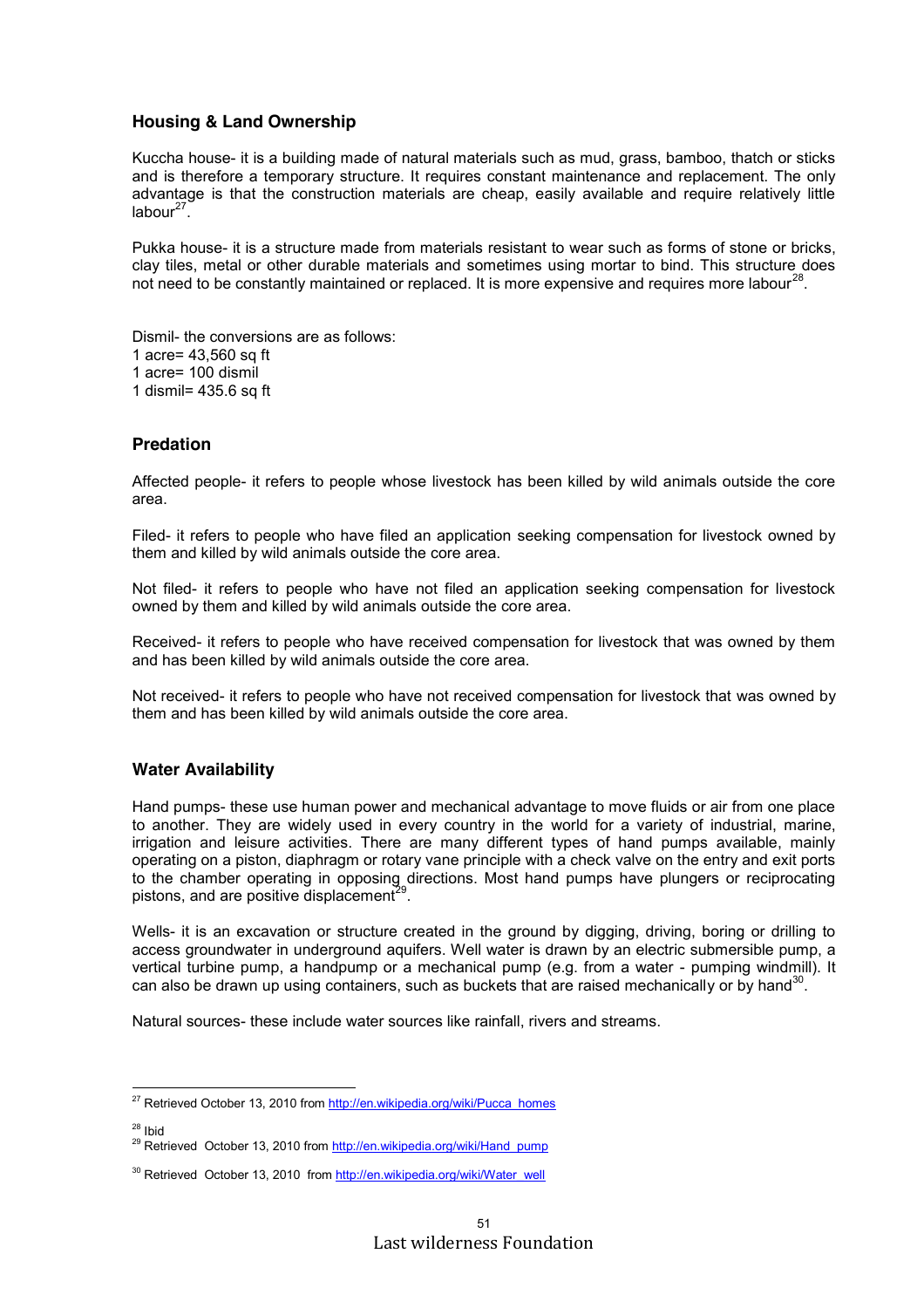Tube wells- it is a type of water well, in which a long 100-200 mm (5 to 8 inch) wide stainless steel tube or pipe is bored into the underground aquifer. The lower end is fitted with a strainer, and an electric pump at the top lifts water for irrigation $31$ .

Surface pumps- they are the most economical (non submersible) water pumps. They can reduce pumping energy consumption by half or more and can pull the water upto 20 feet and lift or push upto 900 feet $^{32}$ .

<sup>&</sup>lt;sup>31</sup> Retrieved October 13, 2010 from [http://en.wikipedia.org/wiki/Tube\\_well](http://en.wikipedia.org/wiki/Tube_well)

<sup>&</sup>lt;sup>32</sup> Retrieved October 13, 2010 from [http://www.innovativesolar.com/index.php?cPath=27\\_62](http://www.innovativesolar.com/index.php?cPath=27_62)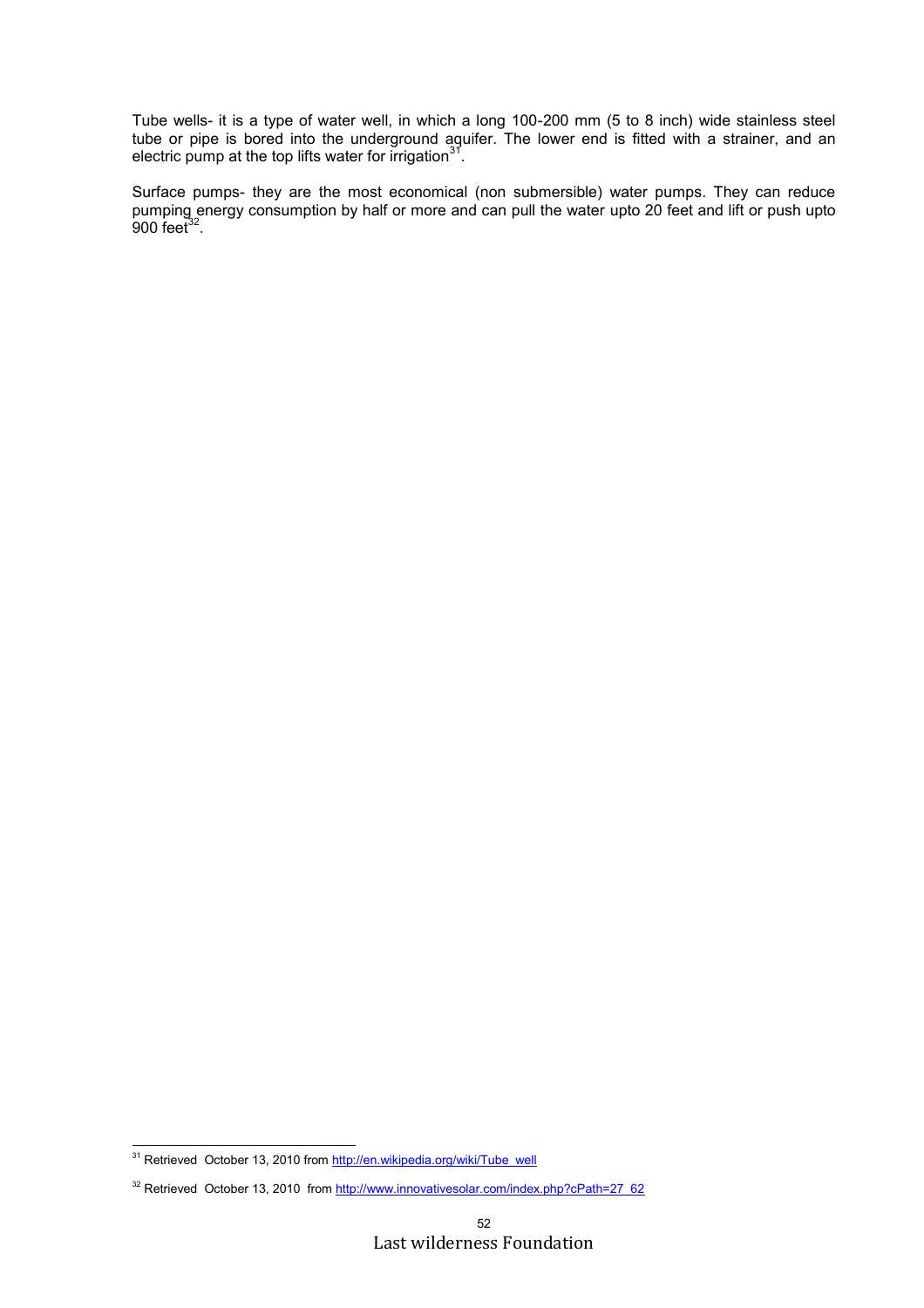# **Survey Questionnaire**

Date …………………………………. Name of village………………………

| <b>WATER AVAILABILITY</b> |                                |
|---------------------------|--------------------------------|
| Source of drinking water  | Source of water for irrigation |
| Hand pumps                | Wells                          |
| Wells                     | Tube wells                     |
| <b>Taps</b>               | Surface pumps                  |
| Pond                      | Pond                           |
| River                     | River                          |
| Canal                     | Canal                          |
| <b>Streams</b>            | Streams                        |
| Others                    | Others                         |

| HEALTH CARE FACILITIES                                  |  |
|---------------------------------------------------------|--|
| Nearest medical centre                                  |  |
|                                                         |  |
| Distance between nearest medical centre and the village |  |
|                                                         |  |
|                                                         |  |
| Number of doctors                                       |  |
|                                                         |  |

Date …………………………………. Name of village……………………... Family head…………………………

| PERSONAL DETAILS   |     |     |              |           |  |  |  |
|--------------------|-----|-----|--------------|-----------|--|--|--|
| Name of respondent | Age | Sex | Ethnic group | Education |  |  |  |
|                    |     |     |              |           |  |  |  |
|                    |     |     |              |           |  |  |  |
|                    |     |     |              |           |  |  |  |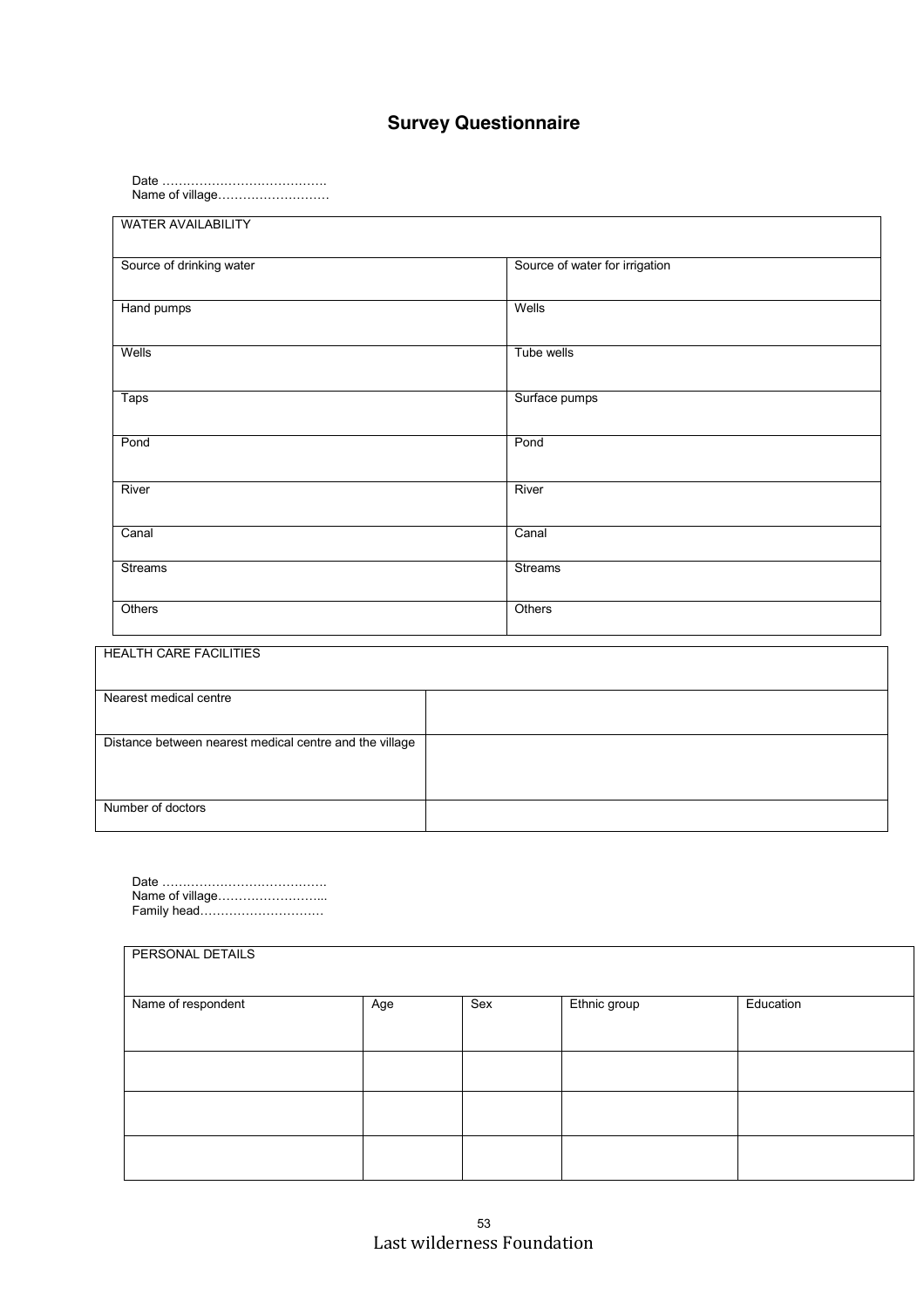| <b>HOUSING/ LAND OWNERSHIP</b>            |            |            |                |      |          |
|-------------------------------------------|------------|------------|----------------|------|----------|
| Ownership                                 | Self-owned |            | Rented         |      |          |
| Type of house                             | Kuccha     |            | Pukka          |      |          |
| Area of house                             |            |            |                |      |          |
| Is the house electrified                  | Yes        |            | $\overline{N}$ |      |          |
| Type of fuel used                         | Gobar      | <b>LPG</b> | Wood           | Coal | Kerosene |
| Quantity of fuel used on a daily<br>basis |            |            |                |      |          |
|                                           |            |            |                |      |          |

| SOURCE OF INCOME                                    |                 |                           |
|-----------------------------------------------------|-----------------|---------------------------|
| What is the respondent's main source of income      |                 | Family income (per month) |
| Agriculture                                         |                 | Above 2000                |
|                                                     |                 |                           |
|                                                     |                 |                           |
| Livestock                                           |                 | 1000-1999                 |
| Government employee                                 |                 | 750-999                   |
| <b>Handicrafts</b>                                  |                 | 500-749                   |
| Trading                                             |                 | 300-499                   |
| Dependence on forest products:                      |                 | 101-299                   |
| Mahua flower collection                             | Fishing         | Below 100                 |
| Tendu leaf collection                               | Honey Gathering |                           |
| Amla fruit collection<br>Chiraunji fruit collection |                 |                           |
| <b>Others</b>                                       |                 |                           |

| <b>LIVESTOCK</b>                                           |                                                                                |               |             |  |
|------------------------------------------------------------|--------------------------------------------------------------------------------|---------------|-------------|--|
|                                                            |                                                                                |               |             |  |
|                                                            | Does the respondent own any of the below mentioned livestock. If yes, how many |               |             |  |
| <b>Buffalo</b>                                             |                                                                                | Pig           |             |  |
| Cow                                                        |                                                                                | Hen           |             |  |
| Goat                                                       |                                                                                | <b>Others</b> |             |  |
| Purpose of cattle                                          | Milk (quantity)                                                                | Gobar         | Agriculture |  |
| Financial compensation promised by the government, in case |                                                                                |               |             |  |
| of livestock predation by wild animals                     |                                                                                |               |             |  |
| Financial compensation received from the government        |                                                                                |               |             |  |
| Time in which compensation was received                    |                                                                                |               |             |  |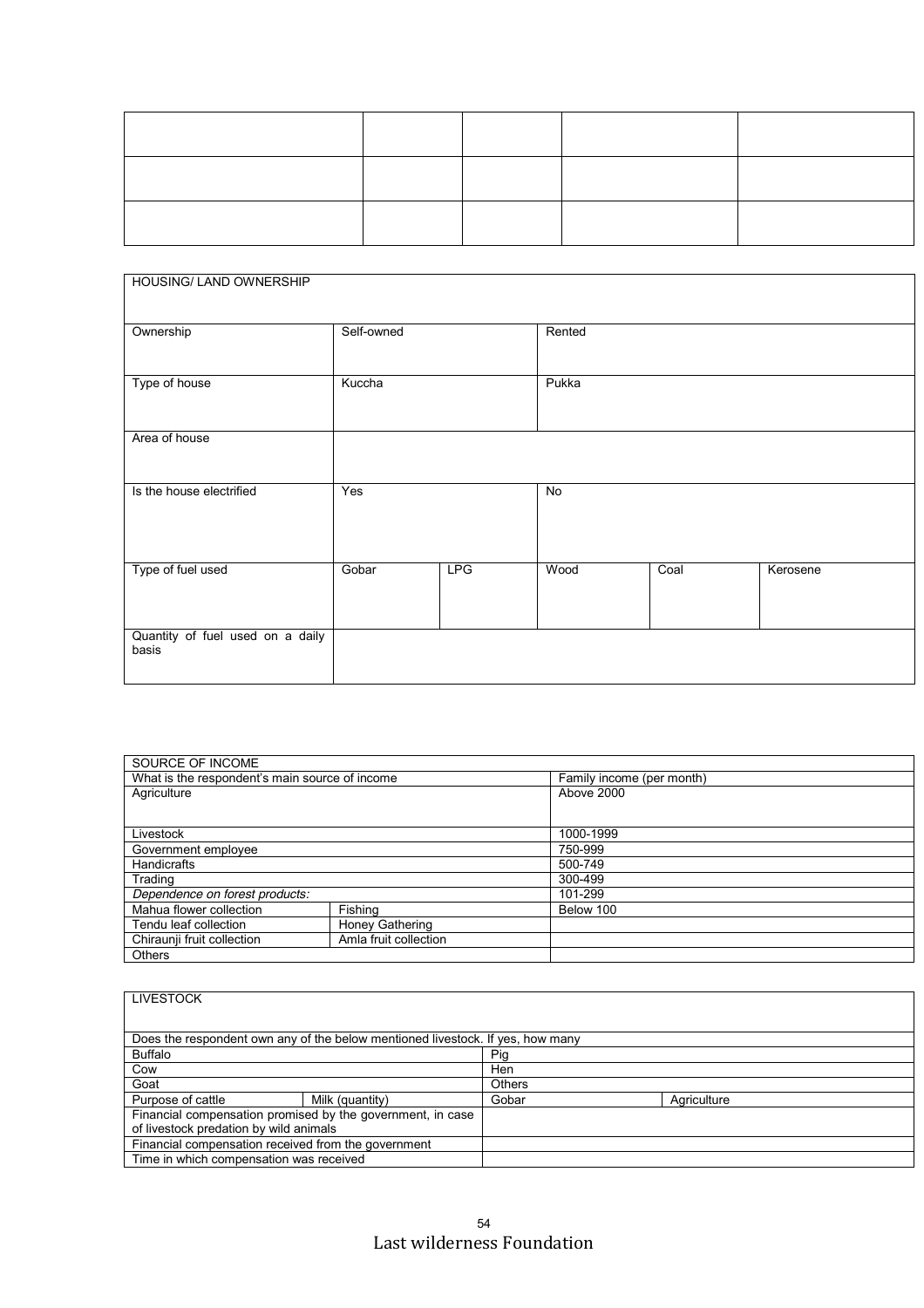| <b>SPECIFIED ASSETS</b>                                               |               |  |
|-----------------------------------------------------------------------|---------------|--|
| Does the respondent have any of the mentioned/other specified assests |               |  |
| Radio                                                                 | Jeep          |  |
| Transistor                                                            | Motorcycle    |  |
| Television                                                            | Car           |  |
| Bed (number)                                                          | Tractor       |  |
| Cupboard                                                              | Cycle         |  |
| Cellphone                                                             | <b>Others</b> |  |